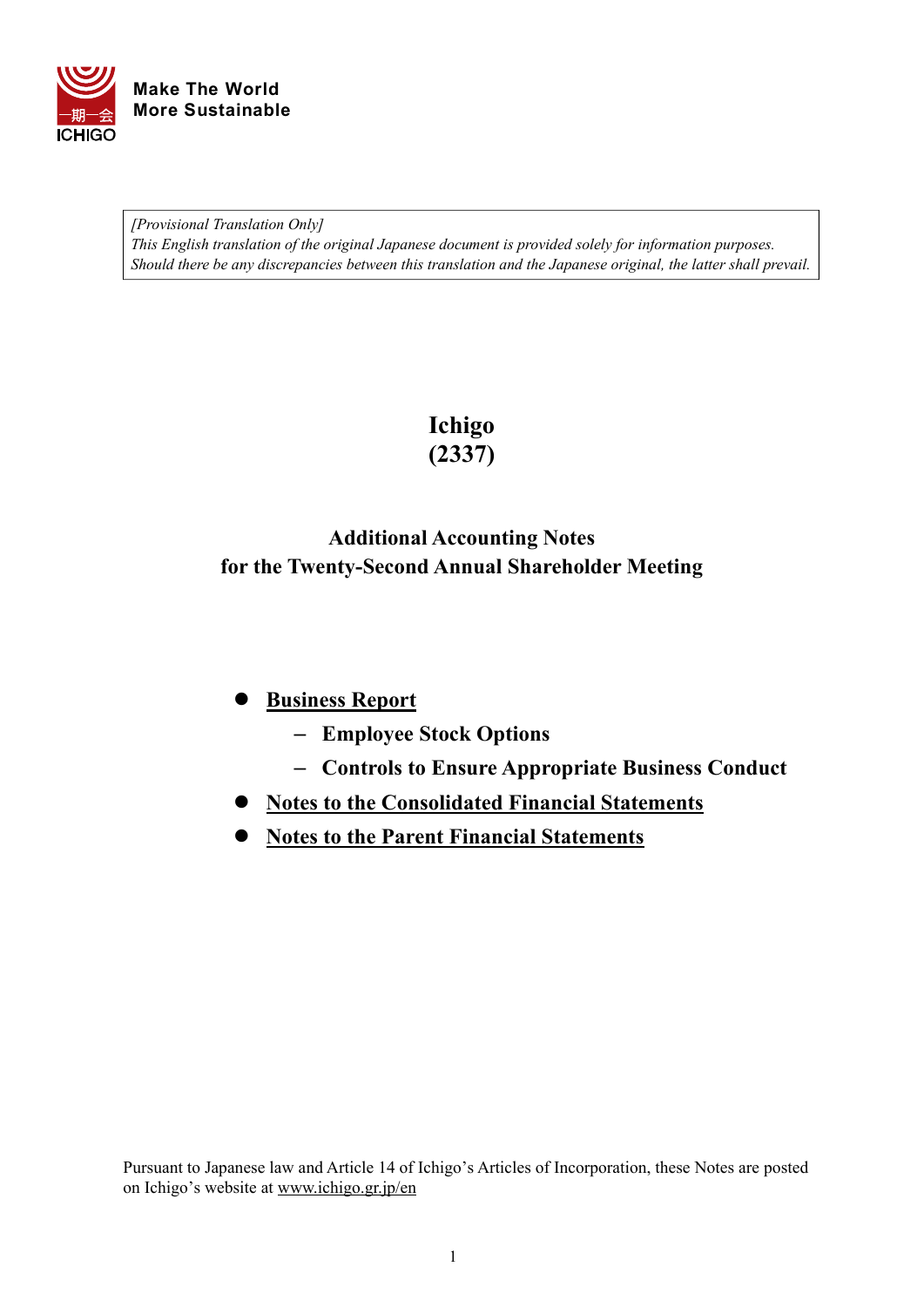### **Employee Stock Options**

1. Stock Options Issued as Compensation for Execution of Duties by Officers

|                                  |                                     | 14 <sup>th</sup> Stock Option Plan         |                 |
|----------------------------------|-------------------------------------|--------------------------------------------|-----------------|
| Date of resolution               |                                     | January 13, 2016                           |                 |
|                                  | Number of stock options             | 1,093,200 units <sup>1</sup>               |                 |
|                                  | Type and number of shares           | 1,093,200 common shares (1 share per unit) |                 |
|                                  | Issue price                         | N/A                                        |                 |
|                                  | Exercise price                      | JPY 474 per share                          |                 |
|                                  | Exercise period                     | January 14, 2018 - January 13, 2023        |                 |
| Exercise conditions <sup>2</sup> |                                     |                                            |                 |
|                                  | Directors                           | Number of stock options:                   | 215,000 units   |
|                                  | (excluding Independent Directors)   | Number of shares:                          | 215,000 shares  |
|                                  |                                     | Number of holders:                         | 3               |
| Details                          |                                     | Number of stock options:                   | 24,000 units    |
|                                  | <b>Independent Directors</b>        | Number of shares:                          | $24,000$ shares |
|                                  |                                     | Number of holders:                         | 3               |
| Holding                          | <b>Statutory Executive Officers</b> | Number of stock options:                   | 192,100 units   |
|                                  | (excluding those who are also       | Number of shares:                          | 192,100 shares  |
|                                  | Directors)                          | Number of holders:                         | 10              |

 $1$  Of the total stock options 431,100 units have been issued to Officers. (No units have been exercised in the fiscal year ending February 2022.)

2 Exercise Conditions

- (i) Any person who is allotted stock options is required to remain in the position of Director, Statutory Executive Officer, or employee of Ichigo, or Director, Statutory Executive Officer, Auditor or employee of Ichigo's subsidiaries and other similar positions until the rights are exercised, except for retirement due to expiration of term, mandatory retirement, and other cases approved by the Board of Directors.
- (ii) Pledges and other disposition of stock options are not permitted.
- (iii) If a person who is allotted stock options should become deceased, the heir may exercise the rights subject to the conditions provided for in the Stock Options Allotment Agreement as described in (iv).
- (iv) Other conditions are subject to the Stock Options Allotment Agreement entered into between Ichigo and recipient of stock options pursuant to the resolution of Ichigo's Board of Directors.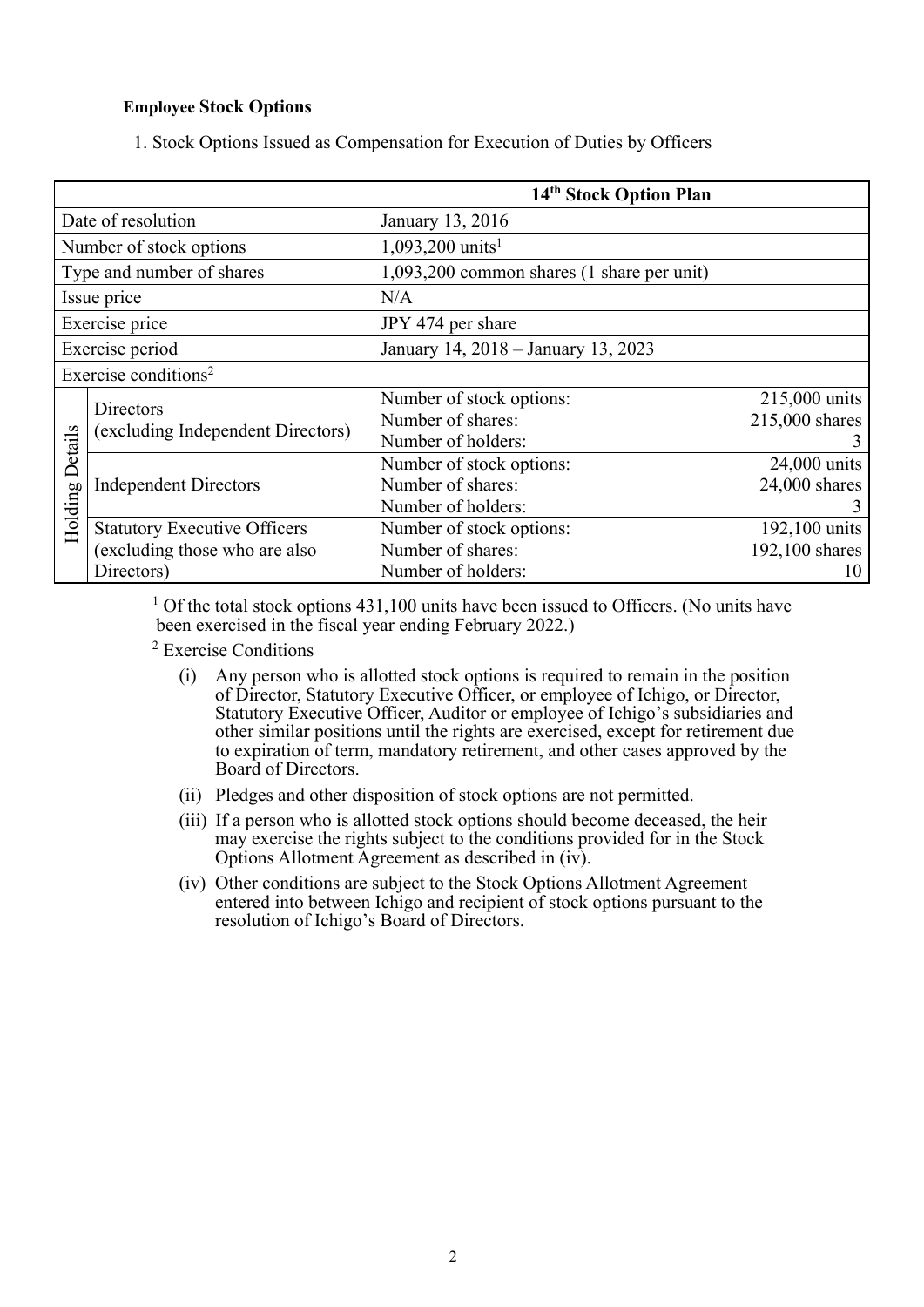|                                  |                                                                                    | 15 <sup>th</sup> Stock Option Plan                                  |                                       |
|----------------------------------|------------------------------------------------------------------------------------|---------------------------------------------------------------------|---------------------------------------|
|                                  | Date of resolution                                                                 | January 13, 2017                                                    |                                       |
|                                  | Number of stock options                                                            | $1,554,500 \text{ units}^1$                                         |                                       |
|                                  | Type and number of shares                                                          | 1,554,500 common shares (1 share per unit)                          |                                       |
|                                  | Issue price                                                                        | N/A                                                                 |                                       |
|                                  | Exercise price                                                                     | JPY 423 per share                                                   |                                       |
| Exercise period                  |                                                                                    | January 14, 2020 - January 13, 2025                                 |                                       |
| Exercise conditions <sup>2</sup> |                                                                                    |                                                                     |                                       |
|                                  | Directors<br>(excluding Independent Directors)                                     | Number of stock options:<br>Number of shares:<br>Number of holders: | 260,000 units<br>260,000 shares       |
| Details<br>Holding               | <b>Independent Directors</b>                                                       | Number of stock options:<br>Number of shares:<br>Number of holders: | 60,000 units<br>$60,000$ shares       |
|                                  | <b>Statutory Executive Officers</b><br>(excluding those who are also<br>Directors) | Number of stock options:<br>Number of shares:<br>Number of holders: | 301,200 units<br>301,200 shares<br>10 |

<sup>1</sup> Of the total stock options  $621,200$  units have been issued to Officers. (No units have been exercised in the fiscal year ending February 2022.)

- 2 Exercise Conditions
	- (i) Any person who is allotted stock options is required to remain in the position of Director, Statutory Executive Officer, or employee of Ichigo, or Director, Statutory Executive Officer, Auditor or employee of Ichigo's subsidiaries and other similar positions until the rights are exercised, except for retirement due to expiration of term, mandatory retirement, and other cases approved by the Board of Directors.
	- (ii) Pledges and other disposition of stock options are not permitted.
	- (iii) If a person who is allotted stock options should become deceased, the heir may exercise the rights subject to the conditions provided for in the Stock Options Allotment Agreement as described in (iv).
	- (iv) Other conditions are subject to the Stock Options Allotment Agreement entered into between Ichigo and recipient of stock options pursuant to the resolution of Ichigo's Board of Directors.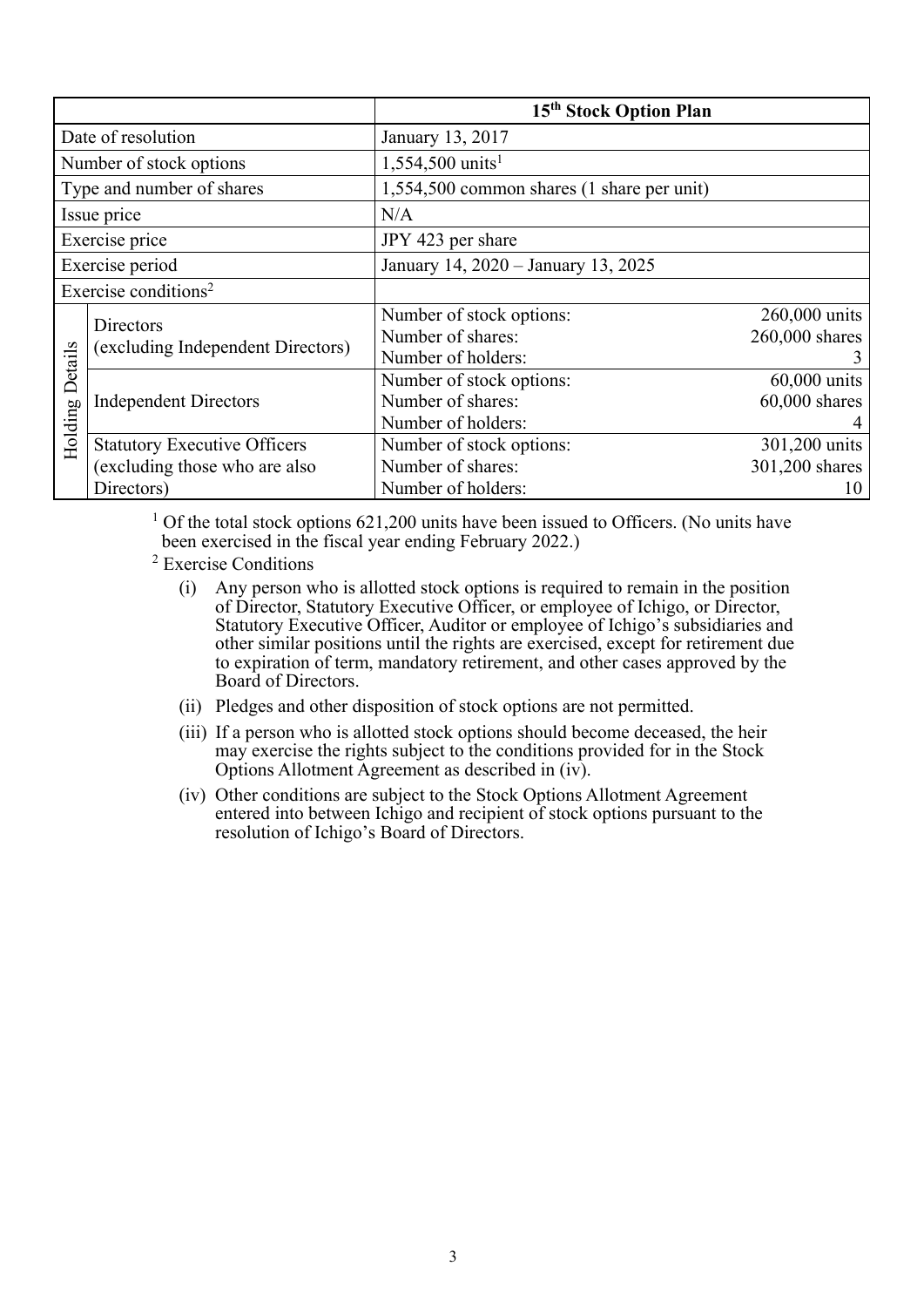|                                  |                                     | 16 <sup>th</sup> Stock Option Plan         |                |
|----------------------------------|-------------------------------------|--------------------------------------------|----------------|
| Date of resolution               |                                     | January 12, 2018                           |                |
|                                  | Number of stock options             | $1,507,700 \text{ units}^1$                |                |
|                                  | Type and number of shares           | 1,507,700 common shares (1 share per unit) |                |
|                                  | Issue price                         | N/A                                        |                |
|                                  | Exercise price                      | JPY 519 per share                          |                |
| Exercise period                  |                                     | January 13, 2021 - January 12, 2026        |                |
| Exercise conditions <sup>2</sup> |                                     |                                            |                |
|                                  | Directors                           | Number of stock options:                   | 218,700 units  |
|                                  | (excluding Independent Directors)   | Number of shares:                          | 218,700 shares |
|                                  |                                     | Number of holders:                         |                |
| Details                          |                                     | Number of stock options:                   | $67,500$ units |
|                                  | <b>Independent Directors</b>        | Number of shares:                          | 67,500 shares  |
|                                  |                                     | Number of holders:                         |                |
| Holding                          | <b>Statutory Executive Officers</b> | Number of stock options:                   | 300,400 units  |
|                                  | (excluding those who are also       | Number of shares:                          | 300,400 shares |
|                                  | Directors)                          | Number of holders:                         | 10             |

 $1$  Of the total stock options 586,600 units have been issued to Officers. (No units have been exercised in the fiscal year ending February 2022.)

- 2 Exercise Conditions
	- (i) Any person who is allotted stock options is required to remain in the position of Director, Statutory Executive Officer, or employee of Ichigo, or Director, Statutory Executive Officer, Auditor or employee of Ichigo's subsidiaries and other similar positions until the rights are exercised, except for retirement due to expiration of term, mandatory retirement, and other cases approved by the Board of Directors.
	- (ii) Pledges and other disposition of stock options are not permitted.
	- (iii) If a person who is allotted stock options should become deceased, the heir may exercise the rights subject to the conditions provided for in the Stock Options Allotment Agreement as described in (iv).
	- (iv) Other conditions are subject to the Stock Options Allotment Agreement entered into between Ichigo and recipient of stock options pursuant to the resolution of Ichigo's Board of Directors.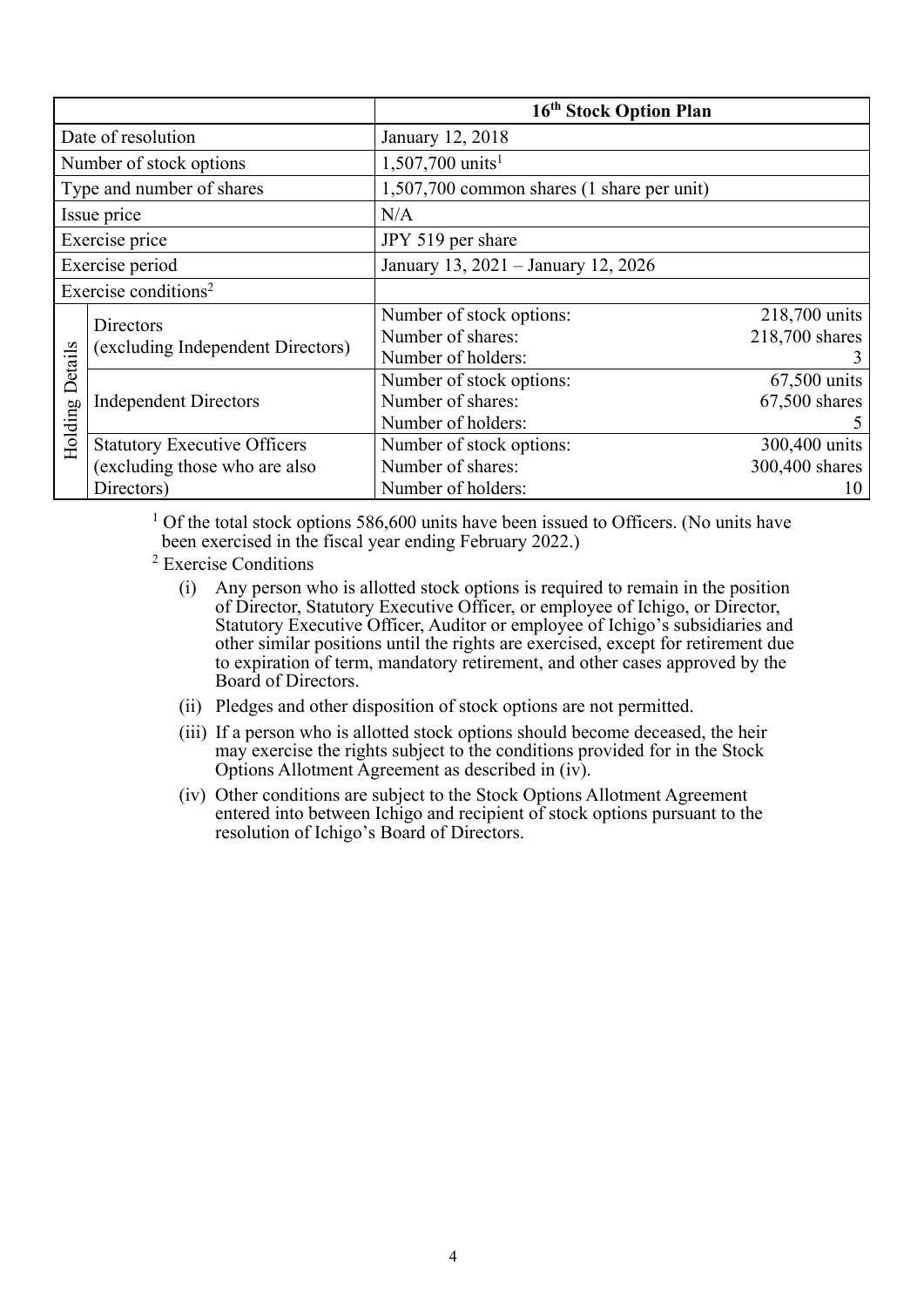|                                  |                                                | 17 <sup>th</sup> Stock Option Plan          |                 |
|----------------------------------|------------------------------------------------|---------------------------------------------|-----------------|
|                                  | Date of resolution                             | January 11, 2019                            |                 |
|                                  | Number of stock options                        | $1,567,000 \text{ units}^1$                 |                 |
|                                  | Type and number of shares                      | 1, 567,000 common shares (1 share per unit) |                 |
|                                  | Issue price                                    | N/A                                         |                 |
| Exercise price                   |                                                | JPY 432 per share                           |                 |
| Exercise period                  |                                                | January 12, 2022 - January 11, 2027         |                 |
| Exercise conditions <sup>2</sup> |                                                |                                             |                 |
|                                  | Directors<br>(excluding Independent Directors) | Number of stock options:                    | 177,300 units   |
|                                  |                                                | Number of shares:                           | 177,300 shares  |
|                                  |                                                | Number of holders:                          | 3               |
| Details                          |                                                | Number of stock options:                    | 67,500 units    |
|                                  | <b>Independent Directors</b>                   | Number of shares:                           | $67,500$ shares |
|                                  |                                                | Number of holders:                          |                 |
| Holding                          | <b>Statutory Executive Officers</b>            | Number of stock options:                    | 302,400 units   |
|                                  | (excluding those who are also                  | Number of shares:                           | 302,400 shares  |
|                                  | Directors)                                     | Number of holders:                          | 10              |

<sup>1</sup> Of the total stock options 547,200 units have been issued to Officers. (No units have been exercised in the fiscal year ending February 2022.)

- 2 Exercise Conditions
- (i) Any person who is allotted stock options is required to remain in the position of Director, Statutory Executive Officer, or employee of Ichigo, or Director, Statutory Executive Officer, Auditor or employee of Ichigo's subsidiaries and other similar positions until the rights are exercised, except for retirement due to expiration of term, mandatory retirement, and other cases approved by the Board of Directors.
	- (ii) Pledges and other disposition of stock options are not permitted.
	- (iii) If a person who is allotted stock options should become deceased, the heir may exercise the rights subject to the conditions provided for in the Stock Options Allotment Agreement as described in (iv).
	- (iv) Other conditions are subject to the Stock Options Allotment Agreement entered into between Ichigo and recipient of stock options pursuant to the resolution of Ichigo's Board of Directors.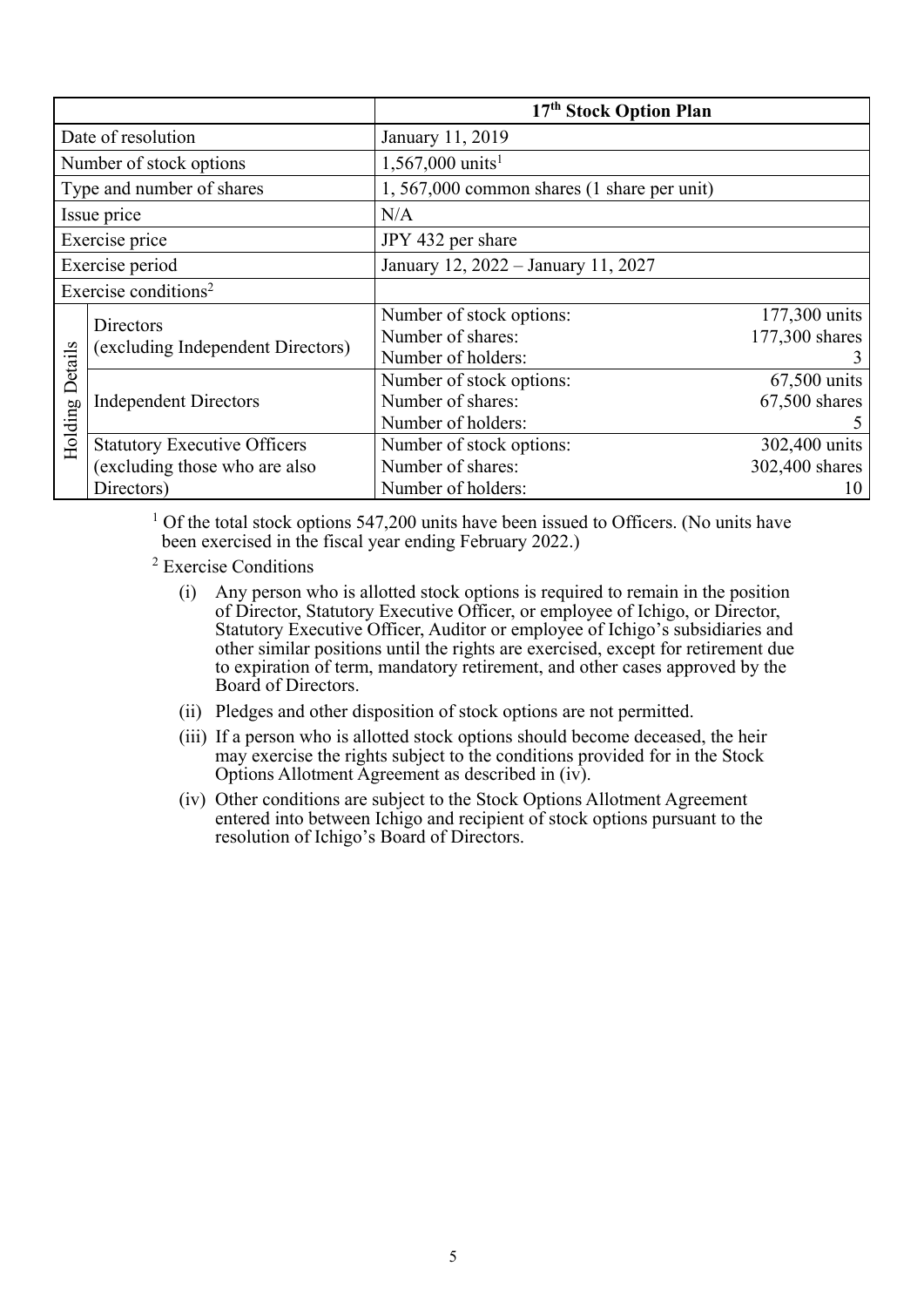|                                  |                                                | 18 <sup>th</sup> Stock Option Plan         |                |
|----------------------------------|------------------------------------------------|--------------------------------------------|----------------|
| Date of resolution               |                                                | October 14, 2020                           |                |
|                                  | Number of stock options                        | $1,897,900 \text{ units}^1$                |                |
|                                  | Type and number of shares                      | 1,897,900 common shares (1 share per unit) |                |
|                                  | Issue price                                    | N/A                                        |                |
| Exercise price                   |                                                | JPY 340 per share                          |                |
| Exercise period                  |                                                | October 15, 2023 – October 14, 2028        |                |
| Exercise conditions <sup>2</sup> |                                                |                                            |                |
|                                  | Directors<br>(excluding Independent Directors) | Number of stock options:                   | 240,000 units  |
|                                  |                                                | Number of shares:                          | 240,000 shares |
|                                  |                                                | Number of holders:                         | 3              |
| Details                          |                                                | Number of stock options:                   | 75,000 units   |
|                                  | <b>Independent Directors</b>                   | Number of shares:                          | 75,000 shares  |
| Holding                          |                                                | Number of holders:                         |                |
|                                  | <b>Statutory Executive Officers</b>            | Number of stock options:                   | 278,000 units  |
|                                  | (excluding those who are also                  | Number of shares:                          | 278,000 shares |
|                                  | Directors)                                     | Number of holders:                         | 10             |

<sup>1</sup> Of the total stock options 593,000 units have been issued to Officers.

2 Exercise Conditions

- (i) Any person who is allotted stock options is required to remain in the position of Director, Statutory Executive Officer, or employee of Ichigo, or Director, Statutory Executive Officer, Auditor or employee of Ichigo's subsidiaries and other similar positions until the rights are exercised, except for retirement due to expiration of term, mandatory retirement, and other cases approved by the Board of Directors.
- (ii) Pledges and other disposition of stock options are not permitted.
- (iii) If a person who is allotted stock options should become deceased, the heir may exercise the rights subject to the conditions provided for in the Stock Options Allotment Agreement as described in (iv).
- (iv) Other conditions are subject to the Stock Options Allotment Agreement entered into between Ichigo and recipient of stock options pursuant to the resolution of Ichigo's Board of Directors.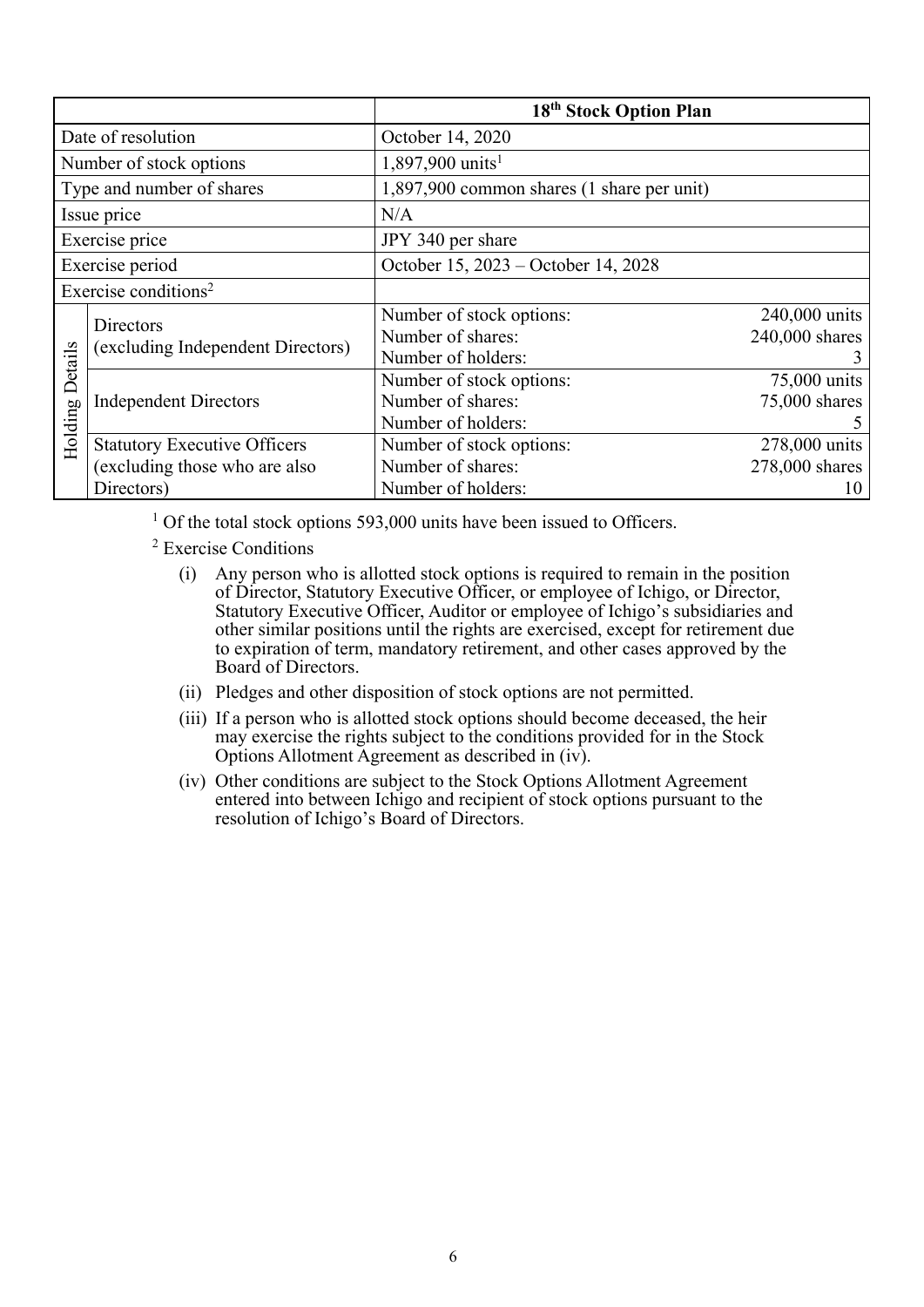|                                  |                                                | 19 <sup>th</sup> Stock Option Plan         |                |
|----------------------------------|------------------------------------------------|--------------------------------------------|----------------|
| Date of resolution               |                                                | April 19, 2021                             |                |
|                                  | Number of stock options                        | 1,932,500 units <sup>1</sup>               |                |
|                                  | Type and number of shares                      | 1,932,500 common shares (1 share per unit) |                |
|                                  | Issue price                                    | N/A                                        |                |
| Exercise price                   |                                                | JPY 388 per share                          |                |
| Exercise period                  |                                                | April 20, 2024 - April 19, 2029            |                |
| Exercise conditions <sup>2</sup> |                                                |                                            |                |
|                                  | Directors<br>(excluding Independent Directors) | Number of stock options:                   | 236,200 units  |
|                                  |                                                | Number of shares:                          | 236,200 shares |
|                                  |                                                | Number of holders:                         | 3              |
| Details                          |                                                | Number of stock options:                   | 75,000 units   |
|                                  | <b>Independent Directors</b>                   | Number of shares:                          | 75,000 shares  |
|                                  |                                                | Number of holders:                         |                |
| Holding                          | <b>Statutory Executive Officers</b>            | Number of stock options:                   | 283,000 units  |
|                                  | (excluding those who are also                  | Number of shares:                          | 283,000 shares |
|                                  | Directors)                                     | Number of holders:                         | 10             |

<sup>1</sup> Of the total stock options 594,200 units have been issued to Officers.

2 Exercise Conditions

- (i) Any person who is allotted stock options is required to remain in the position of Director, Statutory Executive Officer, or employee of Ichigo, or Director, Statutory Executive Officer, Auditor or employee of Ichigo's subsidiaries and other similar positions until the rights are exercised, except for retirement due to expiration of term, mandatory retirement, and other cases approved by the Board of Directors.
- (ii) Pledges and other disposition of stock options are not permitted.
- (iii) If a person who is allotted stock options should become deceased, the heir may exercise the rights subject to the conditions provided for in the Stock Options Allotment Agreement as described in (iv).
	- (iv) Other conditions are subject to the Stock Options Allotment Agreement entered into between Ichigo and recipient of stock options pursuant to the resolution of Ichigo's Board of Directors.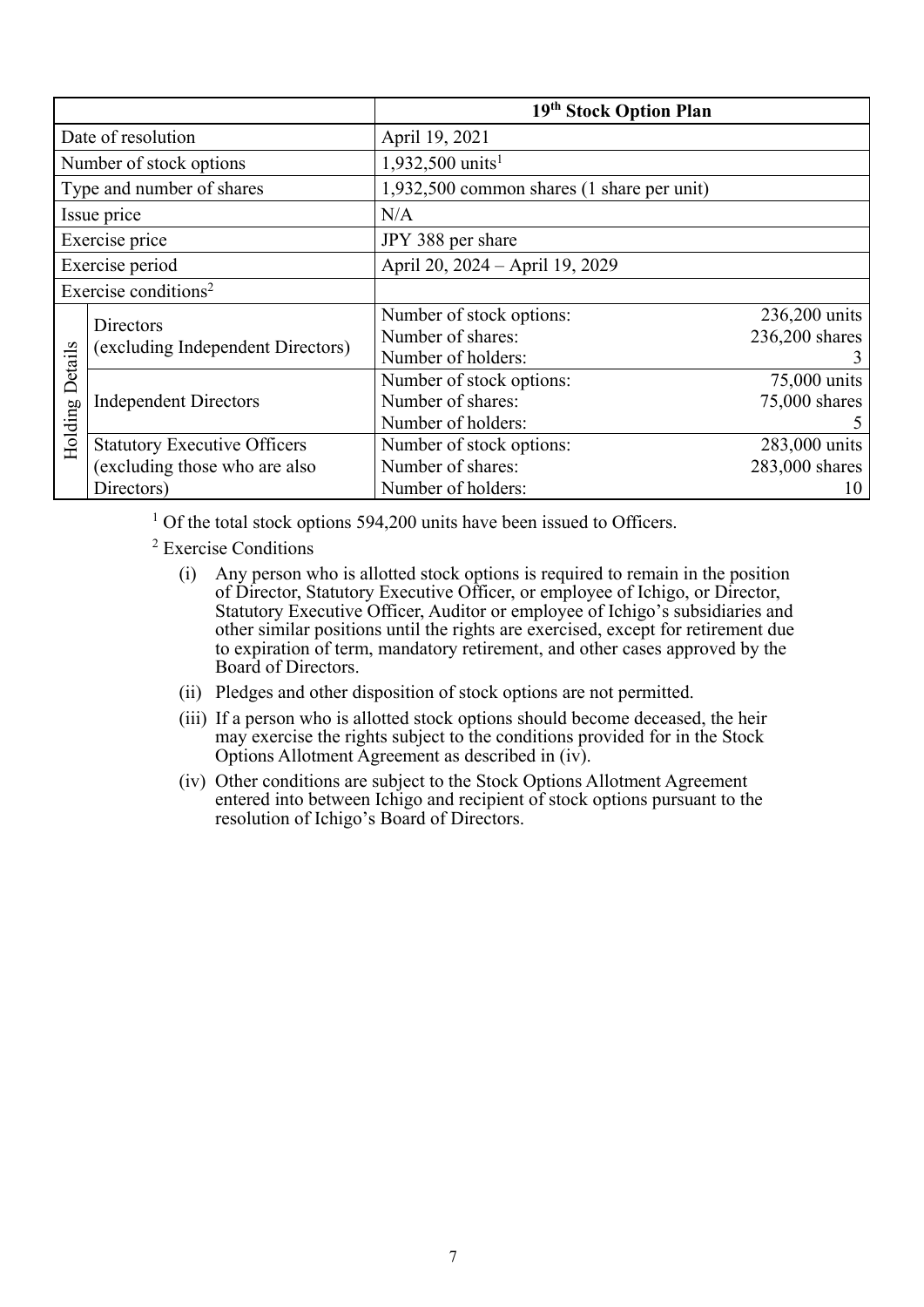2. Stock Options Issued for Compensation for Execution of Duties by Officers and Employees during the Current Fiscal Year

|                                  |                                                                                      | 19 <sup>th</sup> Stock Option Plan                                  |                                            |
|----------------------------------|--------------------------------------------------------------------------------------|---------------------------------------------------------------------|--------------------------------------------|
|                                  | Date of resolution                                                                   | April 19, 2021                                                      |                                            |
|                                  | Number of stock options                                                              | 2,000,000 units <sup>1</sup>                                        |                                            |
|                                  | Type and number of shares                                                            | 2,000,000 common shares (1 share per unit)                          |                                            |
| Issue price                      |                                                                                      | N/A                                                                 |                                            |
| Exercise price                   |                                                                                      | JPY 388 per share                                                   |                                            |
| Exercise period                  |                                                                                      | April 20, 2024 - April 19, 2029                                     |                                            |
| Exercise conditions <sup>2</sup> |                                                                                      |                                                                     |                                            |
| Details                          | Employees<br>(excluding those who are Directors<br>and Statutory Executive Officers) | Number of stock options:<br>Number of shares:<br>Number of holders: | 1,384,800 units<br>1,384,800 shares<br>208 |
| Holding                          | Directors and Employees of<br>Subsidiaries                                           | Number of stock options:<br>Number of shares:<br>Number of holders: | 21,000 units<br>$21,000$ shares<br>3       |

<sup>1</sup> Of the total stock options 1,405,800 units have been issued to employees.

2 Exercise Conditions

- (i) Any person who is allotted stock options is required to remain in the position of Director, Statutory Executive Officer, or employee of Ichigo, or Director, Statutory Executive Officer, Auditor or employee of Ichigo's subsidiaries and other similar positions until the rights are exercised, except for retirement due to expiration of term, mandatory retirement, and other cases approved by the Board of Directors.
- (ii) Pledges and other disposition of stock options are not permitted.
- (iii) If a person who is allotted stock options should become deceased, the heir may exercise the rights subject to the conditions provided for in the Stock Options Allotment Agreement as described in (iv).
- (iv) Other conditions are subject to the Stock Options Allotment Agreement entered into between Ichigo and recipient of stock options pursuant to the resolution of Ichigo's Board of Directors.

3. Other Material Matters regarding Stock Options

N/A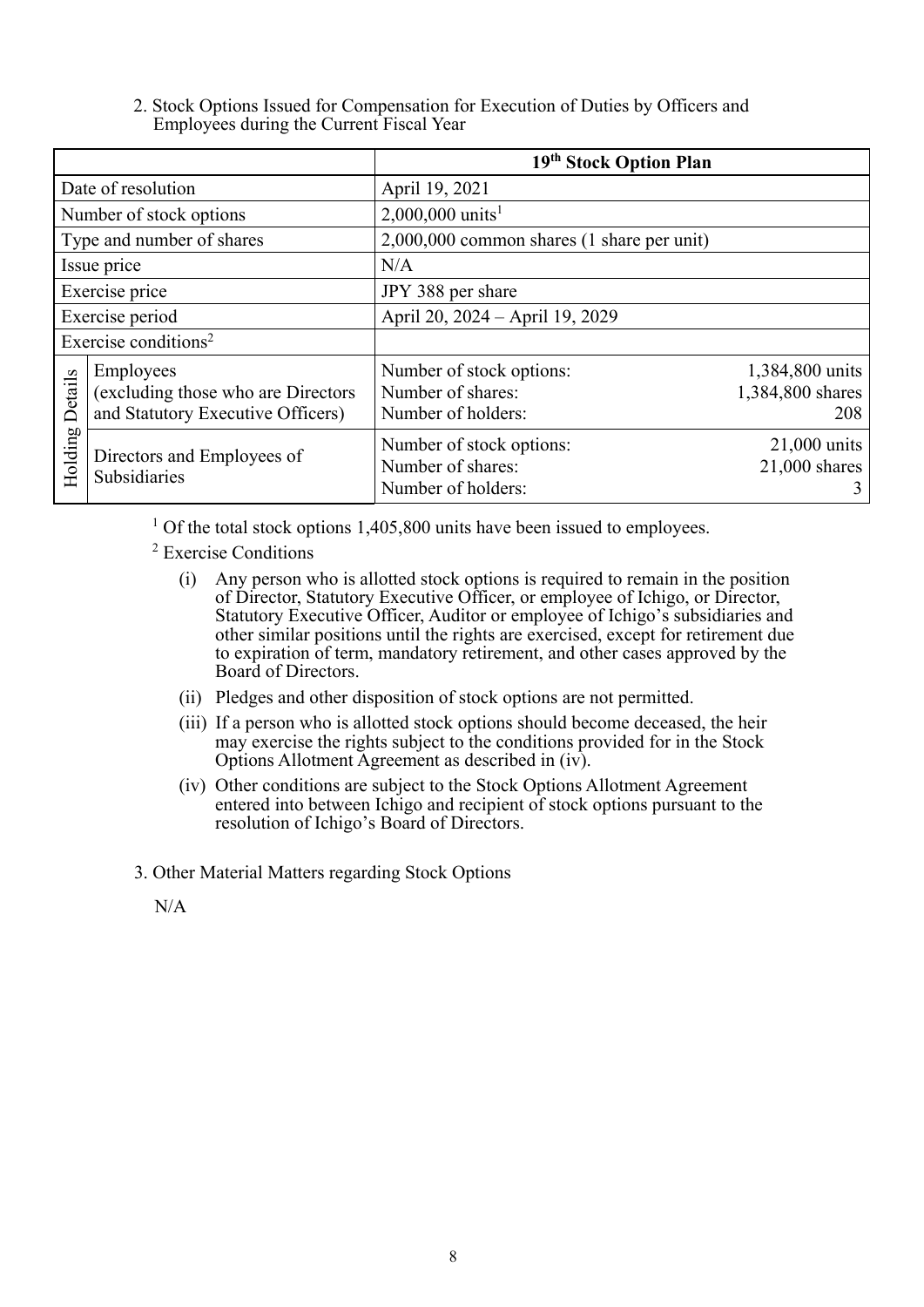# **Controls to Ensure Appropriate Business Conduct**

Pursuant to Article 416 of the Company Law and Article 112 of the Enforcement Regulation of the Company Law, Ichigo's Board of Directors approved and enacted a "Basic Policy for the Establishment of Structure of Internal Controls," with details shown below. Pursuant to Article 14 of Ichigo's Articles of Incorporation, Ichigo has made this policy available on its corporate website:

www.ichigo.gr.jp/en/ir/management\_policies/internal\_controls.html

1. Internal Controls to Ensure that Statutory Executive Officers and Employees Execute Their Duties in Full Compliance with Japanese Law and Ichigo's Articles of Incorporation (Article 416, Paragraph 1, Item 1 of the Company Law, Article 112, Paragraph 2, Item 4 of the Enforcement Regulation of the Company Law)

#### Overview

(1) The Board of Directors complies with relevant laws and regulations, the Articles of Incorporation, resolutions adopted at shareholders' meetings, Ichigo's mission, Ichigo's Code of Corporate Ethics, and Ichigo's Code of Conduct in making its decisions and delegating daily management to the Statutory Executive Officers, that in turn supervise employees within their respective delegated areas of management. The Board of Directors supervises the Statutory Executive Officers by receiving periodic reports on the status of business execution. The Audit Committee audits the performance of duties for both Statutory Executive Officers and employees.

(2) The Board of Directors sets internal rules, establishes relevant divisions and appoints Statutory Executive Officers, and engages external experts with respect to establishing compliance, financial reporting controls, internal audit, prevention of dealings with anti-social forces, and prevention of insider trading.

#### Status

(1) The Board of Directors is comprised of five independent and four internal Directors, and had a total of 11 meetings during FY22/2 with a 100% attendance rate. Statutory Executive Officers make decisions and/or seek board approval through board proposals, and report their activities to the Board of Directors at least quarterly. The Audit Committee is comprised of three Independent Directors, and held a total of 20 meetings during FY22/2 with a 100% attendance rate.

### (2)

(a) Compliance – The Compliance Committee held two meetings to deliberate material compliance matters and conducted training sessions based on the company's Code of Corporate Ethics and Code of Conduct. A whistle-blowing system exists, including the ability to directly notify an external lawyer.

(b) Financial Reporting Controls – The President and Statutory Executive Officers of each division and subsidiary work to ensure compliance with internal controls and the evaluation thereof.

(c) Internal Audit Department – The objective of the Internal Audit Department for FY22/2 was to contribute to management level decision-making through a groupwide, risk-based approach along with the Audit Committee and auditors of subsidiaries. Specifically, the Internal Audit Department examined the execution of management duties, the status of investment securities, and the status of information management.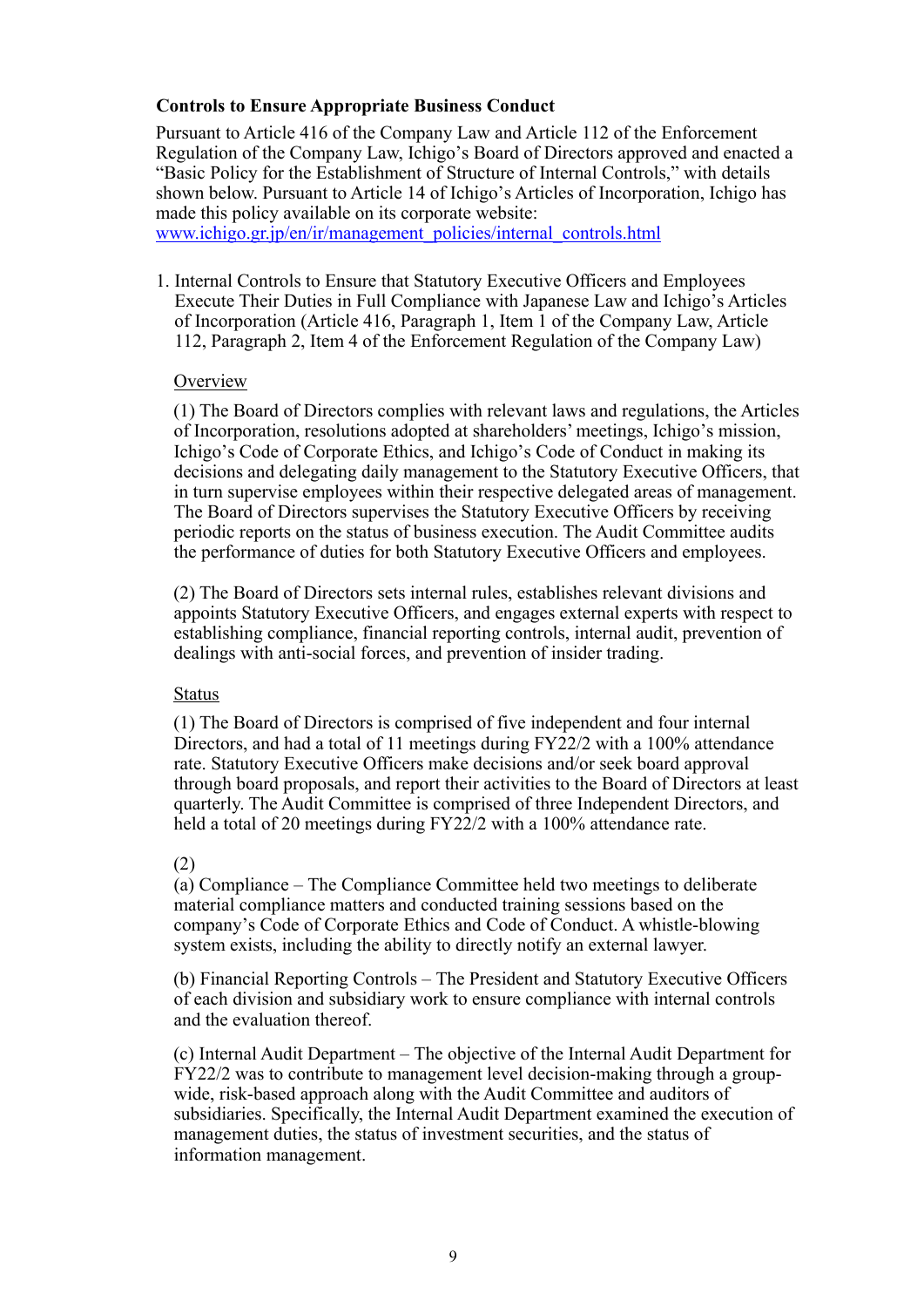(d) Prevention of Dealings with Anti-Social Forces – Ichigo has written manuals on how to handle Anti-Social Forces as well as rules that require Anti-Social Force clauses to be included in contracts. Furthermore, Ichigo works with the Tokyo Metropolitan Police Department and other external experts in conducting due diligence of business counterparties. (See "System Against Anti-Social Forces.")

(e) Prevention of Insider Trading – Through its internal rules on the management of insider information, Ichigo strictly manages all critical corporate information and ensures proper disclosure thereof. Internal rules require that all officers and employees must pre-clear any transaction in designated securities with the Statutory Executive Officer of their respective divisions.

2. Systems to Ensure Proper Storage and Management of Information Required for Execution of Duty by Statutory Executive Officers (Article 112, Paragraph 2, Item 1 of the Enforcement Regulation of the Company Law)

#### **Overview**

Ichigo has internal rules with respect to the creation, management, and storage of information and documents pertaining to the execution of duties by Statutory Executive Officers. Ichigo remains fully compliant with all relevant laws and regulations.

#### Status

Handling of information is stipulated in the Information Management Policy and handling of documents is stipulated in the Document Management Policy, and all officers and employees conduct business in full compliance with both policies.

3. Risk Management Policies and Systems (Article 112, Paragraph 2, Item 2 of the Enforcement Regulation of the Company Law)

### **Overview**

Ichigo's policy is that the Statutory Executive Officer of each division is responsible for the compliance of respective business operations and for managing business risks. In addition, a Chief Risk Officer has been appointed and a Risk Management Division established in order to ensure a proper risk management framework exists across the entire group and to deal with any significant risks that arise. Ichigo's risk management framework also prescribes how to respond to any loss of basic business functions as a result of natural disasters or accidents.

### Status

Ichigo continually monitors business execution and the risk thereof, and the Chief Risk Officer reports monitoring results to the Board. Ichigo has business continuity plans that specify how to recover from natural disasters and accidents, and all officers and employees are fully aware of these plans.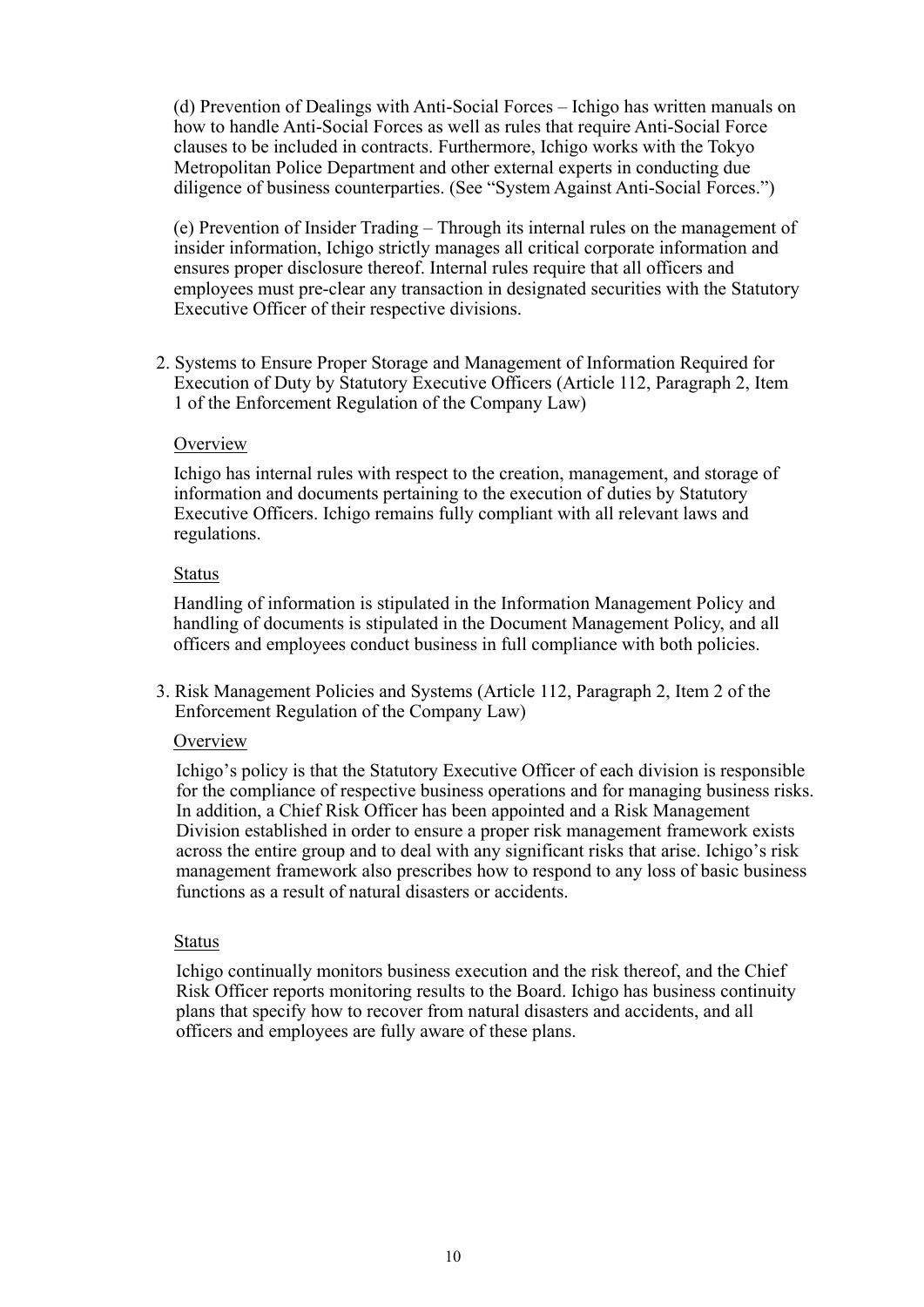4. Systems to Ensure Effective Execution of Duties by Statutory Executive Officers (Article 112, Paragraph 2, Item 3 of the Enforcement Regulation of the Company Law)

#### **Overview**

Ichigo provides for efficient and agile execution of duties by establishing clarity with respect to scope of responsibilities and associated authority. Ichigo sets business plans and monitors progress based on the group's management philosophy and mission, annual group policies, and annual business targets. Furthermore, Ichigo holds a regular Senior Management Meeting comprised of the Chairman, President, Executive Vice President, and representatives of each subsidiary to evaluate and make decisions on material business matters.

#### Status

Statutory Executive Officers execute their duties within their respective delegated scopes of responsibilities without any undue overlap or negligence. For FY22/2, Statutory Executive Officers set their business policies and targets in accordance with the Ichigo 2030 long-term vision announced in April 2019 and successfully achieved these targets. The Head of Finance provides analytic support to the Senior Management Meeting to support its effectiveness as a forum for vigorous discussion and review of key business issues.

5. Audit Committee and Audit Systems (Article 416, Paragraph 1, Item 1 of the Company Law, Article 112, Paragraph 1, Items 1~7 of the Enforcement Regulation of the Company Law)

### **Overview**

- (1) Ichigo appoints Directors and employees that assist the Audit Committee in the execution of its duties. Such Directors and employees carry out their duties independent from the Board of Directors, other Directors, and Statutory Executive Officers, with any change in appointment requiring the authorization of the Audit Committee.
- (2) Audit Committee Members attend important meetings, and can request explanations from officers and employees as well as view all related materials.
- (3) Officers and employees must report to the Audit Committee or Audit Committee Members matters that have material impact on the business and financial situation of Ichigo. Any person making such report shall not receive disadvantageous treatment for making such report.
- (4) The Audit Committee maintains a close relationship with the Internal Audit Department by discussing audit plans and receiving reports on audit results. The Audit Committee also receives periodic reports from the Independent Auditor as well as exchanges views on any material audit matters.
- (5) The Audit Committee holds meetings with Audit Committee Members and auditors of subsidiaries, attends important meetings at subsidiaries, and receives explanations and reports from subsidiaries in order to assess the appropriate execution of duties by Directors and Statutory Executive Officers of subsidiaries.
- (6) The Audit Committee, at its sole discretion, can appoint external specialists necessary for the execution of audits and can request that Ichigo bear associated costs.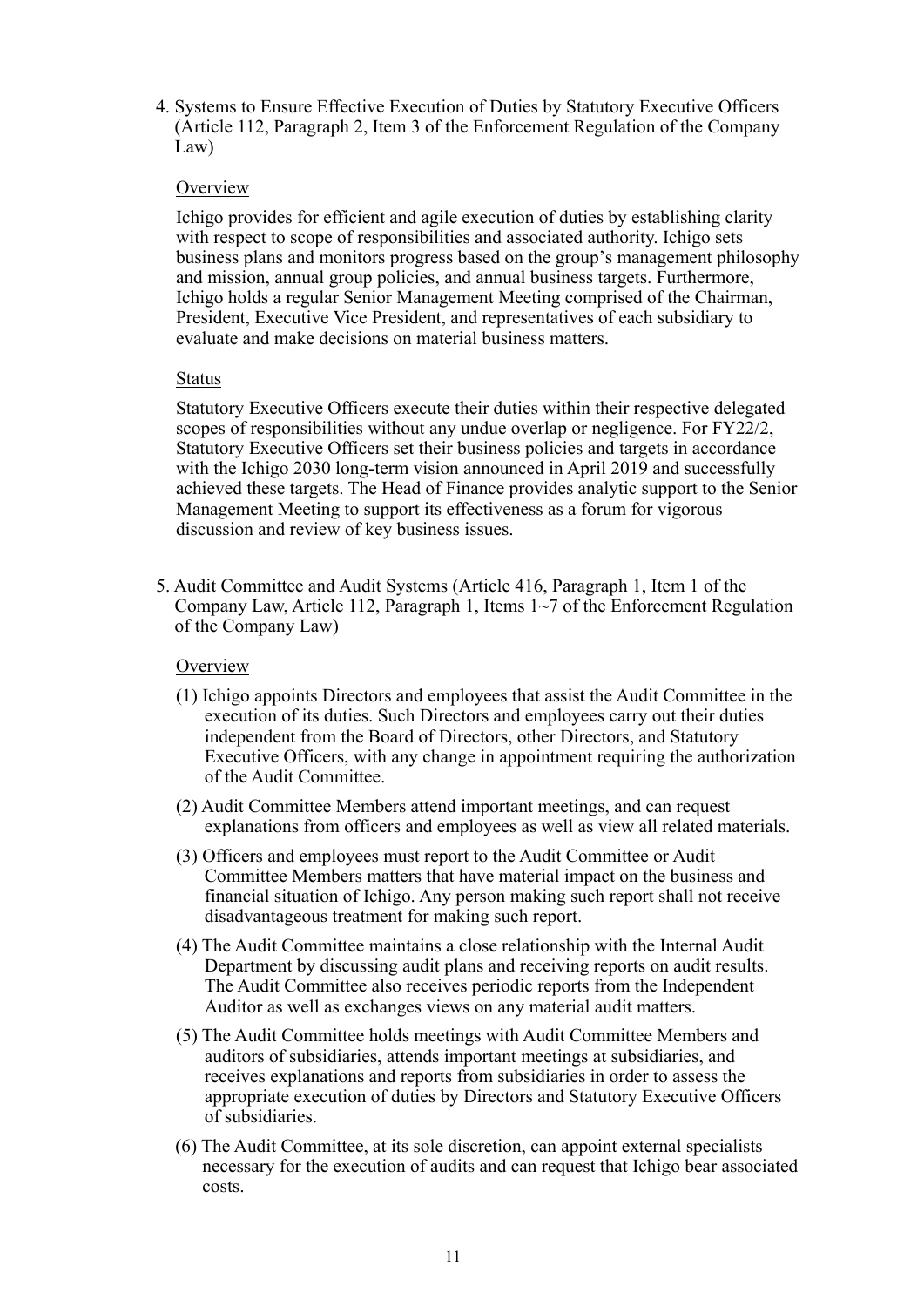#### Status

- (1) In accordance with internal rules pertaining to Directors and employees assisting in the duties of the Audit Committee, Ichigo has appointed several employees to assist the Audit Committee and has ensured their independence. Furthermore, the prior consent from the Audit Committee has been sought for any organizational or compensation matter with respect to these appointed individuals.
- (2) In accordance with Audit Committee Rules, the Audit Committee attended important management meetings and received explanations as well as reviewed any relevant materials. In addition, officers and employees have made all required reporting to the Audit Committee, and no disadvantageous treatment has resulted from such reporting.
- (3) The Audit Committee approved internal audit plans and received reports on the results of audits. Furthermore, the Audit Committee has received periodic reports from the external auditor and has engaged in discussion of material audit matters.
- (4) The Audit Committee holds two liaison meetings a year with Audit Committee Members and auditors of subsidiaries, and receives explanations and reports from the officers and employees of subsidiaries.
- (5) The Audit Committee has requested that Ichigo bear the costs associated with auditing of subsidiaries.
- 6. Systems to Ensure Fully Appropriate Business Activities by Ichigo and its Subsidiaries (Article 112, Paragraph 2, Item 5 of the Enforcement Regulation of the Company Law)

### **Overview**

- (1) Ichigo and all subsidiaries share Ichigo's Management Philosophy, Code of Corporate Ethics, and Code of Conduct, and have executed a management agreement requiring that they work collaboratively in dealing with corporate governance, compliance, risk management, and prevention of dealings with Anti-Social Forces.
- (2) Ichigo has appointed a Statutory Executive Officer and established a Corporate Operations Division responsible for monitoring business activities of subsidiaries, and requires each subsidiary to provide business reports.
- (3) With respect to any transaction with Ichigo Trust Pte. Ltd., the major shareholder of Ichigo, Ichigo takes special care to protect the interests of minority shareholders by having the Board of Directors evaluate the purpose, process, and price of any such transactions and ensure that they contribute to increasing Ichigo's corporate value and protect all Ichigo shareholders.
- (4) Ichigo supports, advises, and manages its subsidiaries to ensure their business activities are fully compliant with the Company Law. Ichigo oversees appropriate business conduct of subsidiaries by receiving periodic reports with respect to their business operations as well as execution of duties by Directors and officers.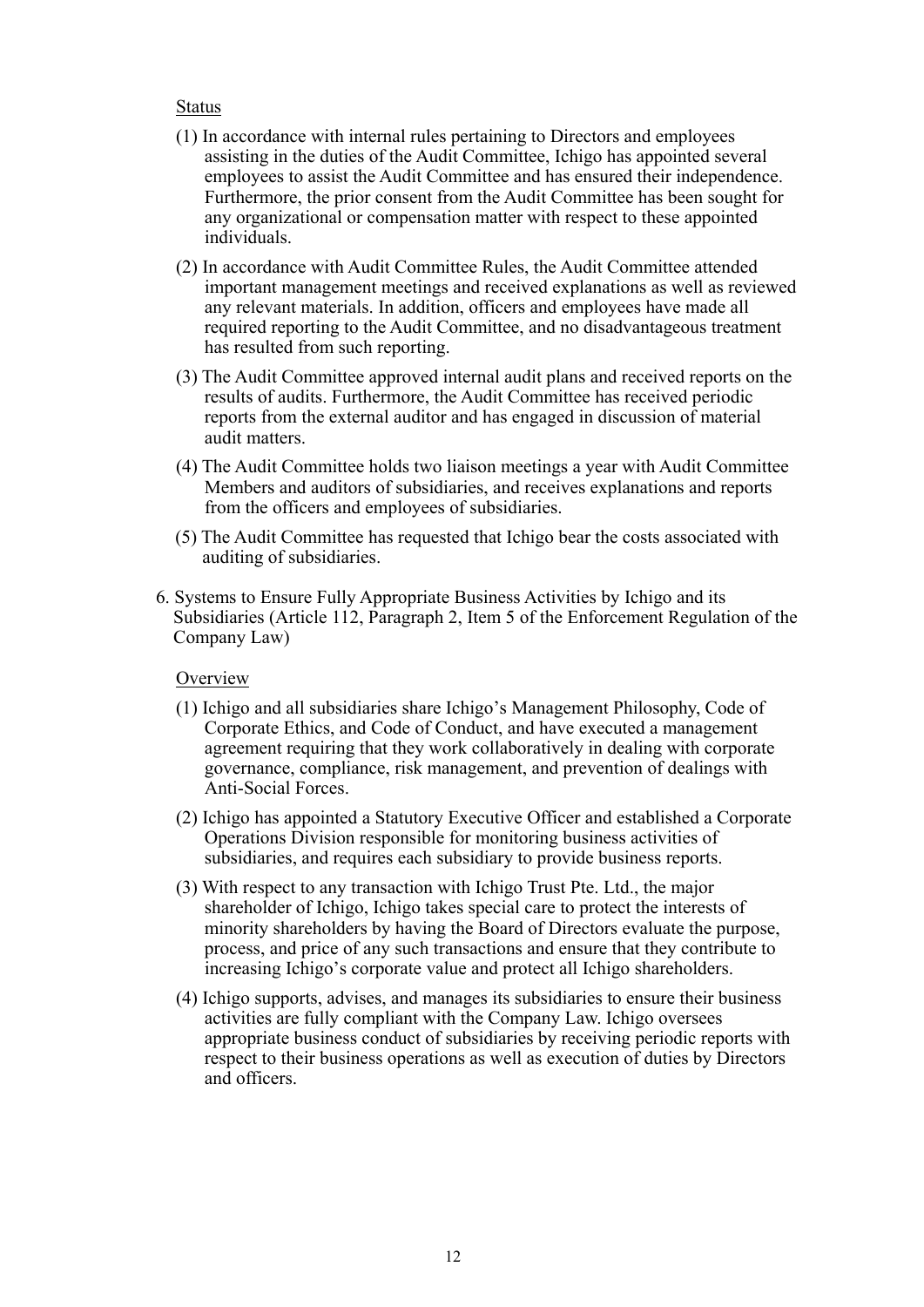(5) Through its internal rules on the management of insider information, Ichigo strictly manages all critical corporate information and ensures proper disclosure thereof. Internal rules require that all officers and employees must pre-clear any transaction in designated securities with the Statutory Executive Officer of their respective divisions.

#### Status

(1) Structure to Ensure that Ichigo Subsidiaries Execute Their Duties in Compliance with Laws and Regulations and Ichigo's Articles of Incorporation

The Boards of each subsidiary have approved a "Basic Policy for the Establishment of Structure of Internal Controls," pursuant to the one established by Ichigo. Audit Committee Members and internal auditors of respective subsidiaries attend Board of Directors meetings as well as any other important management meetings and examine related materials to ensure Directors and officers are executing their duties in compliance with laws and regulations, and Ichigo's Articles of Incorporation.

(2) Structure for Ichigo Subsidiaries to Report to Ichigo on the Execution of Their Duties

The President receives a report every three months from the presidents of each subsidiary with respect to business operations and the execution of duties by Directors and officers.

(3) Structure of Risk Management at Ichigo Subsidiaries

Each subsidiary monitors business risks pursuant to their respective risk management policies, and reports results to Ichigo's Risk Management Division. The Head of Ichigo's Risk Management Division, in turn, reports this information to Ichigo's Board. The Chief Risk Officer provides the Board of Directors with a comprehensive update on the status of group-wide risk management.

(4) Structure to Ensure Efficient Execution of Duties at Ichigo Subsidiaries

Each subsidiary has policies in place to ensure clarity of scope of responsibilities, with management decisions being made in line with such policies, therefore resulting in the efficient execution of duties.

Reference: Establishment and Status of Internal Structures to Prevent Dealings with Anti-Social Forces

As part of its internal control systems, Ichigo has established an internal structure to prevent dealings with Anti-Social Forces:

- (1) Ichigo and its subsidiaries have clear policies on preventing dealings with Anti-Social Forces stipulated within its Code of Corporate Ethics.
- (2) Ichigo has appointed the Executive Vice President and the Corporate Operations Division as being responsible in handling requests from Anti-Social Forces, and also receives advice on this issue from external legal counsel. Furthermore, Ichigo augments its efforts in this area by collaborating with external experts such as the Organized Crime Control Division of the Tokyo Metropolitan Police Department, the Marunouchi Police Station, and the National Center for Removal of Criminal Organizations.
- (3) Ichigo's Statutory Executive Officer (Corporate Operations) centrally manages group-wide information pertaining to Anti-Social Forces.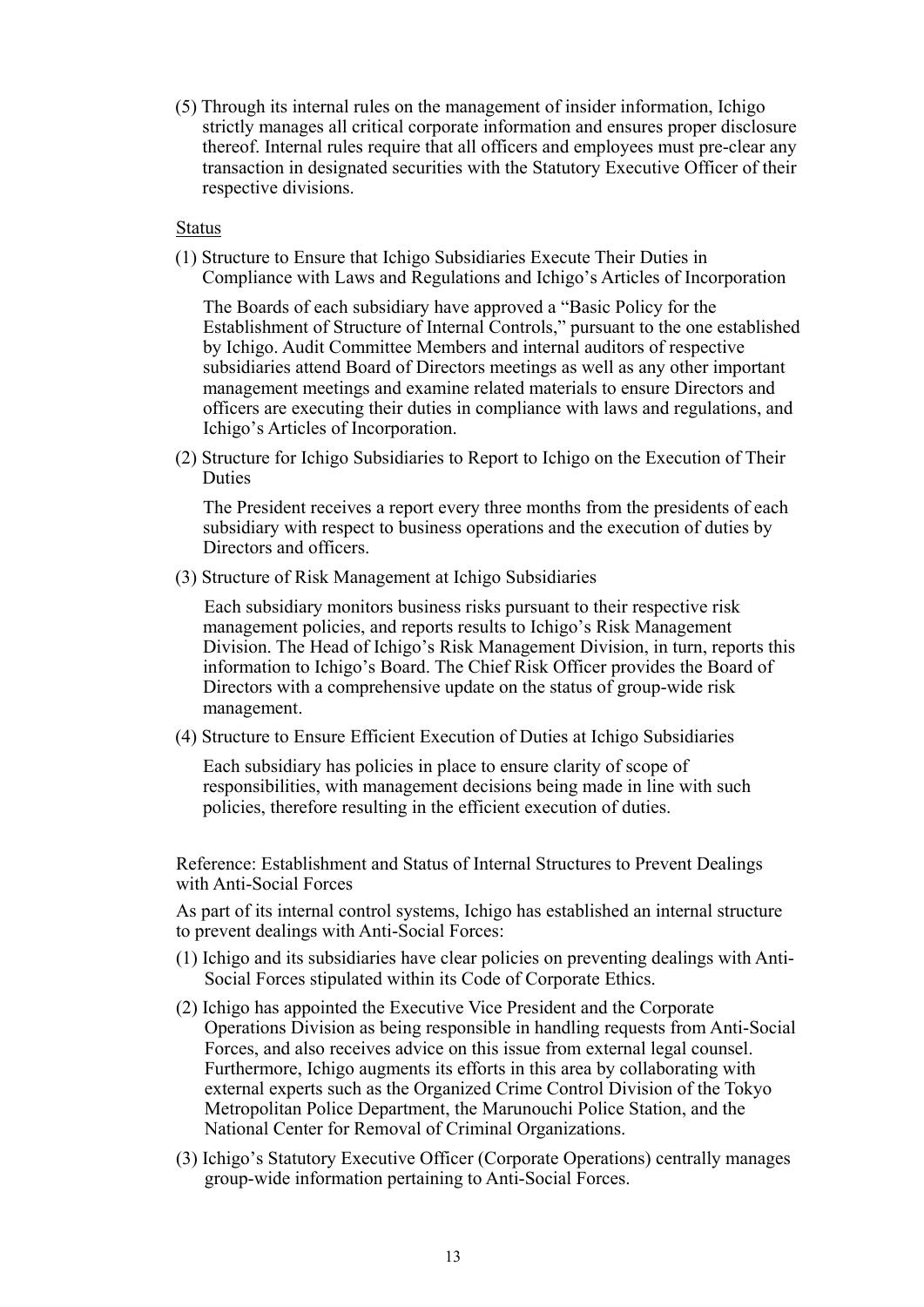- (4) Under no circumstance will Ichigo heed to the request from an Anti-Social Force, and working together with external experts Ichigo shall firmly reject any request. All contracts with external parties will include language that aims to prevent dealings with Anti-Social Forces. Ichigo will terminate business relationships with any existing counterparty that is identified as being an Anti-Social Force.
- (5) All officers and employees of Ichigo and subsidiaries receive compliance training, and are made fully aware of their obligation to prevent dealings with Anti-Social Forces and escalate any concerns on this matter.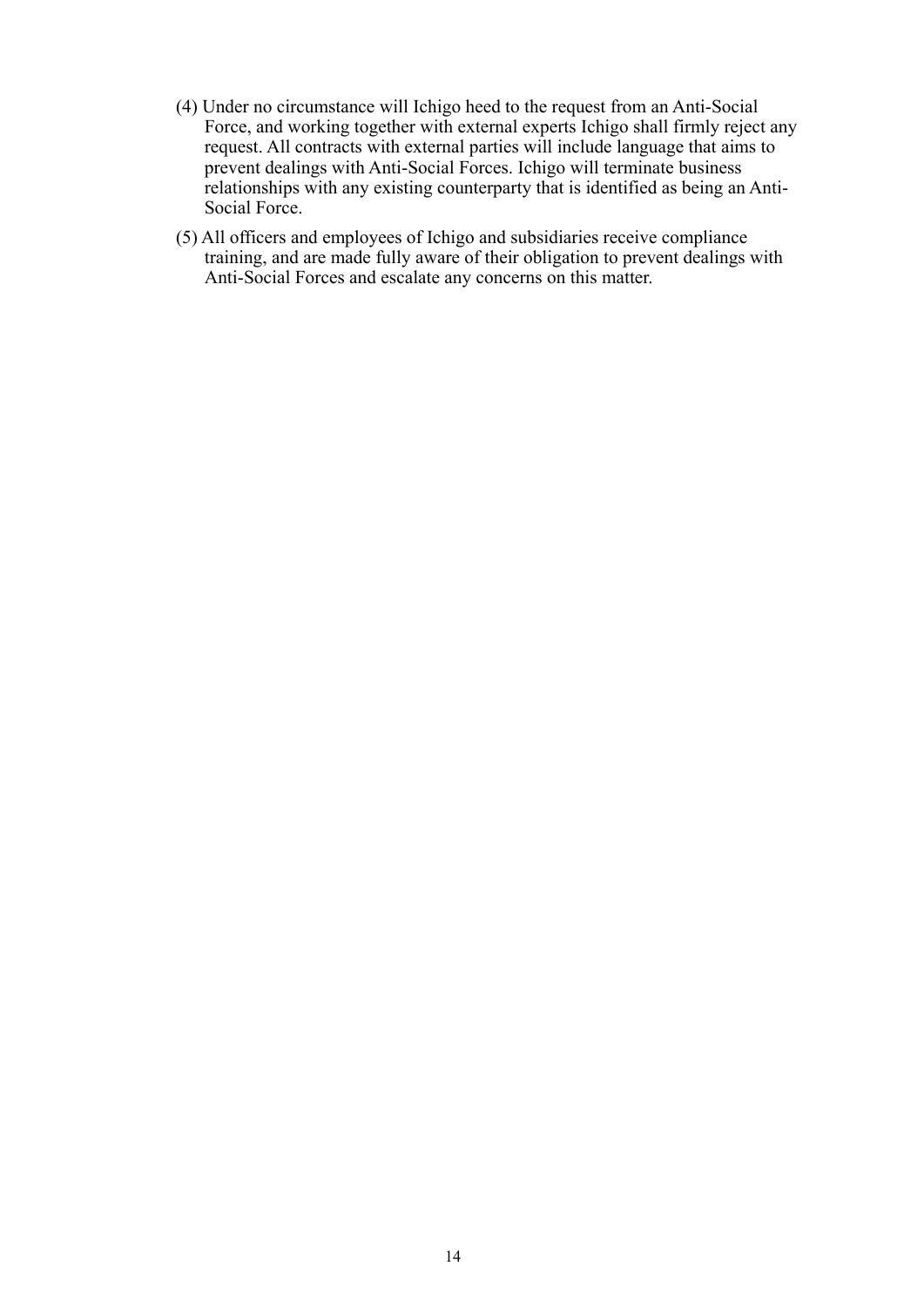## **Notes to the Consolidated Financial Statements**

## **I. Material Matters for Preparation of the Consolidated Financial Statements**

### **A. Scope of Consolidation**

1. Consolidated Subsidiaries

Number of consolidated subsidiaries: 52

Major Consolidated Subsidiaries Ichigo Investment Advisors Co., Ltd. Ichigo Estate Co., Ltd. Ichigo ECO Energy Co., Ltd. Ichigo Owners Co., Ltd. Ichigo Land Shinchiku Co., Ltd. Ichigo Real Estate Services Fukuoka Co., Ltd. Ichigo Marché Co., Ltd. Miyako City Co., Ltd. Centro Co., Ltd. Storage Plus Corporation Ichigo Animation Co., Ltd. Hakata Hotels Inc. Ichigo Si Co., Ltd.

Ichigo Si Co., Ltd. and one investment partnership have been added to the scope of consolidation, because they were established during FY22/2.

Four investment partnerships have been excluded from the scope of consolidation, because its materiality decreased during FY22/2.

2. Major Non-Consolidated Subsidiaries

N/A

3. Reason Why Some Companies Were Not Classified as Subsidiaries Despite the Possession of a Majority of their Voting Rights

 $N/A$ 

4. Disclosure of Special Purpose Companies (SPC)

An overview of SPC, SPC transactions, and SPC transaction amounts are noted in **X. Notes on Special Purpose Companies (SPC)**.

### **B. Equity-Method Accounting**

1. Equity-Method Affiliates

 $N/A$ 

2. Non-Consolidated Subsidiaries Accounted for Under the Equity-Method

 $N/A$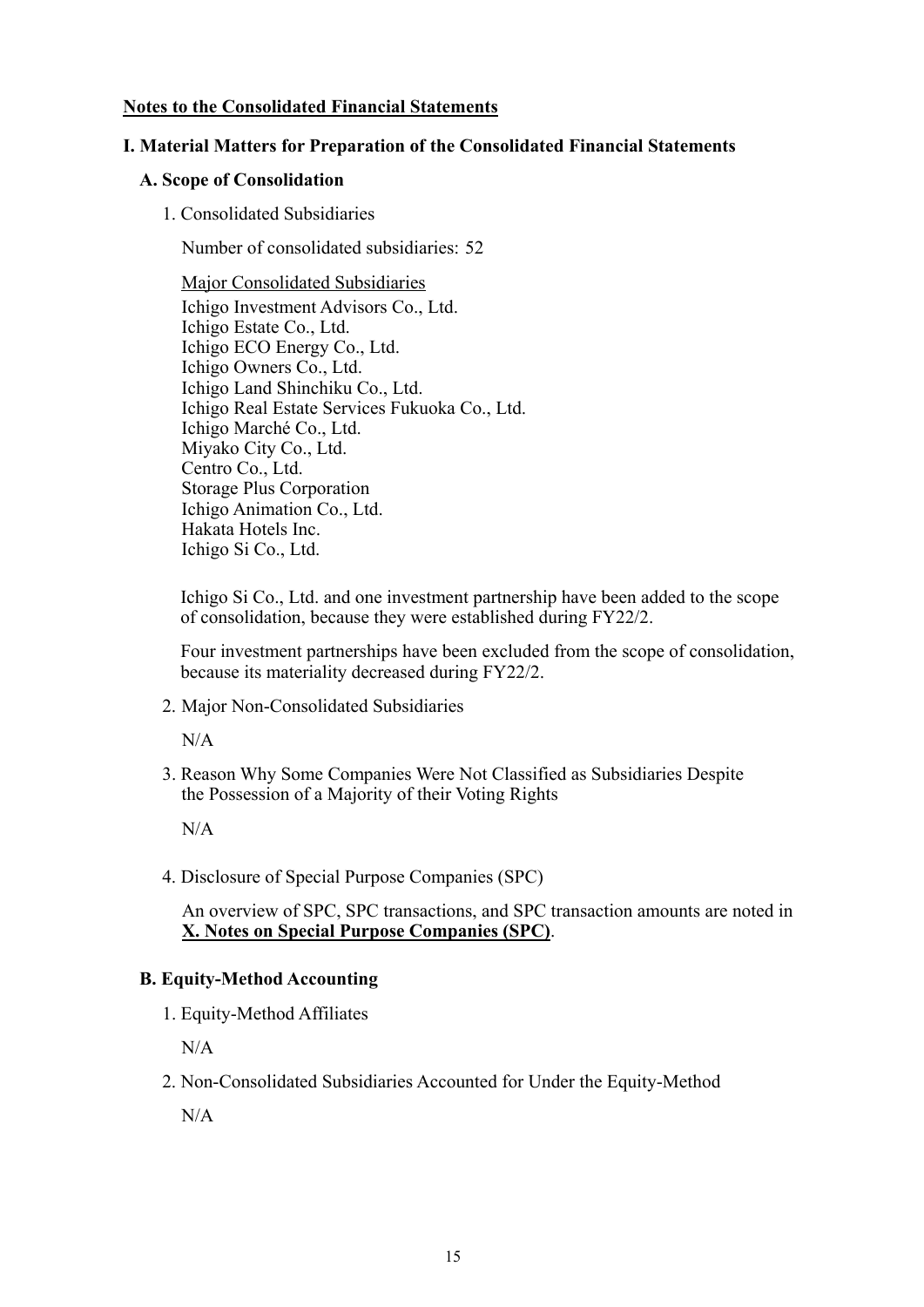3. Material Non-Consolidated Subsidiaries Not Accounted for Under the Equity-Method

N/A

4. Non-Equity-Method Affiliates

N/A

5. Reason Why Some Companies Were Not Classified as Affiliates despite Ichigo Possessing between 20% and 50% of Their Voting Rights

 $N/A$ 

#### **C. Fiscal Year of Consolidated Subsidiaries**

The fiscal year-ends of consolidated subsidiaries are as follows:

| January-end  | 25 companies |
|--------------|--------------|
| February-end | 10 companies |
| March-end    | 2 companies  |
| November-end | 1 company    |
| December-end | 14 companies |

For subsidiaries whose fiscal year-ends are in December or January, financial data as of that date have been used. For subsidiaries whose fiscal year-ends are in March and November, provisional financial data (created at a point in time within threemonths from March-end) have been used. All necessary adjustments for consolidation have been made with respect to significant transactions which occurred in FY22/2.

#### **D. Accounting Standards**

a. Other Securities

1. Valuation of Material Assets

| Securities with market prices    | Mark-to-market on the last day of the fiscal<br>year (Valuation difference is reported as a<br>component of shareholders' equity; the cost<br>is calculated using the moving average cost<br>method.) |
|----------------------------------|-------------------------------------------------------------------------------------------------------------------------------------------------------------------------------------------------------|
| Securities without market prices | Moving average cost method (The<br>valuation method for investment<br>partnerships is noted in 6. (c) Investment<br>Partnerships.)                                                                    |
| b. Derivatives                   | Mark-to-market                                                                                                                                                                                        |
| c. Real Estate for Sale          | Cost (however, impair assets whose<br>profitability declines)                                                                                                                                         |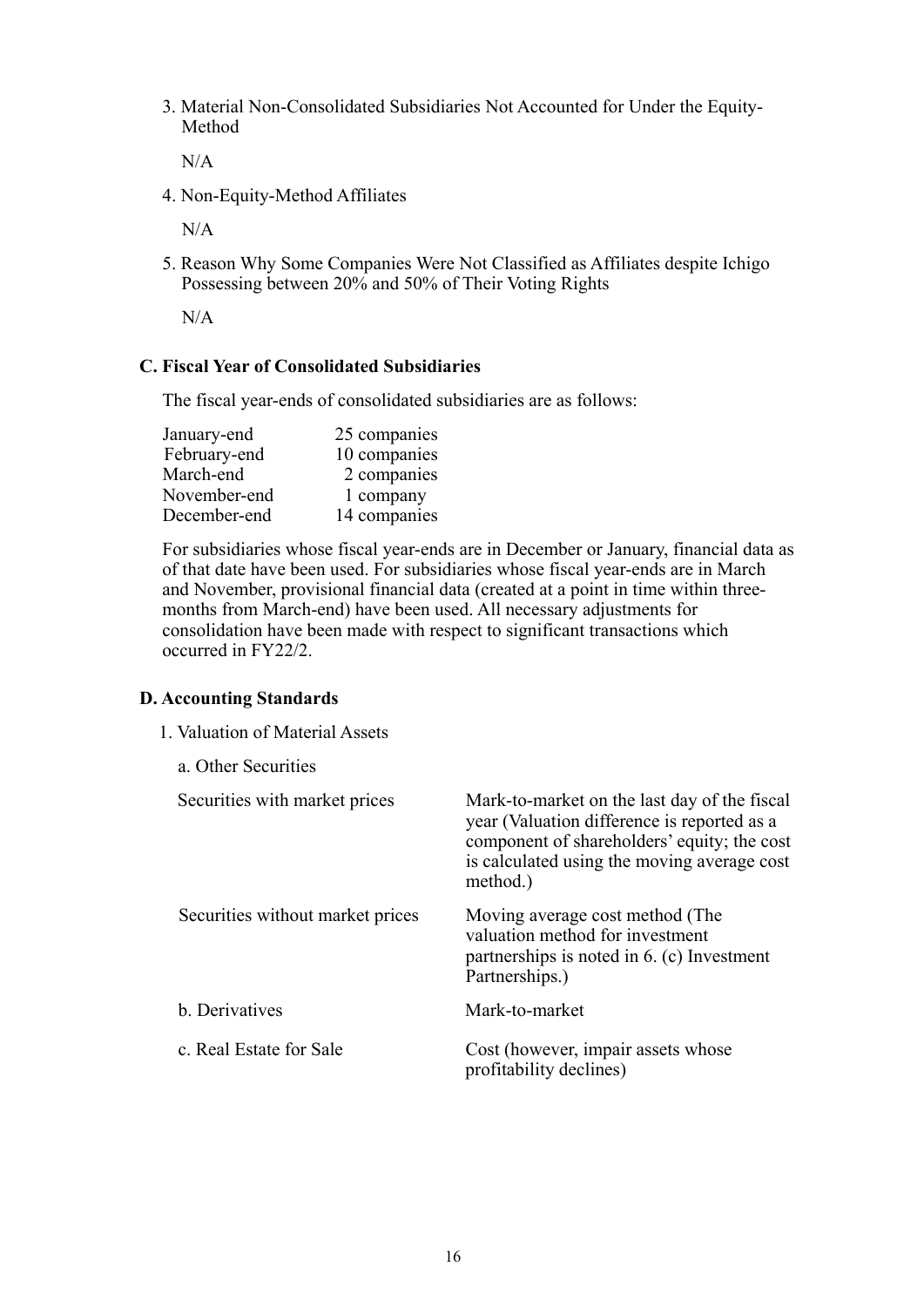2. Depreciation Methods for Material Depreciable Assets

| Property, Plant, and Equipment | Primarily straight-line method                                                       |
|--------------------------------|--------------------------------------------------------------------------------------|
| Useful life                    | Buildings and structures: $7 \sim 39$ years<br>Solar power plant equipment: 20 years |

3. Accounting Standards for Material Allowances

a. Allowance for Doubtful Accounts

Reserved based on the record of bad debts with respect to ordinary receivables and loans, plus an estimate of uncollectible amounts determined with reference to specific doubtful receivables from customers experiencing financial difficulties.

b. Allowance for Employee Bonuses

Reserved based on an estimated amount for the current fiscal year.

4. Material Hedge Accounting Method

a. Hedge Accounting Method

In general, Ichigo adopts the deferral hedge accounting method. However, interest rate swaps and interest rate caps that meet the criteria for special treatment are accounted for under the special treatment method.

b. Hedging Instruments and Hedging Targets

| Hedging instruments | Interest rate swaps and interest rate caps |
|---------------------|--------------------------------------------|
|                     |                                            |

Hedging targets Loans

c. Hedging Policy

Pursuant to its internal rules, Ichigo hedges against interest rate risks that arise from its business activities.

d. Evaluation Method of the Effectiveness of Hedges

Ichigo evaluates the effectiveness of hedging activities with reference to the accumulated gain or loss on the hedging instruments and related hedging targets for a period from the commencement of the hedges to the time of evaluation. Interest-rate swaps and interest rate caps accounted for under the special treatment method are omitted from this evaluation.

Ichigo has adopted the special treatment, pursuant to Practical Solution on the Treatment of Hedge Accounting for Financial Instruments that Reference LIBOR (ASBJ PITF No. 40, September 29, 2020), for all in-scope hedge transactions.

Details of in-scope hedge transactions are shown below:

| Hedge Accounting Method       | Deferral hedge accounting method |
|-------------------------------|----------------------------------|
| Hedging Instruments           | Interest rate swaps              |
| <b>Hedging Targets</b>        | Loans                            |
| <b>Hedge Transaction Type</b> | Cash-flow hedge                  |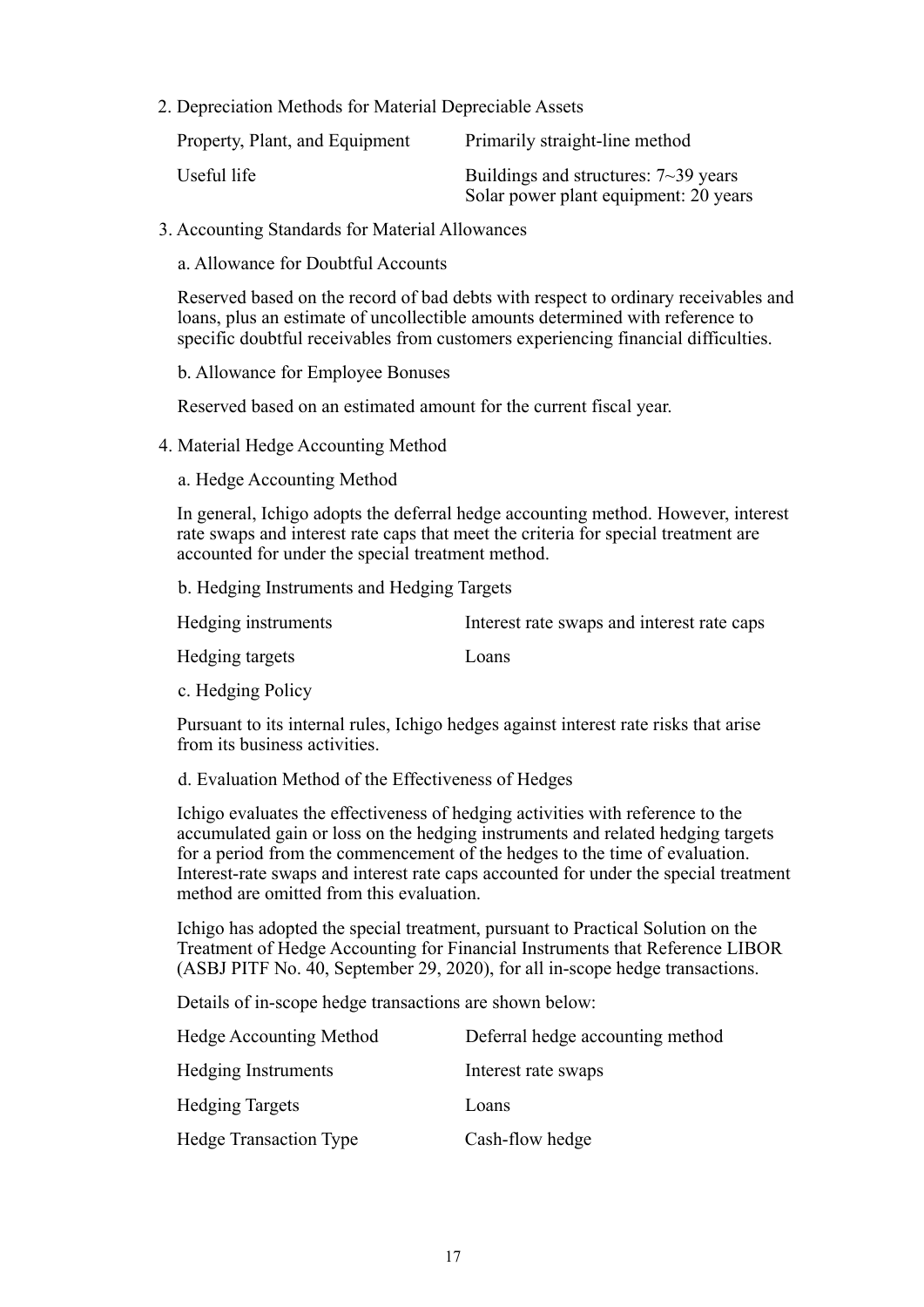5. Goodwill Amortization Period and Method

Goodwill is amortized on a straight-line basis for a period of 10 to 20 years depending on the specific characteristics of each subsidiary.

6. Other Material Matters Related to the Preparation of the Financial Statements

#### a. Consumption Tax

For most items, consumption taxes are excluded from the relevant revenue, costs, or expenses.

Non-deductible consumption taxes are generally accounted for as costs in the current fiscal year; however, certain items paid in connection with the acquisition of assets are amortized over 5 years using the straight-line method or are included in acquisition costs.

#### b. Operational Investments

Operational investments are separated from non-operational investments and are accounted for under Operational Securities Investments and Operational Loan Investments within Current Assets. Profits and losses arising from operational investments are accounted for under Operating Profits and Losses.

Although Ichigo may control the decision-making body of investment vehicles or hold significant influence over them by holding shares, shares are held solely for operational investment purposes and Ichigo has no intention of holding them as subsidiaries or affiliates. Therefore, such investment vehicles are excluded from subsidiaries or affiliates.

#### c. Investment Partnerships

Ichigo accounts for investments in investment partnerships as Operational Securities Investments. Such investments are recorded at the time the investments are made. Gains and losses distributed from the investment partnerships are recorded as Revenue, and Operational Securities Investments increases or decreases by the same amount. Refunds received from the investment partnerships are credited to Operational Securities Investments.

#### d. Consolidated Tax Treatment

Ichigo qualifies for consolidated tax treatment.

### e. Tax Effect Reflecting Transition to Group Aggregate Tax Treatment from Consolidated Tax Treatment

With respect to reporting deferred tax assets and liabilities, accounting items that were subject to change as part of the shift to a group aggregation system and changes in standalone tax rules under the 2020 Tax Reform, Ichigo and certain domestic subsidiaries apply pre-revision tax rules pursuant to the ASBJ Guidance 39, "Tax Accounting With Respect to the Shift from the Tax Consolidation System to Group Aggregation System" (issued on March 31, 2020), and do not apply the rules prescribed under Clause 44 of the Implementation Guidance 28, "Accounting Standards Implementation Guidance for Tax Accounting" (issued on February 16, 2018).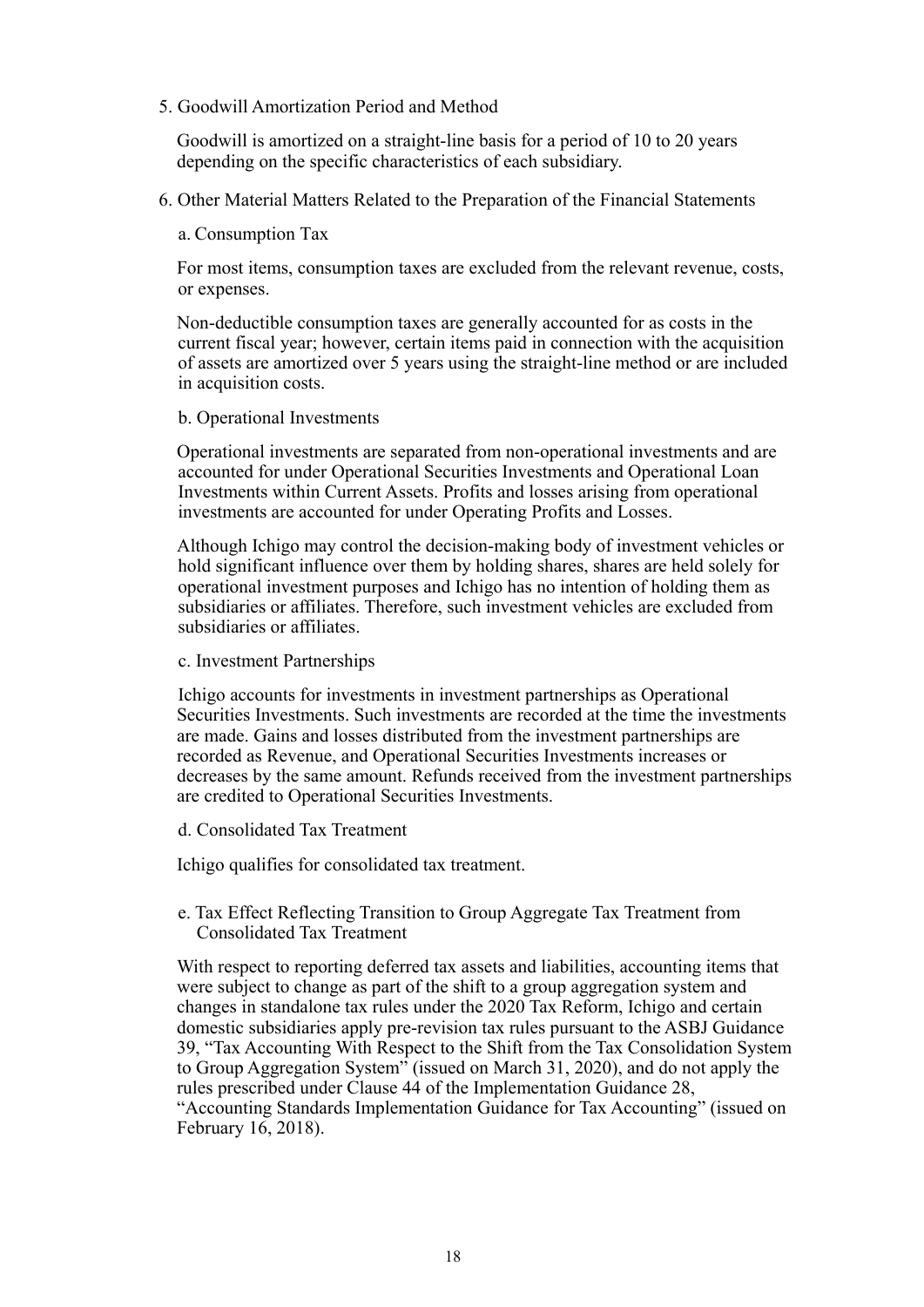#### **II. Notes on Restatement**

Accounting Standard for Disclosure of Accounting Estimates

Ichigo is applying the Accounting Standard for Disclosure of Accounting Estimates (ASBJ Statement No. 31, March 31, 2020) starting from FY22/2, as described in III. Notes on Accounting Estimates.

Restatement of Consolidated Balance Sheet Items

Starting from FY22/2, items previously stated as "Solar power plants" and "Solar power plants under construction" under Fixed Assets are restated as "Solar and wind power plants" and "Solar and wind power plants under construction" to reflect the start of operations of Ichigo's first wind power plant, the Ichigo Yonezawa Itaya ECO Power Plant.

In the FY22/2 balance sheet, "Buildings and structures under Construction" and "Solar and wind power plants under construction" under Fixed Assets are JPY 435 million and JPY 2,095 million, respectively.

#### **III. Notes on Accounting Estimates**

#### Valuation of Real Estate

#### **A. Amount Recorded in FY22/2 Financial Statements**

| Real Estate for Sale | JPY 68,666 million  |
|----------------------|---------------------|
| Fixed Assets         | JPY 173,165 million |

#### **B. Information on Material Accounting Estimates for Specific Line Items**

Ichigo and its subsidiaries invest in real estate including offices, hotels, residential assets, and retail assets, and record real estate expected to be sold as Real Estate for Sale as of FY22/2-end. Real estate expected to be held over the longer term is recorded as Fixed Assets.

If the net sale value of Real Estate for Sale is less than the book value, the net sale value is recorded on the balance sheet, and the difference is recorded as Valuation Loss on Real Estate for Sale under Cost of Goods Sold. With respect to Fixed Assets, for assets and asset groups that show indications of impairment, if the total undiscounted future cash flow is less than the book value, Ichigo impairs the book value to the asset's recoverable amount and an equivalent impairment loss is recorded. When recording the impairment loss, the net sale value is recorded as the recoverable amount.

Ichigo uses the lower of the internally-calculated valuation amount based on the direct capitalization method (income approach) and the third-party real estate appraisal value as the net sale value.

Both the internal valuation amount and third-party real estate appraisal value are calculated using the income approach based on the net income or the future cash flows expected to be generated by the real estate assets and the cap rate.

Net income and future cash flow forecasts are impacted by rent levels in the area where the asset is located and by the asset's occupancy. The cap rate is impacted by interest rate fluctuations, land prices per region and asset type, real estate market conditions, and the age, grade, rights, and regulatory compliance of the asset. Despite prolonged Covid impact during FY22/2, cap rates are trending downward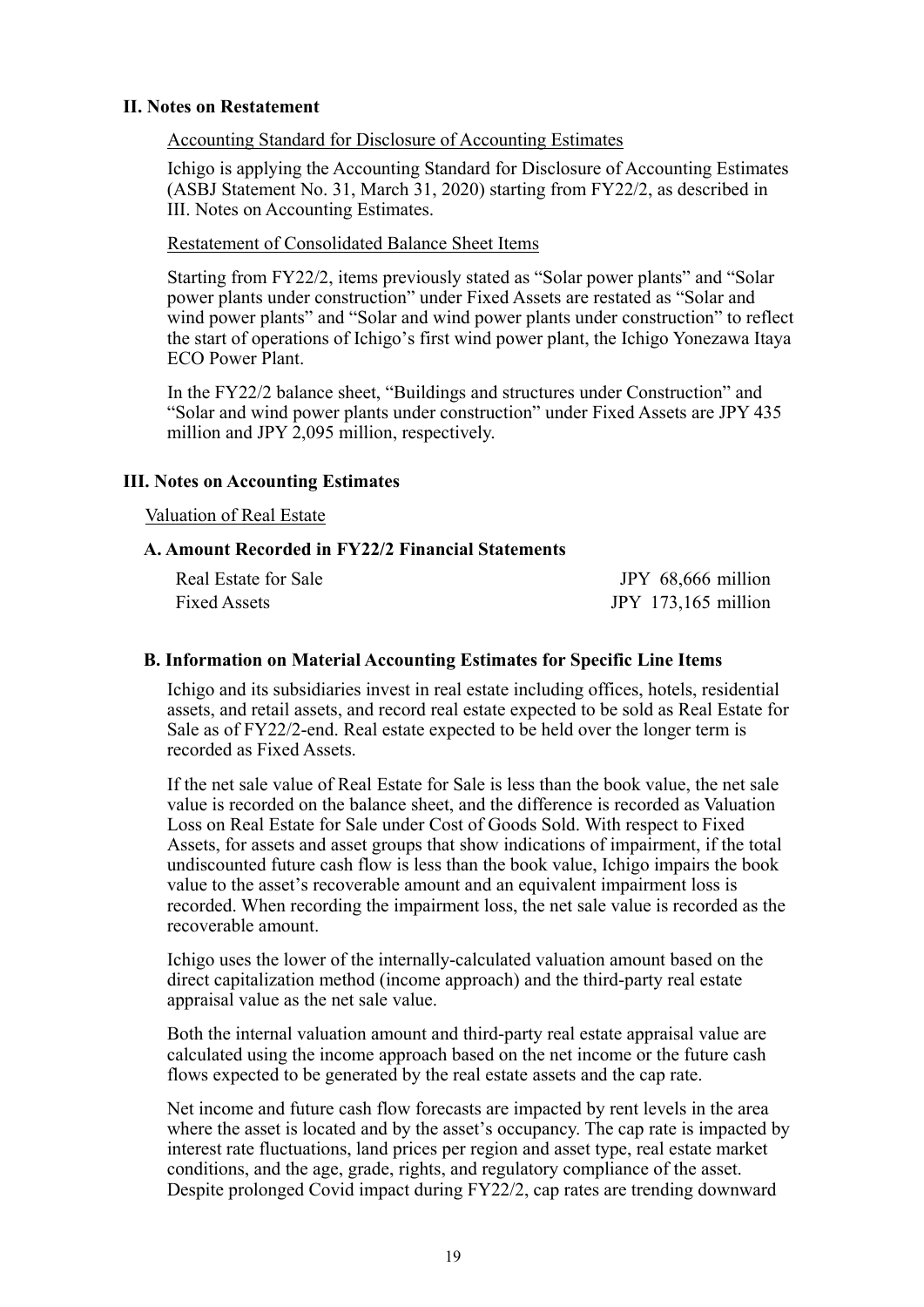due to sustained high real estate transaction prices. As a result, the impact on the valuation of real estate is limited with the exception of certain asset types, and the impact has been reflected in the forecasts of cap rates, net income, and future cash flows of hotel assets.

Ichigo makes efforts to reduce the uncertainty of its internally-calculated valuations that are based on publicly available data via means such as obtaining third-party verifications of the cap rates per region and asset type. However, because there exists a large number of factors that impact the estimate of net sale value, any change in the preconditions and assumptions of the valuation caused by a change in business environment may result in the recording of a Valuation Loss on Real Estate for Sale or an Impairment Loss.

### **IV. Additional Information**

#### Reclassification of Fixed Assets to Real Estate for Sale Assets

In FY22/2 Ichigo reclassified Fixed Assets expected to be sold in the short-term to Real Estate for Sale.

| (JPY million)  |  |
|----------------|--|
| FY22/2         |  |
| (Feb 28, 2022) |  |
| 56             |  |
| $-15$          |  |
| 40             |  |
| 641            |  |
| 68             |  |
|                |  |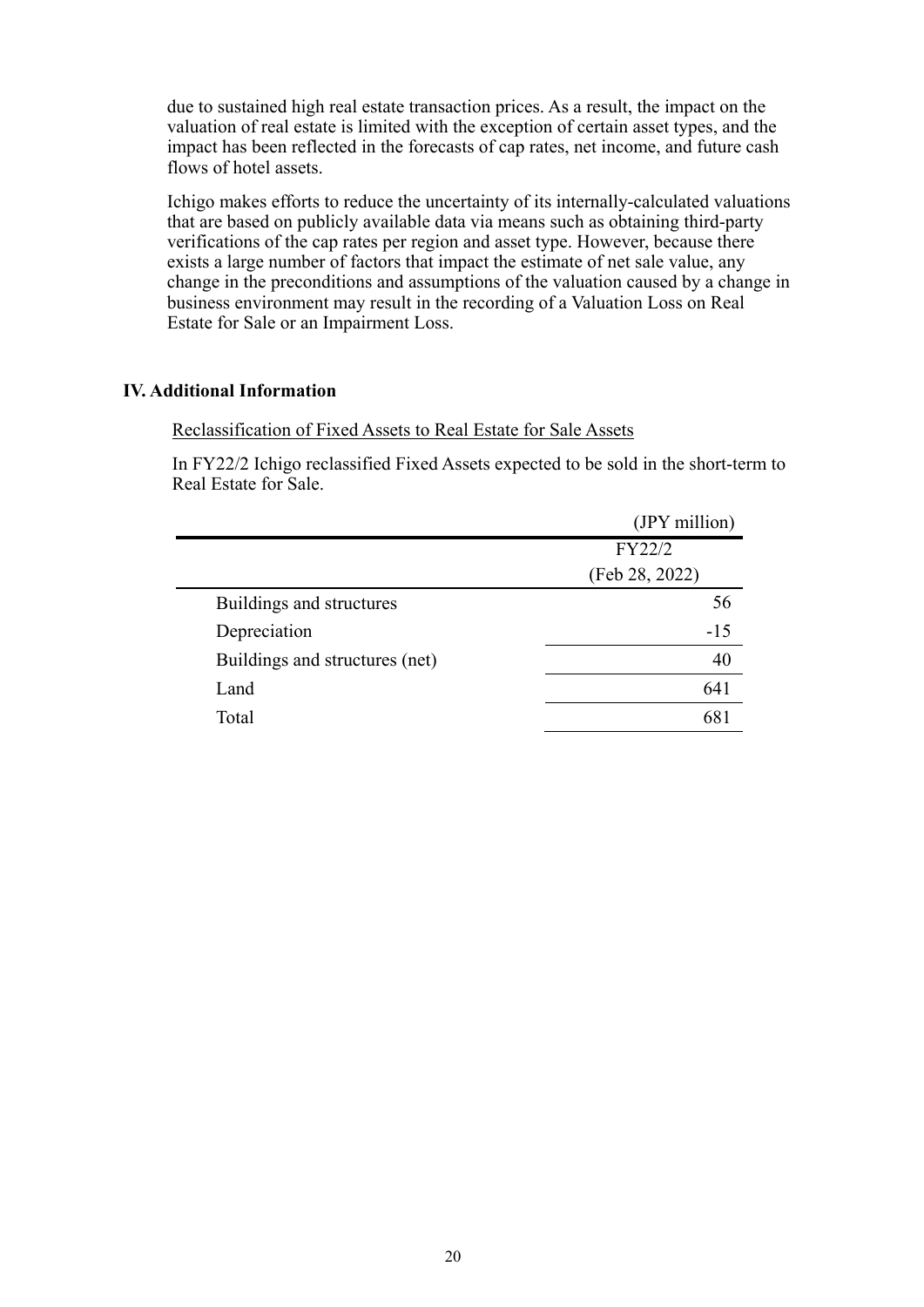#### **V. Notes to the Consolidated Balance Sheet**

#### **A. Assets Provided as Collateral and Secured Obligations**

Assets Provided as Collateral

| Cash and deposits                           | JPY 2,099 million   |
|---------------------------------------------|---------------------|
| Trade notes and accounts receivable         | JPY 137 million     |
| Operational loan investments                | JPY 1,324 million   |
| Real estate for sale                        | JPY 40,633 million  |
| Current assets $-$ other                    | JPY 3 million       |
| Buildings and structures                    | JPY 37,713 million  |
| Solar and wind power plants                 | JPY 9,901 million   |
| Land                                        | JPY 73,341 million  |
| Buildings and structures under construction | JPY 33 million      |
| Property, plant, and equipment – other      | JPY 996 million     |
| Leasehold rights                            | $JPY 1,167$ million |
| Total                                       | JPY 167,353 million |

Figures shown in Buildings and structures, Solar and wind power plants, and Property, plant, and equipment – other are net amounts.

Secured Obligations

| Long-term loans (due within one year) | JPY 8,038 million   |
|---------------------------------------|---------------------|
| Long-term loans                       | JPY 119,695 million |
| Total                                 | JPY 127,734 million |

#### **B. Non-Recourse Loans**

Non-recourse loans are borrowings where funds for repayment are limited only to the value of the underlying real estate and profits from such real estate. The lender has no recourse to Ichigo in the event of a failure of payment.

Assets provided as collateral and the related non-recourse loans are as follows:

Assets Provided as Collateral

| Cash and deposits                   | JPY 4,777 million  |
|-------------------------------------|--------------------|
| Trade notes and accounts receivable | JPY 141 million    |
| Current assets $-$ other            | JPY 6 million      |
| Buildings and structures            | JPY 12,324 million |
| Solar and wind power plants         | JPY 11,745 million |
| Land                                | JPY 29,582 million |
| Fixed Assets – other                | JPY 32 million     |
| Investment and other assets – other | JPY 349 million    |
| Total                               | JPY 58,961 million |

Figures shown in Buildings and structures, Solar and wind power plants, and Property, plant, and equipment – other are net amounts.

Non-Recourse Loans

| Long-term non-recourse loans (due within one year) | JPY $1,375$ million  |
|----------------------------------------------------|----------------------|
| Long-term non-recourse loans                       | JPY 39,489 million   |
| Total                                              | JPY $40,865$ million |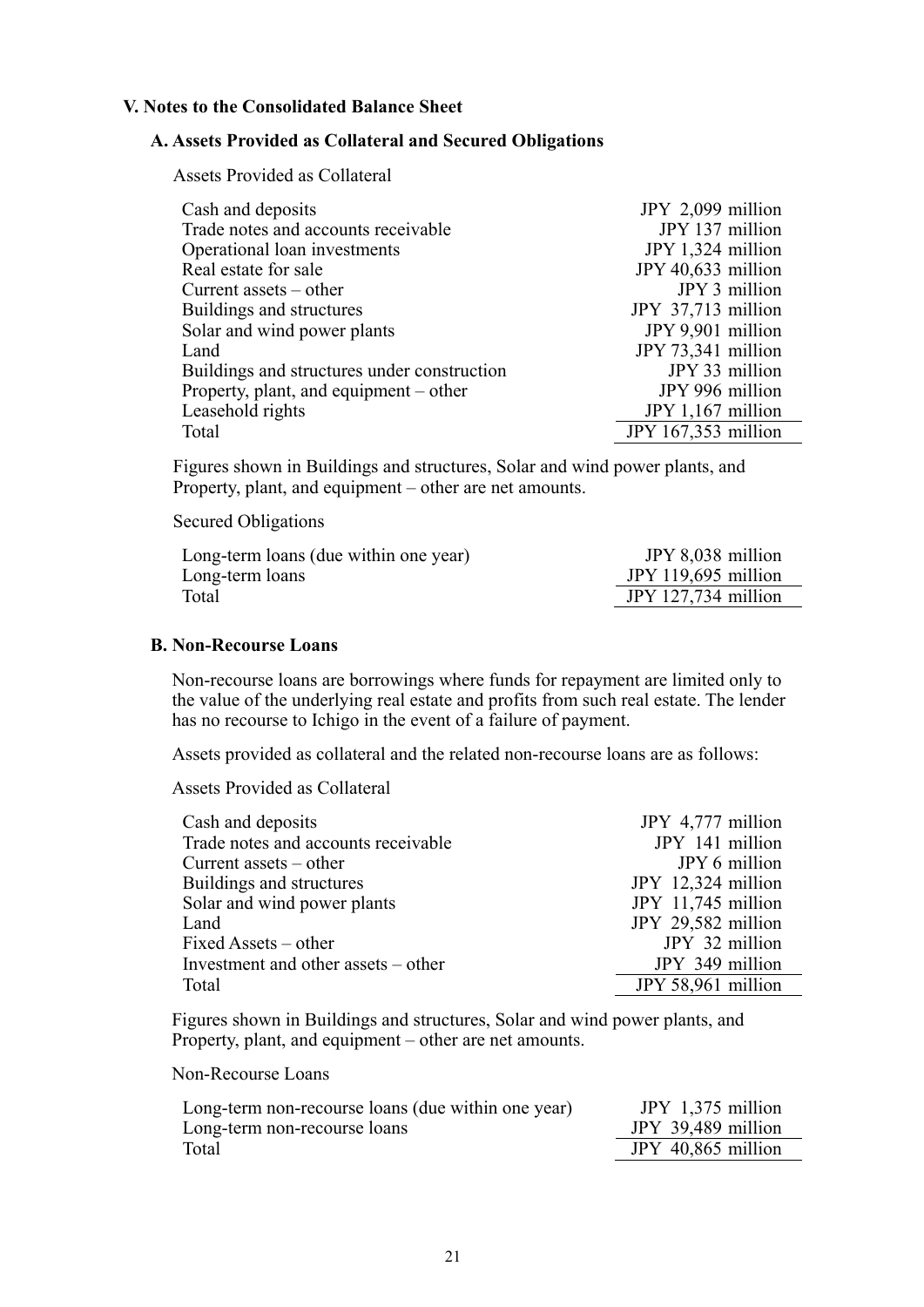# **C. Deferred Gains (Losses) on Long-Term Interest Rate Hedges**

Using interest rate swaps and interest rate caps, Ichigo has significantly reduced its interest rate risk should Japanese interest rates rise. Unrealized gains or losses on these hedges are recorded as a deferred gains (losses) on long-term interest rate hedges.

## **D. Overdraft, Loan Commitment, and Term Loan Agreements**

To secure funding flexibility and stability, Ichigo has overdraft, loan commitment, and term loan agreements with financial institutions.

Unused balance of the above agreements (as of the end of FY22/2)

| Total amount of overdraft, loan commitment, and | JPY 36,301 million   |
|-------------------------------------------------|----------------------|
| term loan agreements                            |                      |
| Draw-down amount                                | JPY $16,096$ million |
| Unused balance                                  | JPY $20,204$ million |
|                                                 |                      |

## **VI. Notes to the Consolidated Income Statement**

Valuation Gains (Losses) on Derivatives

Using interest rate swaps and interest rate caps, Ichigo has significantly reduced its interest rate risk should Japanese interest rates rise. Any increase (decrease) in the market value of these instruments is recorded as valuation gains (losses) on derivatives.

# **VII. Notes to the Consolidated Statement of Changes in Shareholders' Equity**

## **A. Type and Number of Shares Issued and Type and Number of Treasury Shares**

|                 | Number of<br>shares at the<br>beginning of<br>FY22/2 | Increase in<br>shares during<br>FY22/2 <sup>1</sup> | Decrease in<br>shares during<br>$FY22/2^2$ | Number of<br>shares at the<br>end of FY22/2 |
|-----------------|------------------------------------------------------|-----------------------------------------------------|--------------------------------------------|---------------------------------------------|
| Shares issued   |                                                      |                                                     |                                            |                                             |
| Common shares   | 505,381,018                                          |                                                     |                                            | 505,381,018                                 |
| Total           | 505,381,018                                          |                                                     |                                            | 505,381,018                                 |
| Treasury shares |                                                      |                                                     |                                            |                                             |
| Common shares   | 33,283,200                                           | 4,363,500                                           | 180,200                                    | 37,466,500                                  |
| Total           | 33,283,200                                           | 4,363,500                                           | 180,200                                    | 37,466,500                                  |

<sup>1</sup> Increase in treasury shares due to share buyback: 4,363,500 shares

 $2$  Decrease in treasury shares due to sale of treasury shares: 180,200 shares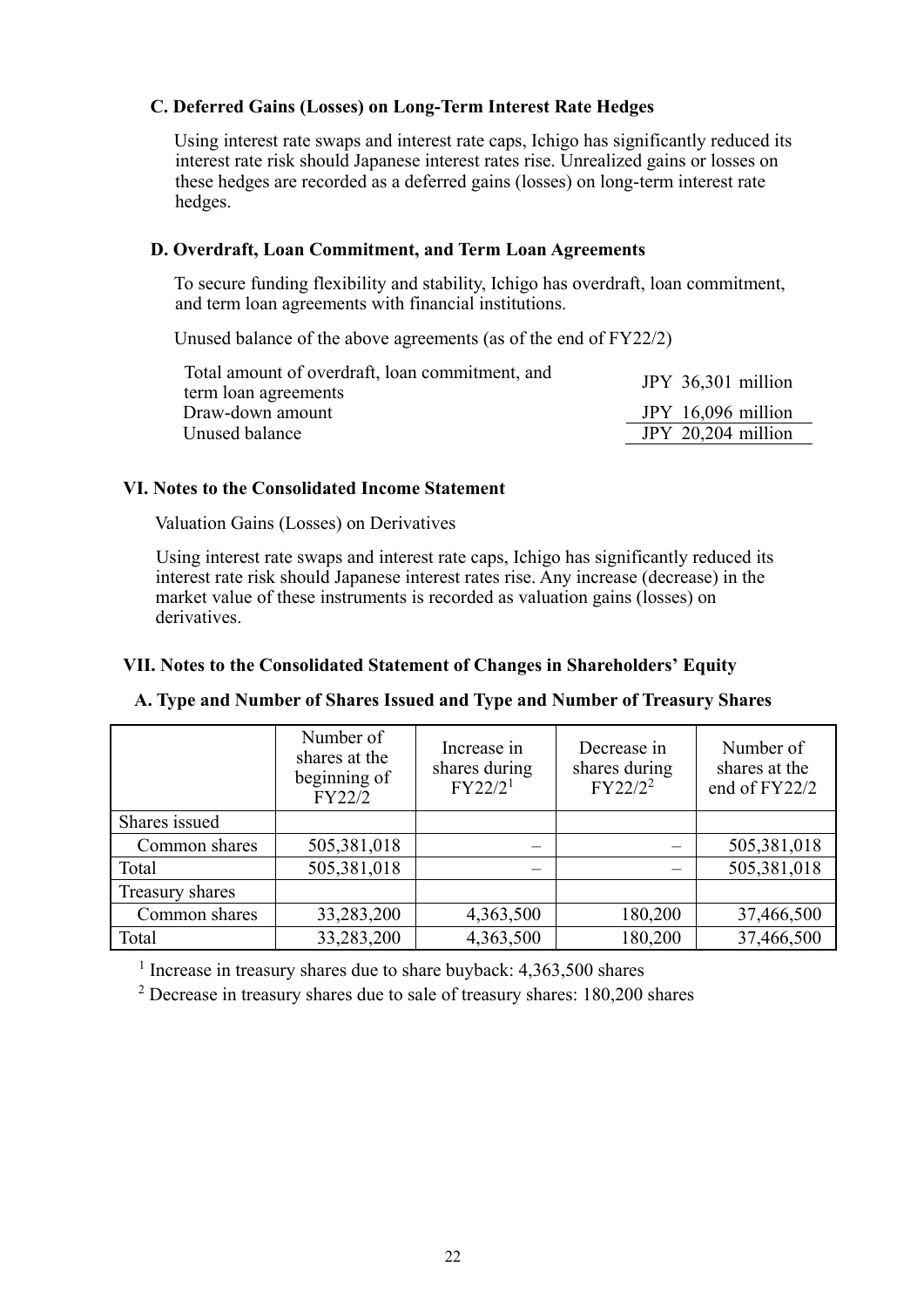# **B. Employee Stock Options**

|                                                           |                      | <b>Underlying Number of Shares</b> |                                 |                       | Value                |                              |
|-----------------------------------------------------------|----------------------|------------------------------------|---------------------------------|-----------------------|----------------------|------------------------------|
| <b>Stock Options</b>                                      | Share<br><b>Type</b> | March 1,<br>2021                   | Increase in<br>FY22/2           | Decrease<br>in FY22/2 | February<br>28, 2022 | (as of February<br>28, 2022) |
| 13 <sup>th</sup><br>stock option<br>issuance              | Common<br>shares     | 1,180,700                          | $\equiv$                        | 1,180,700             |                      |                              |
| 14 <sup>th</sup><br>stock option<br>issuance              | Common<br>shares     | 1,133,700                          | —                               | 40,500                | 1,093,200            | JPY 206 million              |
| 15 <sup>th</sup><br>stock option<br>issuance              | Common<br>shares     | 1,612,600                          | —                               | 58,100                | 1,554,500            | JPY 252 million              |
| 16 <sup>th</sup><br>stock option<br>issuance              | Common<br>shares     | 1,563,800                          | $\overbrace{\qquad \qquad }^{}$ | 56,100                | 1,507,700            | JPY 307 million              |
| 17 <sup>th</sup><br>stock option<br>issuance <sup>1</sup> | Common<br>shares     | 1,644,500                          |                                 | 77,500                | 1,567,000            | JPY 116 million              |
| 18 <sup>th</sup><br>stock option<br>issuance <sup>1</sup> | Common<br>shares     | 1,988,000                          | —                               | 90,100                | 1,897,900            | JPY 47 million               |
| 19 <sup>th</sup><br>stock option<br>issuance <sup>1</sup> | Common<br>shares     |                                    | 2,000,000                       | 67,500                | 1,932,500            | JPY 31 million               |
| Total                                                     |                      | 9,123,300                          | 2,000,000                       | 1,570,500             | 9552,800             | JPY 961 million              |

<sup>1</sup> The  $18<sup>h</sup>$  and  $19<sup>th</sup>$  stock option issuances are currently not exercisable, because their exercise dates are in the future.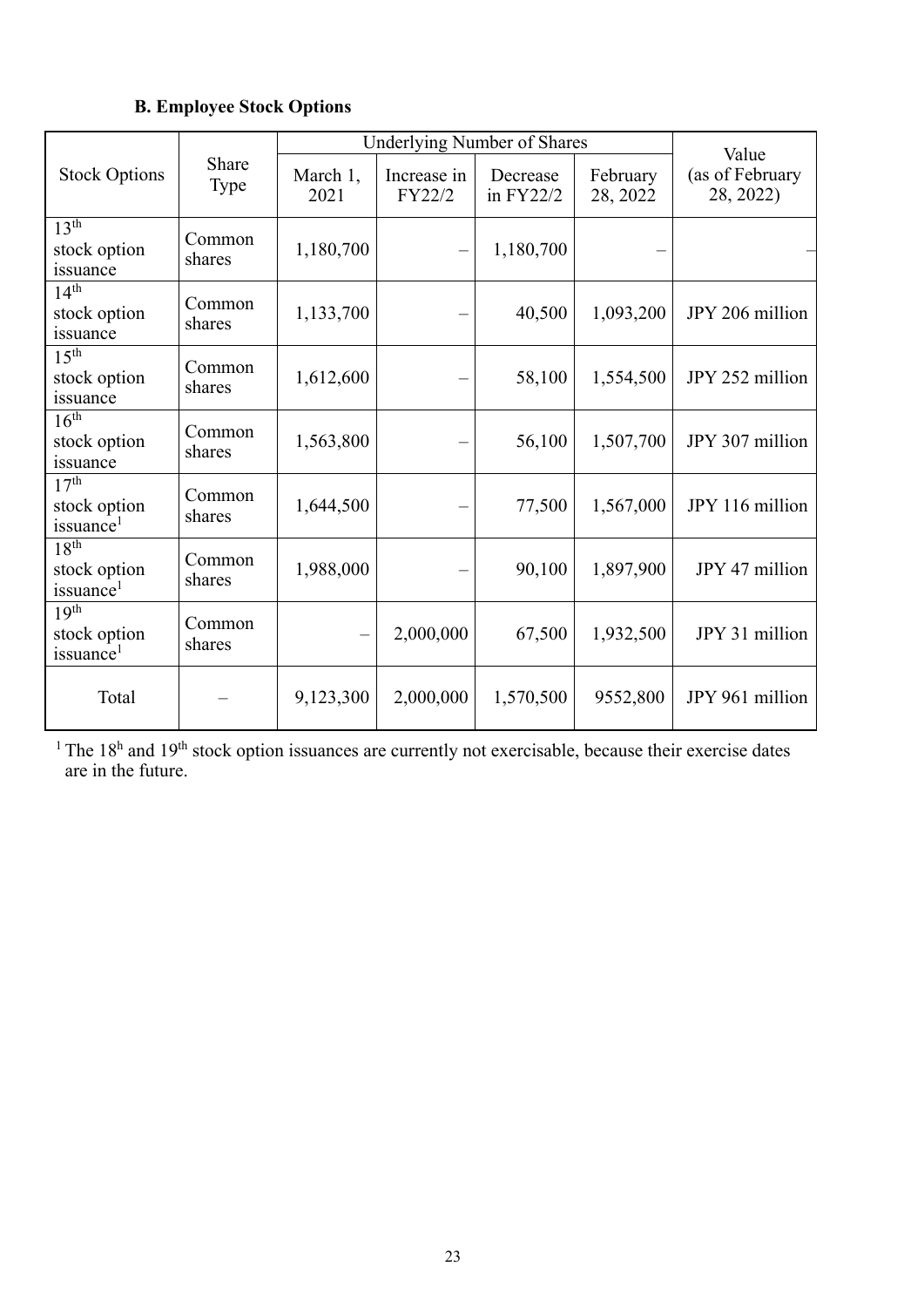# **C. Dividends**

1. Dividends Paid

Ichigo's Board of Directors approved the following dividend on April 19, 2021:

- (a) Total Dividend JPY 3,304 million<br>
(b) Source Retained earnings Retained earnings (c) Dividend per Share JPY 7<br>
(d) Record Date Februa
- $(e)$  Payment Date

February 28, 2021<br>May 24, 2021

2. Dividends where the Record Date is in FY22/2, but the Payment Date is in FY23/2

Ichigo's Board of Directors approved the following dividend on April 19, 2022:

- 
- 
- (c) Dividend per Share JPY 7<br>
(d) Record Date Februa
- 
- (e) Payment Date May 30, 2022

(a) Total Dividend JPY 3,275 million<br>
(b) Source Retained earnings Retained earnings February 28, 2022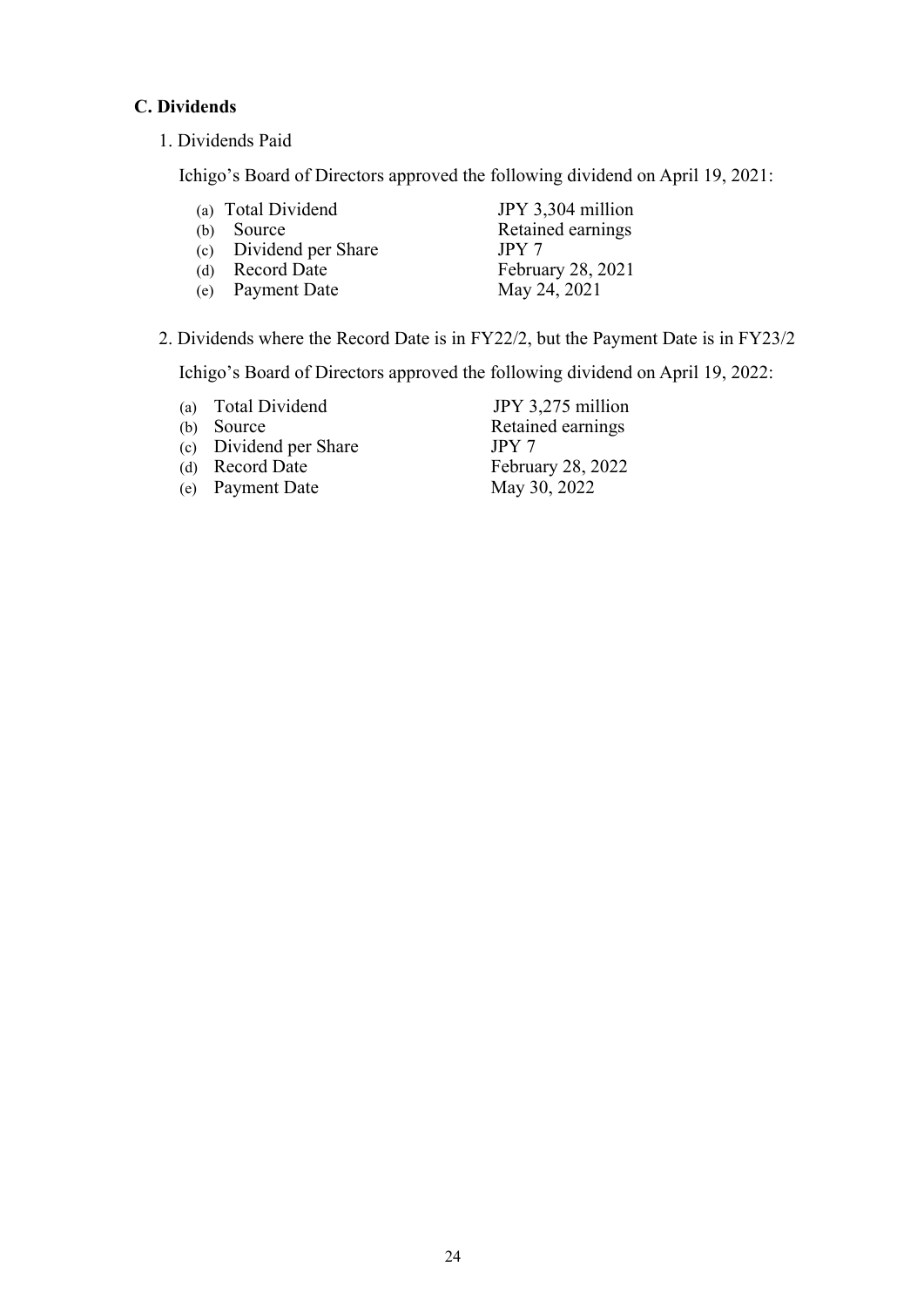#### **VIII. Notes on Financial Instruments**

#### **A. Matters Concerning Status of Financial Instruments**

1. Policies on Financial Instruments

Ichigo funds itself primarily via bank loans and bonds, taking into account Ichigo's asset acquisition and disposition activity. Short-term excess funds are managed in liquid financial instruments such as bank deposits, and short-term working capital is financed via bank loans. Ichigo's policy is to use derivatives only for hedging purposes and not for speculative transactions.

2. Details and Risks of Financial Instruments

Trade notes, accounts receivable, and operational loan investments are operating receivables that are exposed to customer credit risks. Foreign currency-denominated financial instruments in overseas business operations are exposed to currency risks.

Operational securities investments are primarily investments in Japanese and foreign equities, and securities investments primarily take the form of equity and are typically investments in companies with which Ichigo has a business relationship. All of these investments are exposed to issuer credit risk, interest rate risk, and market price fluctuation risk.

Bank loans, bonds, and non-recourse loans are for the purpose of financing investments and capital expenditures, and are expected to be redeemed or repaid within approximately thirty years after the fiscal year-end. Floating-rate loans are exposed to interest rate risk, a part of which is hedged using derivative transactions (e.g. interest rate swaps and interest rate caps). Please refer to (I) Material Matters for Preparation of the Consolidated Financial Statements (D) Accounting Standards, (4) Material Hedge Accounting Method.

- 3. Risk Management of Financial Instruments
- (a) Management of Credit Risk

Operating receivables exist primarily at subsidiaries. Responsible departments monitor the collection status pursuant to the designated procedure for mitigation of collection risk. Other operating receivables arise irregularly, e.g. at the time of investment monetization, and the responsible department determines the execution of the transaction based on the time needed for collection and the credit worthiness of the counterparty and monitors the receivable until it is collected in accordance with the agreement. Ichigo monitors operational securities investments and securities investments with respect to the financial status of the issuers and reviews holding policies, as necessary and appropriate.

(b) Management of Market Risk

Ichigo uses interest rate swaps and interest rate caps for the purpose of reducing interest rate risk on corporate and non-recourse loans. Ichigo monitors operational securities investments and securities investments which have market risks (e.g. real estate funds) or are denominated in foreign currencies regularly for the impact from changes in market value and currency rates and reviews the holding policies as necessary. Derivative transactions are executed and controlled in the Finance Department in accordance with the designated procedure.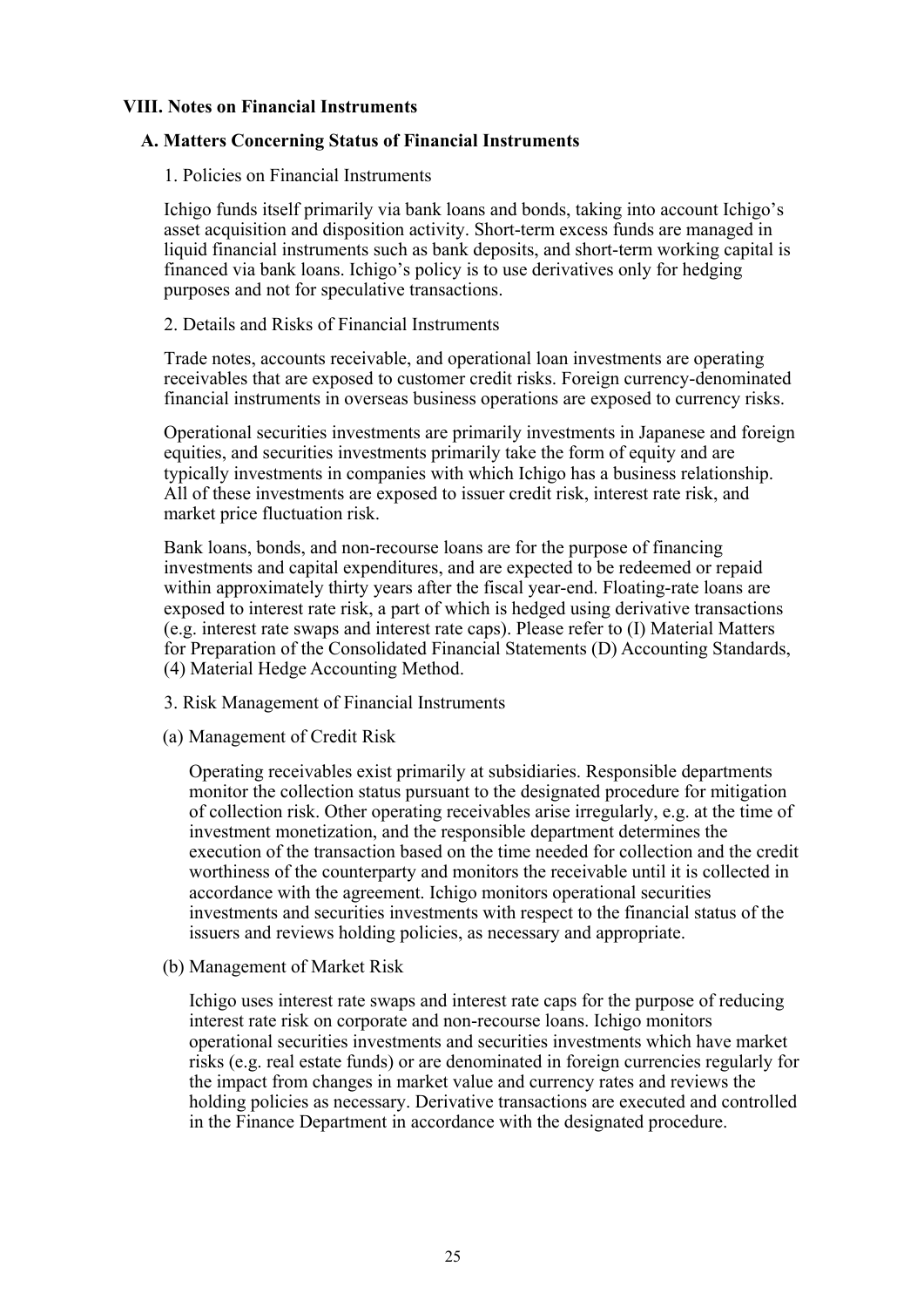(c) Management of Liquidity Risk

Ichigo establishes and updates its funding plan as necessary based on new investment and disposition plans set by the responsible departments, and manages liquidity risk by maintaining short-term liquidity.

4. Supplement to Matters Concerning Market Values of Financial Instruments

Market values of financial instruments include prices based on market prices as well as prices calculated based on rational assumptions where market prices are not available. Such prices may fluctuate, since their calculations include variables that can vary based on assumptions.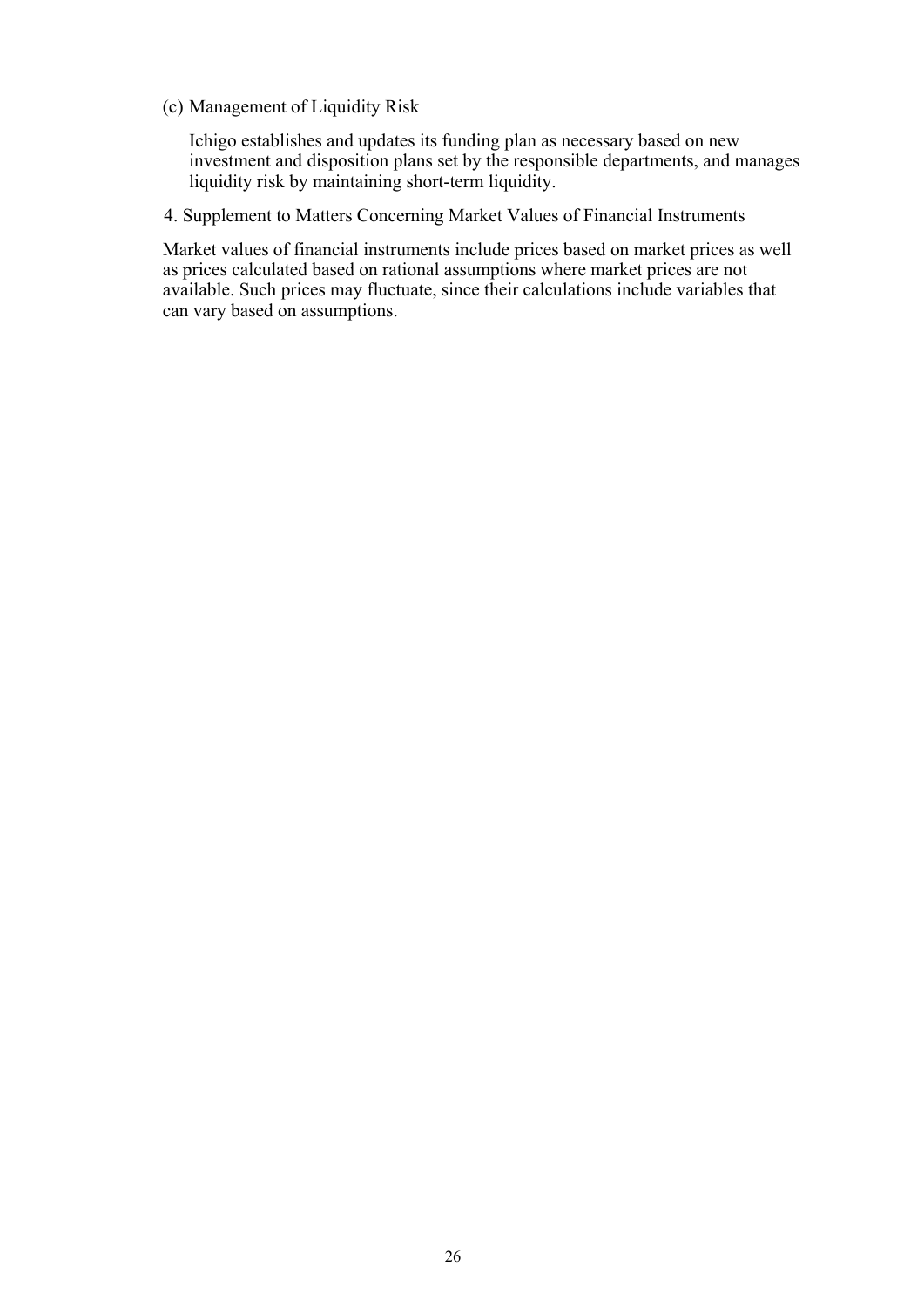# **B. Adjustments to Market Values of Financial Instruments**

Amounts recorded on the consolidated balance sheet, corresponding market values, and their differences as of February 28, 2022 are shown below. Items for which it is deemed highly difficult to obtain market values are not included. (See Note 2 on page 29).

|                                                           |                                                                   |              | (JPY million) |
|-----------------------------------------------------------|-------------------------------------------------------------------|--------------|---------------|
|                                                           | <b>Amount Recorded</b><br>on Consolidated<br><b>Balance Sheet</b> | Market Value | Difference    |
| Assets                                                    |                                                                   |              |               |
| (1) Cash and deposits                                     | 46,458                                                            | 46,458       |               |
| (2) Trade notes and accounts receivable                   | 1,819                                                             | 1,819        |               |
| (3) Operational loan investments                          | 1,324                                                             | 1,324        |               |
| (4) Securities investments                                | 1,112                                                             | 1,112        |               |
| <b>Total Assets</b>                                       | 50,715                                                            | 50,715       |               |
| Liabilities                                               |                                                                   |              |               |
| (1) Short-term loans                                      | 2,382                                                             | 2,382        |               |
| (2) Bonds (due within one year)                           | 274                                                               | 274          |               |
| (3) Long-term loans (due within one year)                 | 9,888                                                             | 9,888        |               |
| (4) Long-term non-recourse loans<br>(due within one year) | 1,375                                                             | 1,375        |               |
| (5) Income taxes payable                                  | 1,888                                                             | 1,888        |               |
| $(6)$ Bonds                                               | 5,603                                                             | 5,675        | 71            |
| (7) Long-term loans                                       | 150,389                                                           | 150,460      | 70            |
| (8) Long-term non-recourse loans                          | 39,489                                                            | 39,997       | 507           |
| <b>Total Liabilities</b>                                  | 211,293                                                           | 211,942      | 649           |
| Derivative Transactions <sup>1</sup>                      | $-378$                                                            | $-378$       |               |

<sup>1</sup> The receivables and payables related to derivative transactions are shown as a net amount.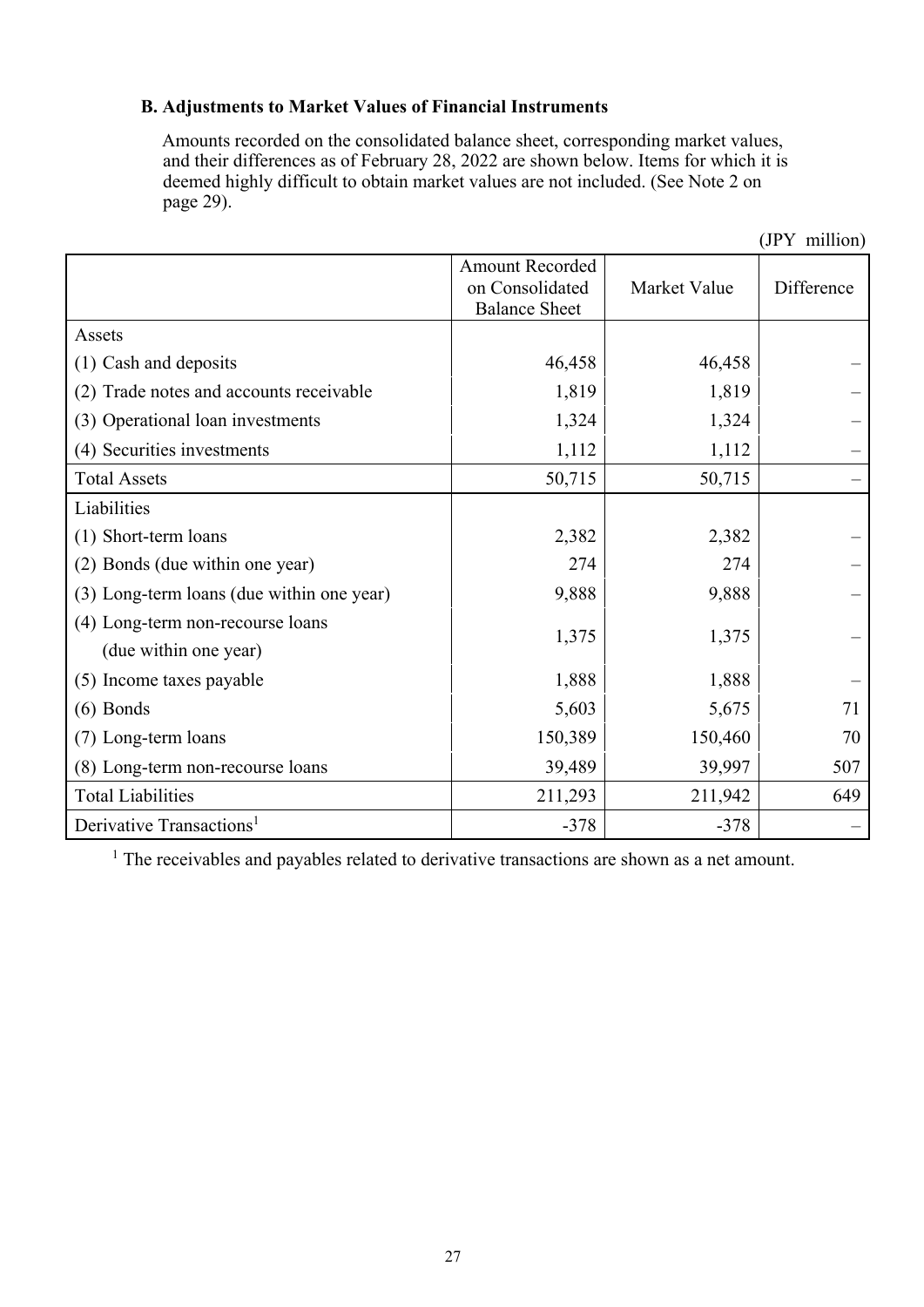(Note 1) Calculation Method of Market Value of Financial Instruments and Matters Concerning Securities and Derivatives Transactions

#### Assets

(1) Cash and Deposits

Carried at book value due to short settlement period.

(2) Trade Notes and Accounts Receivable

Carried at book value less allowance for doubtful accounts due to short settlement period and because allowance for doubtful accounts appropriately takes into consideration credit risks.

(3) Operational Loan Investments

Carried at book value less allowance for doubtful accounts due to short settlement period and because allowance for doubtful accounts appropriately takes into consideration credit risks.

(4) Securities Investments

The market values of equities are the last traded exchange price, and bonds are the last-traded exchange price or dealer-indicated price.

#### Liabilities

(1) Short-Term Loans, (2) Bonds due within One Year, (3) Long-Term Loans due within One Year, (4) Long-Term Non-Recourse Loans due within One Year, and

(5) Income Tax Payable

Carried at book value due to short settlement period.

(6) Bonds

The fair value of bonds issued by Ichigo is calculated based on the current value by applying a discount rate to the total of principal and interest.

Notwithstanding the above, floating rate bonds are carried at book value because their book values are similar to their market values.

(7) Long-Term Loans, and (8) Long-Term Non-Recourse Loans

Floating-rate borrowings for long-term loans, and long-term non-recourse loans are carried at book value because their book values closely track their market values. Partial floating-rate long-term loans and long-term non-recourse loans are subject to the special accounting treatment of interest rate swaps and interest rate caps, and their market values are calculated by taking the present value of their principal and interest along with the corresponding interest rate swap, using a discount rate for similar new loans.

The market values of fixed-rate loans are calculated based on the present value of the total amount of principal and interest using a discount rate for similar new loans.

Derivative Transactions

The market values of derivative transactions are the prices presented by financial institutions. The market value of interest rate swaps and interest rate caps under special treatment is included in long-term loans and long-term non-recourse loans since it is accounted for with the instrument it hedges.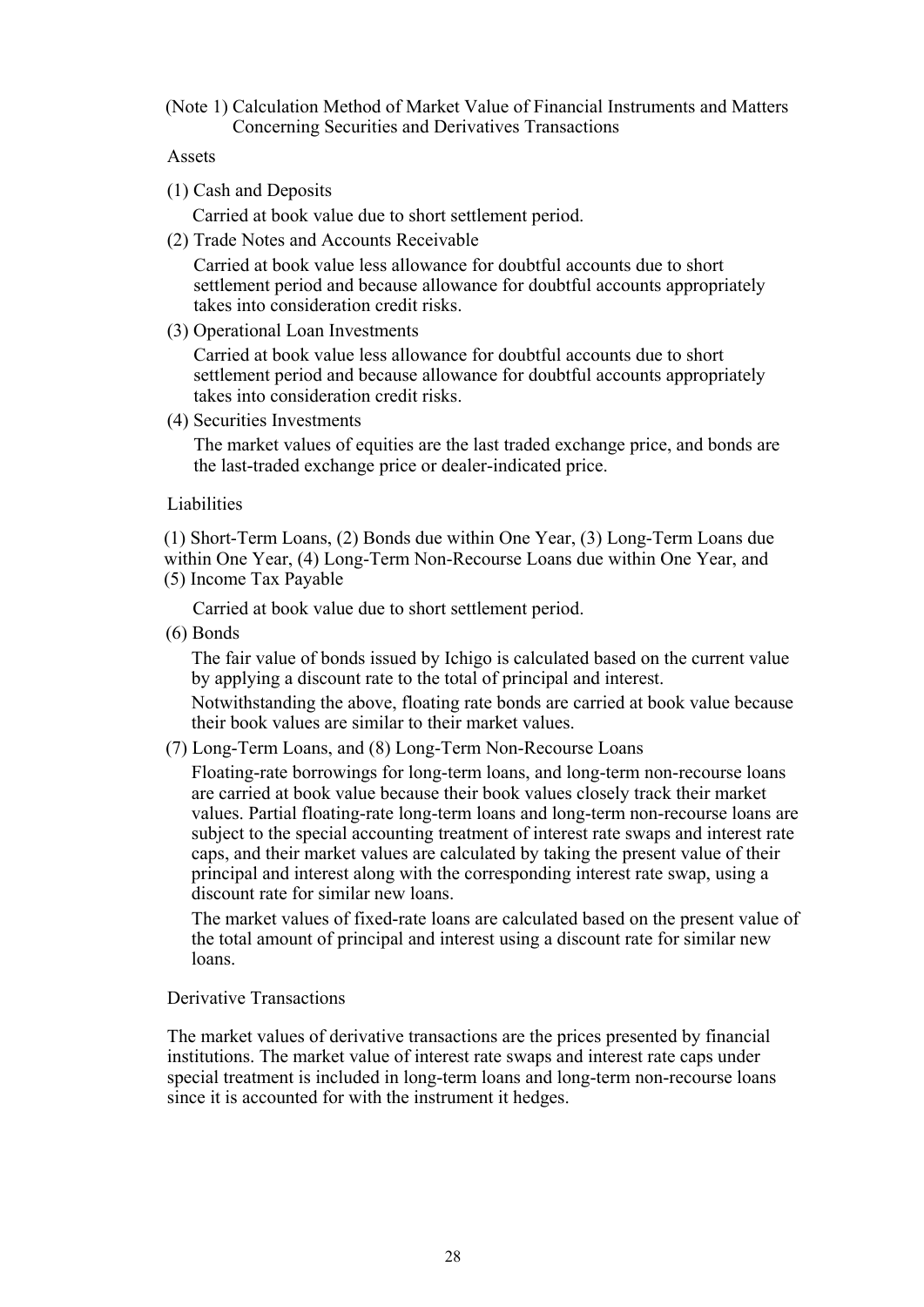(Note 2) Financial Instruments for which it is Difficult to Obtain Market Values

(JPY million)

| Classification                                        | Amount Recorded in<br><b>Consolidated Balance Sheet</b> |
|-------------------------------------------------------|---------------------------------------------------------|
| $(1)$ Operational Securities Investments <sup>1</sup> | 1,963                                                   |
| $(2)$ Securities Investments <sup>1</sup>             | 2,236                                                   |
| (3) Long-term Security Deposits Received              | 6.749                                                   |

<sup>1</sup> Excluding allowance for doubtful accounts which are recorded separately

- (1) Operational Securities Investments are foreign non-listed bonds and Japanese real estate funds that don't have market prices, and are not subject to market value disclosures.
- (2) Securities Investments are investment in Japanese non-listed bonds and equities that don't have market prices and whose future cash flow cannot be easily estimated, and are not subject to market value disclosures.
- (3) Long-term Security Deposits Received which are security deposits received from tenants of rental properties are not subject to market value disclosures because they are not priced in the market and it is difficult to estimate future cash flow because the actual period of deposit is not known.

# **IX. Notes on Leased Real Estate Not Currently Held for Sale**

# **A. Income from Leased Real Estate Not Currently Held for Sale**

Ichigo and some of its consolidated subsidiaries own leased real estate mainly in the Tokyo Metropolitan area that are not currently held for sale. Income on this leased real estate in FY22/2 was JPY 3,601 million (rental revenue is recorded in Revenue and the cost of lease is recorded in Costs of Goods Sold). Gains on sales of real estate were JPY 3,248 million (recorded as extraordinary gains).

# **B. Market Value of Leased Real Estate Not Currently Held for Sale**

|                                                       |                                |              | (JPY million)                      |
|-------------------------------------------------------|--------------------------------|--------------|------------------------------------|
| Book Value on Consolidated Balance Sheet <sup>1</sup> | Market Value                   |              |                                    |
| Mar 1, 2021                                           | Increase/Decrease <sup>2</sup> | Feb 28, 2022 | as of Feb 28,<br>2022 <sup>3</sup> |
| 184,729                                               | $-11,563$                      | 173,165      | 224,948                            |

<sup>1</sup> Book Value on Consolidated Balance Sheet = Acquisition Cost – (Cumulative Depreciation + Cumulative Impairment Loss)

 $2$  The main components of the increase for the fiscal year are JPY 1,134 million due to the acquisition of real estate and JPY 1,108 million from Capital Expenditures. The main components of the decrease for the fiscal year are JPY 9,421 million resulting from asset sales, JPY 3,379 million of Depreciation, and JPY 681 million transferred to Real Estate for Sale due to a change in the purpose of ownership.

<sup>3</sup> Market value as of February 28, 2022 is based upon third-party real estate appraisals and calculated by Ichigo using reasonable indices reflecting market prices.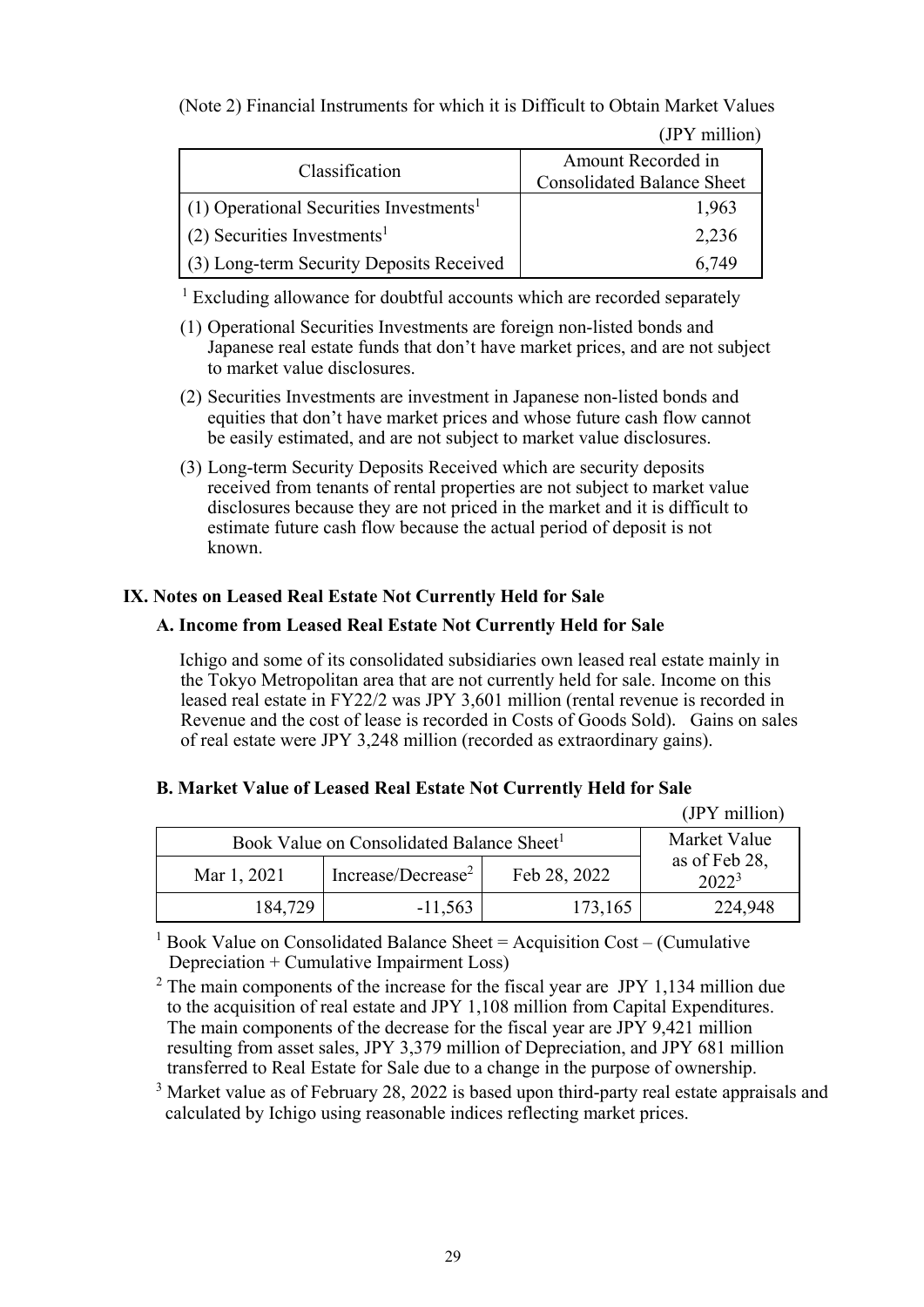## **X. Notes on Special Purpose Companies (SPC)**

## **A. Overview of SPC and SPC Transactions**

Ichigo Owners, an Ichigo consolidated subsidiary providing real estate investment services to individual investors, launched a business that allows investors to make diversified, small-scale investments in a broad array of real estate assets pursuant to the Act on Specified Joint Real Estate Ventures. This new business employs voluntary partnerships as part of its structure.

Under this business, investors invest in a voluntary partnership pursuant to a specified real estate venture agreement. The voluntary partnership receives distributions of the income generated from the real estate asset it acquires using the invested funds. dividends on the gains from the real estate purchased via the investments. Rental income and gains on sales associated with the real estate asset are attributed to the investors.

Pursuant to the voluntary partnership agreement, Ichigo Owners receives a fee for serving as managing partner. Ichigo Owners also engages in real estate transactions with the voluntary partnership.

|                                      | EV22/2          |
|--------------------------------------|-----------------|
| Number of Voluntary Partnerships     |                 |
| Total Assets as of Fiscal Period-end | JPY 436 million |
| l Total Liabilities                  |                 |

#### **B. SPC Transaction Amounts**

(JPY million)

|                                       | Transaction<br>Amount | Category | Amount |
|---------------------------------------|-----------------------|----------|--------|
| Real Estate Transactions <sup>1</sup> |                       | Revenue  |        |
| 'Managing Partner Fee <sup>2</sup>    |                       | Revenue  |        |

<sup>1</sup> The Real Estate Transaction amount is the sale price of the asset at the time of sale, and recorded under Revenue in the Consolidated Income Statement.

 $2$  The Managing Partner Fee is calculated as a percentage of the sale price and recorded under Revenue in the Consolidated Income Statement.

#### **XI. Per Share Data**

| Net Assets per Share                 | <b>JPY 215.46</b> |
|--------------------------------------|-------------------|
| Net Income per Share                 | <b>JPY 13.81</b>  |
| Net Income per Share (fully diluted) | JPY<br>$\sim$ $-$ |

Note: Ichigo had no dilutive common shares. Therefore, diluted net income per share information has not been disclosed.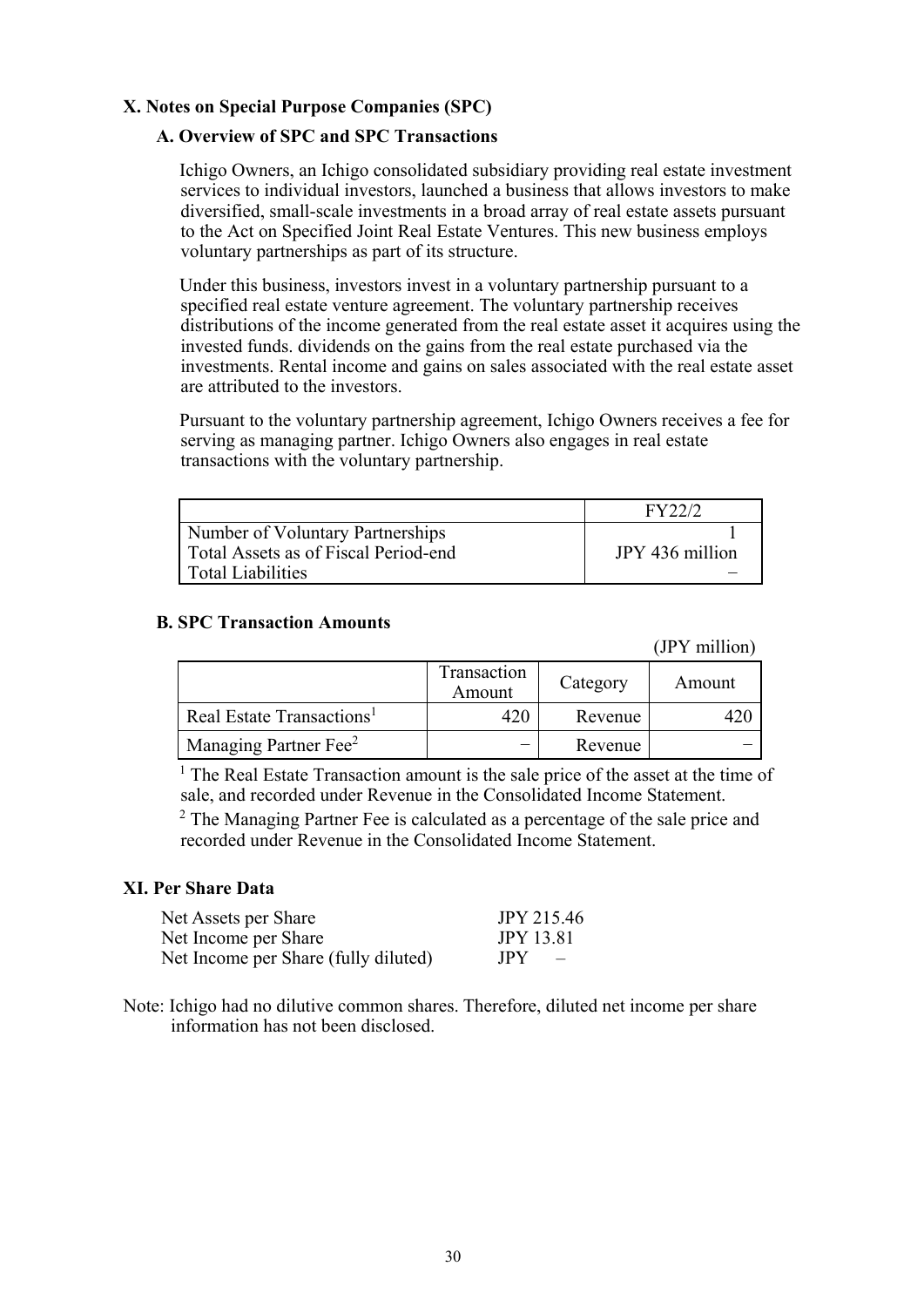# **XII. Material Subsequent Events**

 $N/A$ 

## **XIII. Other Notes**

Ichigo wrote down the below asset in FY22/2.

(1) Asset and Write-down Amount

| Asset                  | 1 ype            | Location                            | <b>Impairment Loss</b> |
|------------------------|------------------|-------------------------------------|------------------------|
| <b>Operating Asset</b> | Intangible Asset | Chiyoda-ku, Tokyo   JPY 716 million |                        |

## (2) Write-down Rationale

Ichigo impairs the values of assets to their respective recoverable amount based on the current business environment. An equivalent amount was recorded as a loss under Extraordinary Losses.

Note that Ichigo calculates the recoverable amount based on value-in-use. For assets that are not expected to generate future cash flows, the recoverable amount is set to zero.

### **Notes to the Parent Financial Statements**

### **I. Material Accounting Policies**

### **A. Valuation Method for Securities**

| 1. Shares in subsidiaries and affiliates | Moving average cost method                                                                                                                                                                                       |
|------------------------------------------|------------------------------------------------------------------------------------------------------------------------------------------------------------------------------------------------------------------|
| 2. Other securities                      |                                                                                                                                                                                                                  |
| Securities with market prices            | Mark-to-market on the last day of the fiscal<br>year (Valuation difference is reported as a<br>component of shareholders' equity; the cost<br>is calculated using the moving average cost<br>method.)            |
| Securities without market prices         | Moving average cost method (Valuation<br>method for investment partnerships is noted<br>in (F) Other Material Matters Related to the<br>Preparation of the Financial Statements<br>(3) Investment Partnerships.) |
| 3. Derivatives                           | Mark-to-market                                                                                                                                                                                                   |
| 4. Real estate for sale                  | Cost (however, impair assets whose<br>profitability declines)                                                                                                                                                    |

# **B. Depreciation Method for Fixed Assets**

| 1. Property, Plant, and Equipment | Primarily straight-line method              |
|-----------------------------------|---------------------------------------------|
| Useful life                       | Buildings and Structures: $8 \sim 39$ years |
| 2. Intangible Assets              | Straight-line method                        |
| Useful life                       | Software: 5 years                           |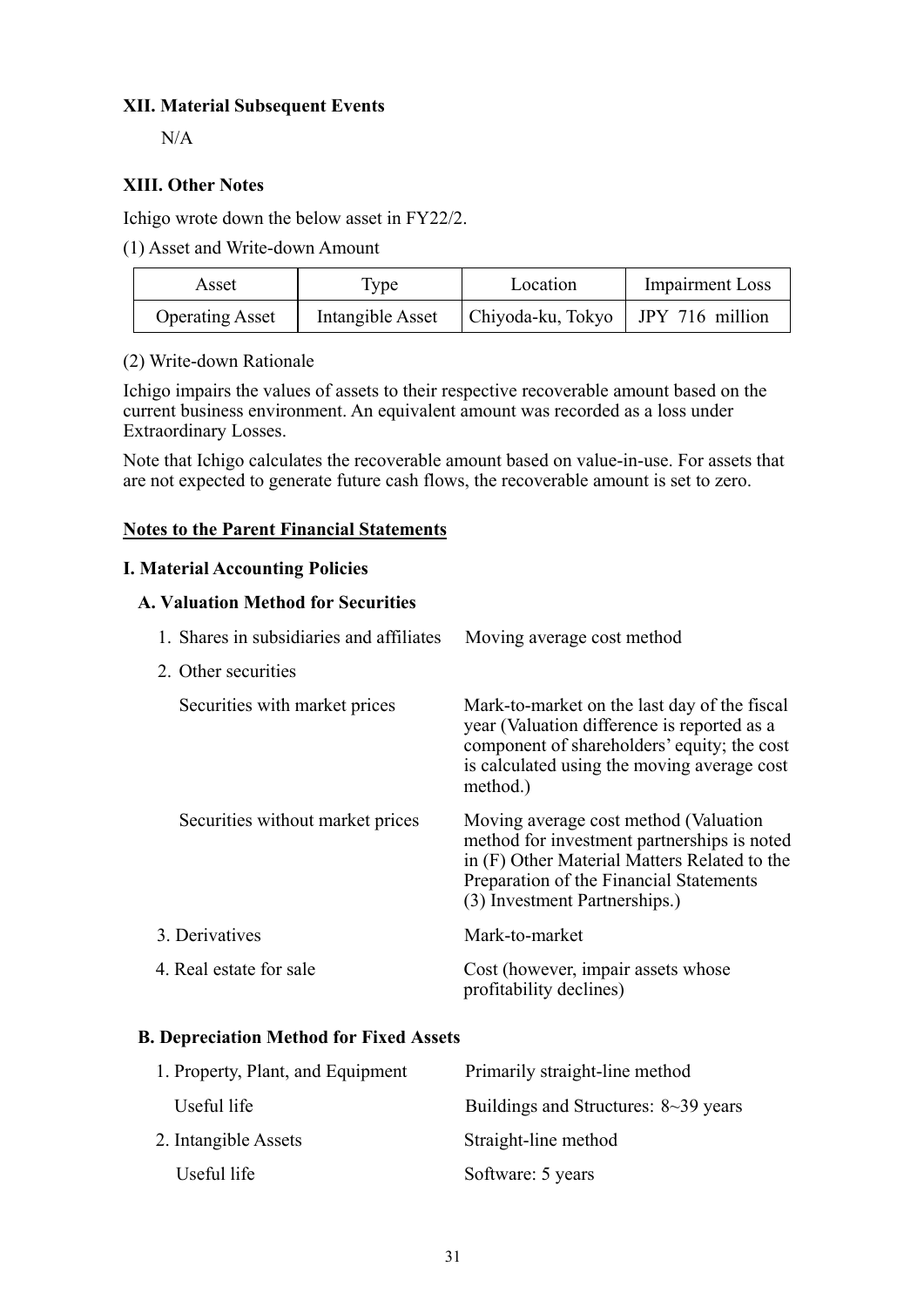# **C. Amortization of Deferred Assets**

Issuance cost of shares: Full amount is recorded as cost.

# **D. Accounting Standards for Allowances**

Allowance for doubtful accounts

Reserved based on the record of bad debts with respect to ordinary receivables and loans, plus an estimate of uncollectible amounts determined with reference to specific doubtful receivables from customers experiencing financial difficulties.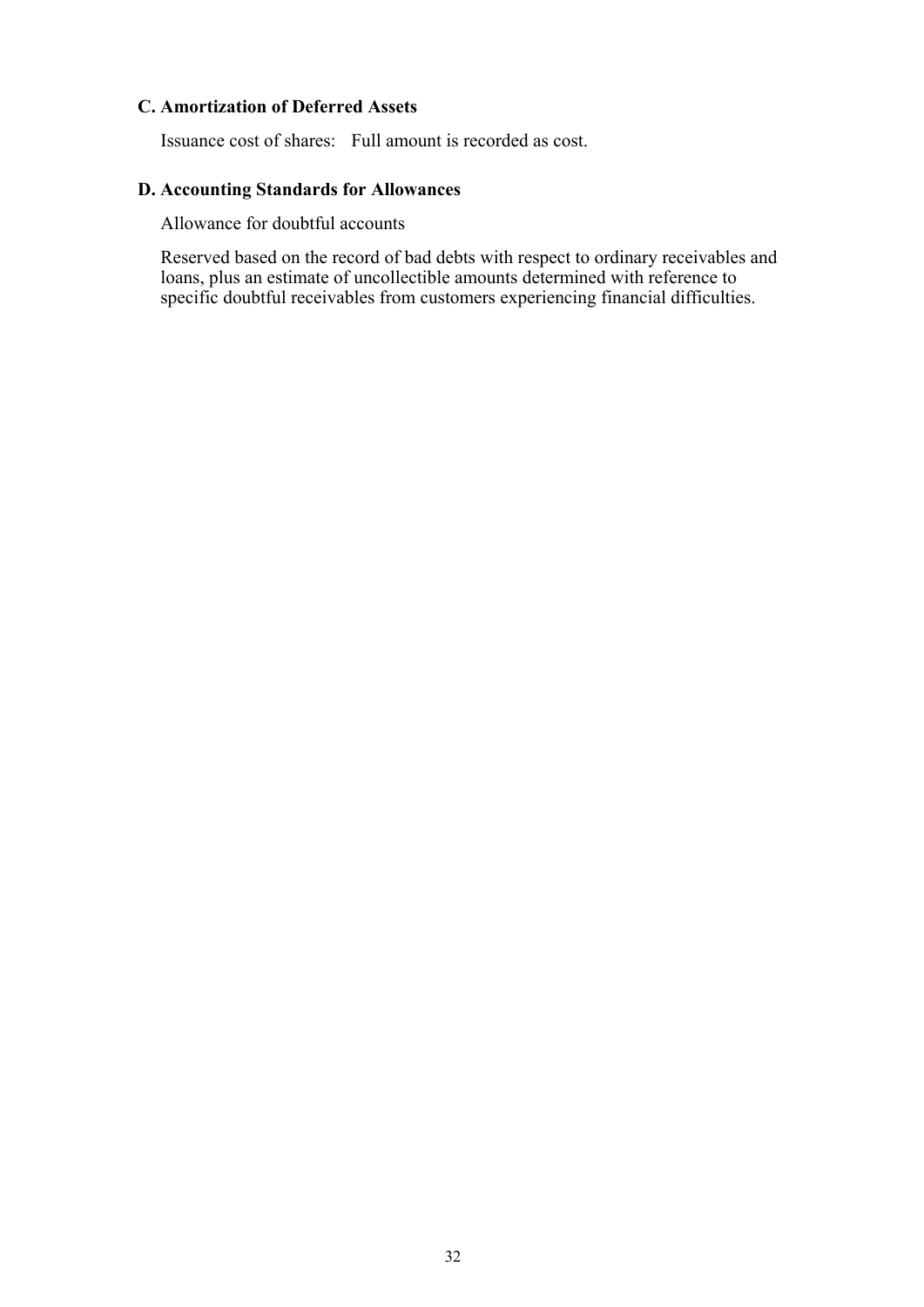## **E. Hedge Accounting Method**

1. Hedge Accounting Method

In general, Ichigo adopts the deferral hedge accounting method. However, interest rate swaps that meet the criteria for special treatment are accounted for under the special treatment method.

2. Hedging Instruments and Hedging Targets

| Hedging instruments | Interest rate swaps |
|---------------------|---------------------|
| Hedging targets     | Loans               |

3. Hedging Policy

Pursuant to its internal rules, Ichigo hedges against interest rate risks that arise from its business activities.

4. Evaluation of Hedge Effectiveness

Ichigo evaluates the effectiveness of hedging activities with reference to the accumulated gain or loss on the hedging instruments and related hedging targets for a period from the commencement of the hedges to the time of evaluation. Interestrate swaps accounted for under the special treatment method are omitted from this evaluation.

### **F. Other Material Matters Related to the Preparation of the Financial Statements**

1. Consumption Tax

Consumption taxes are excluded from the relevant revenue, costs, or expenses. Non-deductible consumption taxes are generally accounted for as costs in the current fiscal year; however, certain items paid in connection with the acquisition of assets are amortized over 5 years using the straight-line method.

2. Operational Investments

Operational investments are separated from non-operational investments and are accounted for under Operational Securities Investments and Operational Loan Investments within Current Assets. Profits and losses arising from operational investments are accounted for under Operating Profits and Losses.

Although Ichigo may control the decision-making body of investment vehicles or hold significant influence over them by holding shares, shares are held solely for operational investment purposes and Ichigo has no intention of holding them as subsidiaries or affiliates. Therefore, such investment vehicles are excluded from subsidiaries or affiliates.

3. Investment Partnerships

Ichigo accounts for investments in investment partnerships as Operational Securities Investments or Investment Securities in Other Affiliates. Such investments are recorded at the time the investments are made. Gains and losses distributed from the investment partnerships are recorded as Revenue, and the corresponding balance sheet item increases or decreases by the same amount. Refunds received from the investment partnerships are credited to the corresponding balance sheet item.

4. Consolidated Tax Treatment

Ichigo qualifies for consolidated tax treatment.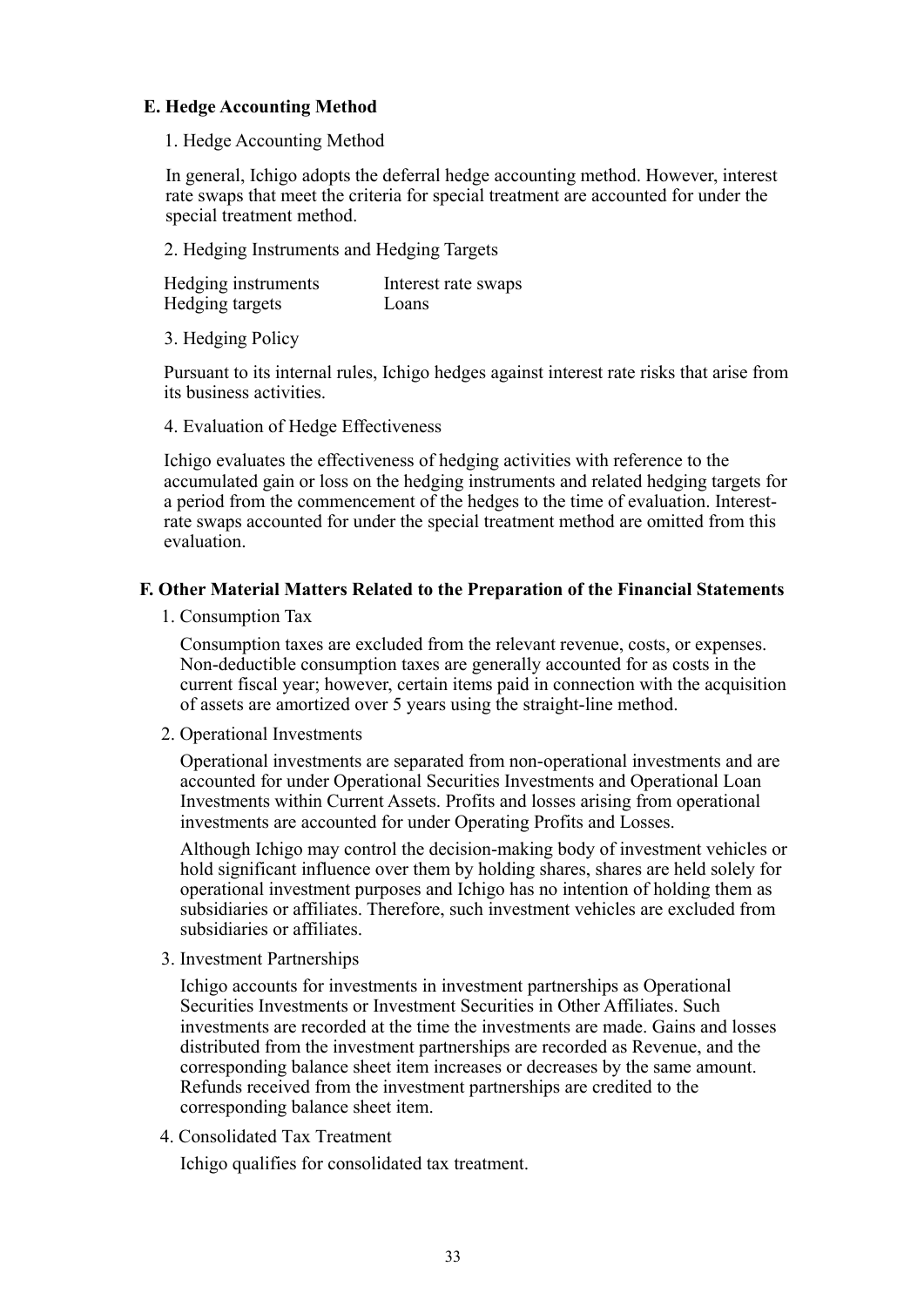5. Tax Effect Reflecting Transition to Group Aggregate Tax Treatment from Consolidated Tax Treatment

With respect to reporting deferred tax assets and liabilities, accounting items that were subject to change as part of the shift to a group aggregation system and changes in standalone tax rules under the 2020 Tax Reform, Ichigo applies prerevision tax rules pursuant to the ASBJ Guidance 39, "Tax Accounting With Respect to the Shift from the Tax Consolidation System to Group Aggregation System" (issued on March 31, 2020), and do not apply the rules prescribed under Clause 44 of the Implementation Guidance 28, "Accounting Standards Implementation Guidance for Tax Accounting" (issued on February 16, 2018).

### **II. Notes on Restatement**

### Accounting Standard for Disclosure of Accounting Estimates

Ichigo is applying the Accounting Standard for Disclosure of Accounting Estimates (ASBJ Statement No. 31, March 31, 2020) starting from FY22/2, as described in III. Notes on Accounting Estimates for the Parent Financial Statements.

### **III. Notes to Accounting Estimates**

#### Valuation of Real Estate

### **A. Amount Recorded in FY22/2 Financial Statements**

Fixed Assets **JPY 6.187 million** 

## **B. Information on Material Accounting Estimates for Specific Line Items**

Please see the Valuation of Real Estate section under III. Notes to Accounting Estimates for the Consolidated Financial Statements.

### **IV. Notes to the Balance Sheet**

### 7. **Assets Provided as Collateral and Secured Obligations**

Assets provided as collateral

| Cash and deposits                      | JPY 42 million    |
|----------------------------------------|-------------------|
| Buildings and structures               | JPY 146 million   |
| Land                                   | JPY 2,099 million |
| Property, plant, and equipment – other | JPY 10 million    |
| Shares of affiliated companies         | JPY 1 million     |
| Long-term loans to affiliates          | JPY 1,399 million |
| Total                                  | JPY 3,700 million |

Figures in Buildings and structures and Property, plant, and equipment – other are net amounts.

Secured obligations

| Long-term loans (due within one year) | JPY 100 million |
|---------------------------------------|-----------------|
| Long-term loans                       | JPY 825 million |
| Total                                 | JPY 925 million |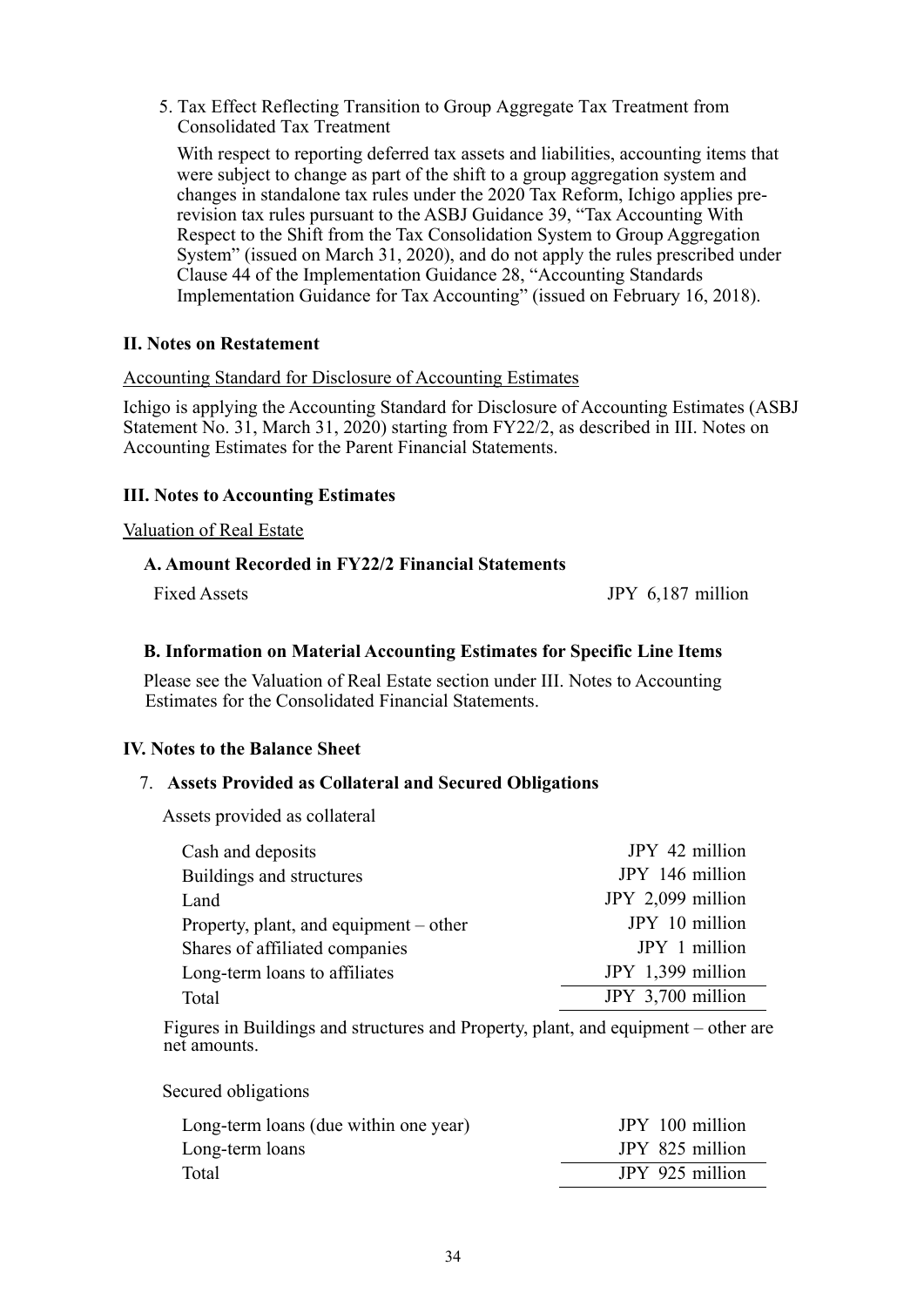# **B. Contingent Liabilities**

Ichigo is guaranteeing the following subsidiaries' loans from financial institutions:

| Ichigo Estate Co., Ltd.                        | JPY 30,639 million |         |
|------------------------------------------------|--------------------|---------|
| Ichigo ECO Energy Co., Ltd.                    | JPY 8,122 million  |         |
| Ichigo Real Estate Services Fukuoka Co, Ltd.   | <b>JPY 9,791</b>   | million |
| Ichigo Land Shinchiku Co., Ltd.                | <b>JPY 3,403</b>   | million |
| Ichigo Owners Co., Ltd.                        | <b>JPY 12,993</b>  | million |
| Centro Co., Ltd.                               | <b>JPY 448</b>     | million |
| Storage Plus Corp.                             | JPY 1,078          | million |
| Hakata Hotels Inc.                             | JPY 32 million     |         |
| GK Daiba Jisho                                 | <b>JPY 8,000</b>   | million |
| GK Azabu Juban Jisho                           | <b>JPY 590</b>     | million |
| GK Kawabata Holdings                           | JPY 3,093          | million |
| <b>GK Nakasu Holdings</b>                      | JPY 2,210          | million |
| <b>GK ACZ</b>                                  | <b>JPY 5,250</b>   | million |
| GK Ichigo Yubetsu Barou ECO Power Plant GK     | <b>JPY 167</b>     | million |
| Ichigo Toyokoro Sasadamachi ECO Power Plant GK | <b>JPY 91</b>      | million |
| Ichigo Betsukai Kawakamicho ECO Power Plant GK | <b>JPY 131</b>     | million |
| Ichigo Akkeshi Shirahama ECO Power Plant GK    | <b>JPY 123</b>     | million |
| Ichigo Yonago Izumi ECO Power Plant GK         | <b>JPY 438</b>     | million |
| Sera Aomizu Ushinoro ECO Power Plant GK        | <b>JPY 361</b>     | million |
| Ichigo Hamanaka Bokujo ECO Power Plant GK      | <b>JPY 886</b>     | million |
| Ichigo Toki Oroshicho ECO Power Plant GK       | <b>JPY 247</b>     | million |
| Ichigo Toride Shimotakai ECO Power Plant GK    | <b>JPY 253</b>     | million |
| Ichigo Kijo Takajo ECO Power Plant GK          | JPY 164 million    |         |
| Total                                          | JPY 88,519 million |         |

# **C. Affiliate Receivables and Payables (excluding items separately indicated)**

| Short-term receivables from affiliates | JPY $1,239$ million |
|----------------------------------------|---------------------|
| Short-term payables to affiliates      | $IPY$ 109 million   |
| Long-term payables to affiliates       | JPY 44 million      |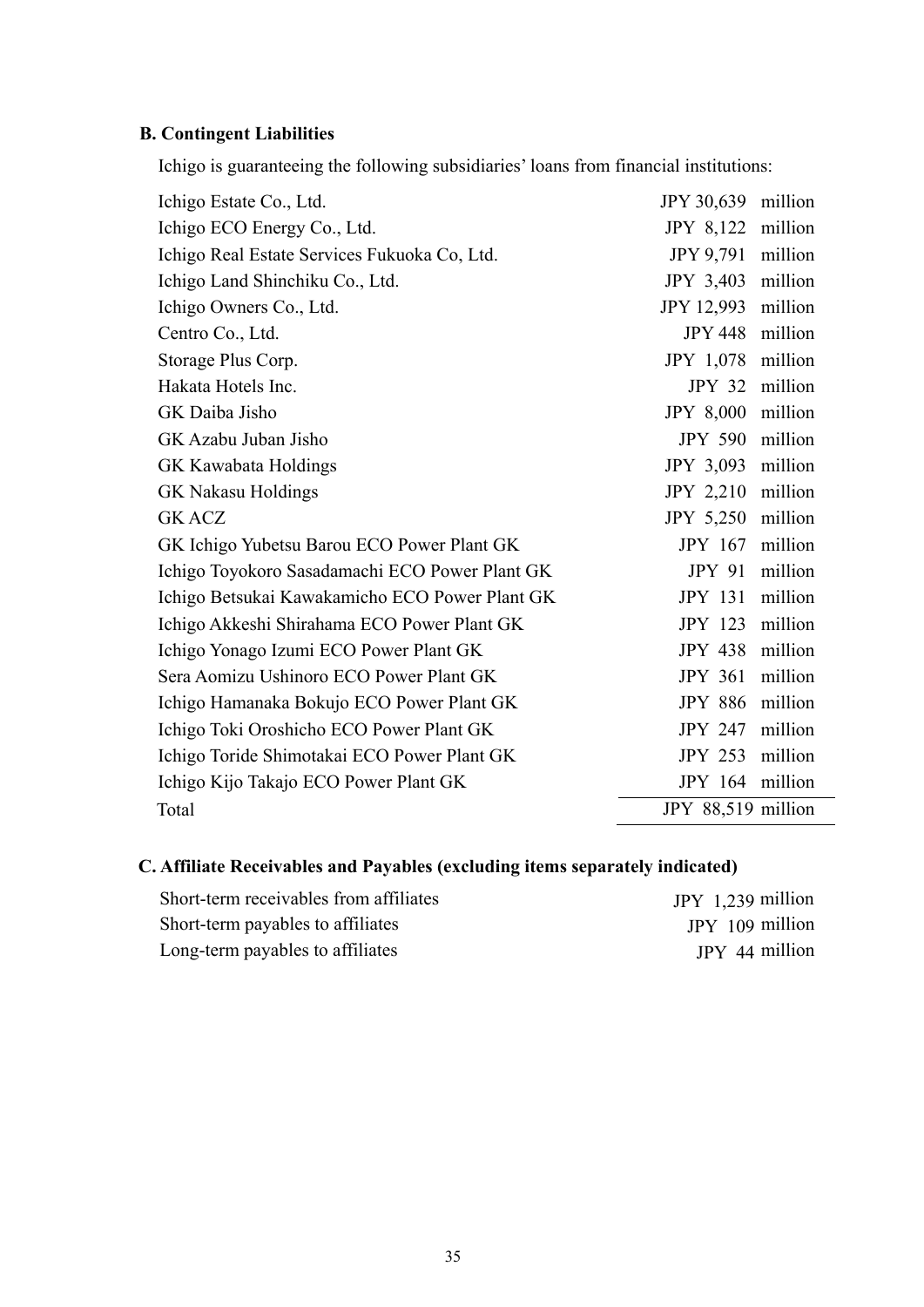## **D. Deferred Gains (Losses) on Long-Term Interest Rate Hedges**

Using interest rate swaps and caps, Ichigo has significantly reduced its interest rate risk should Japanese interest rates rise. Any unrealized gains (losses) on these hedges are recorded as deferred gains (losses) on long-term interest rate hedges.

#### **V. Income Statement**

#### **A. Transactions with affiliates**

| <b>Operational Transactions</b> |                   |
|---------------------------------|-------------------|
| Revenue                         | JPY 7,769 million |
| Operating expenses              | JPY 168 million   |
| Non-Operational Transactions    | JPY1,018 million  |

#### **B. Mark-to-market gains (losses) on long-term interest rate hedges**

Using interest rate swaps and interest rate caps, Ichigo has significantly reduced its interest rate risk should Japanese interest rates rise. Any increase (decrease) in the market value is recorded as a mark-to-market gains (losses) on long-term interest rate hedges.

#### **VI. Statement of Changes in Shareholders' Equity**

Type and Number of Treasury Shares

Common shares 37,466,500 shares

#### **VII. Taxes**

#### **Breakdown of Deferred Tax Assets and Liabilities**

Deferred Tax Assets

| Accrued business taxes                                      | JPY 56 million     |
|-------------------------------------------------------------|--------------------|
| Surplus for provision of allowance for doubtful<br>accounts | JPY 213 million    |
| Valuation loss on securities investments                    | JPY 99 million     |
| Valuation loss on investments in real estate                | JPY 1,457 million  |
| Valuation loss on securities of affiliates                  | JPY 575 million    |
| Impairment loss                                             | JPY 219 million    |
| Deferred gains (losses) on long-term interest rate          | JPY 110 million    |
| Other                                                       | JPY 275 million    |
| Sub-total                                                   | JPY 3,007 million  |
| Allowance for valuation                                     | -JPY 2,673 million |
| Deferred Tax Assets Total                                   | JPY 333 million    |
| Deferred Tax Liabilities                                    |                    |
| Valuation gain on other securities                          | -JPY 48 million    |
| Deferred Tax Liabilities Total                              | -JPY 48 million    |
| Net Deferred Tax Assets                                     | JPY 284 million    |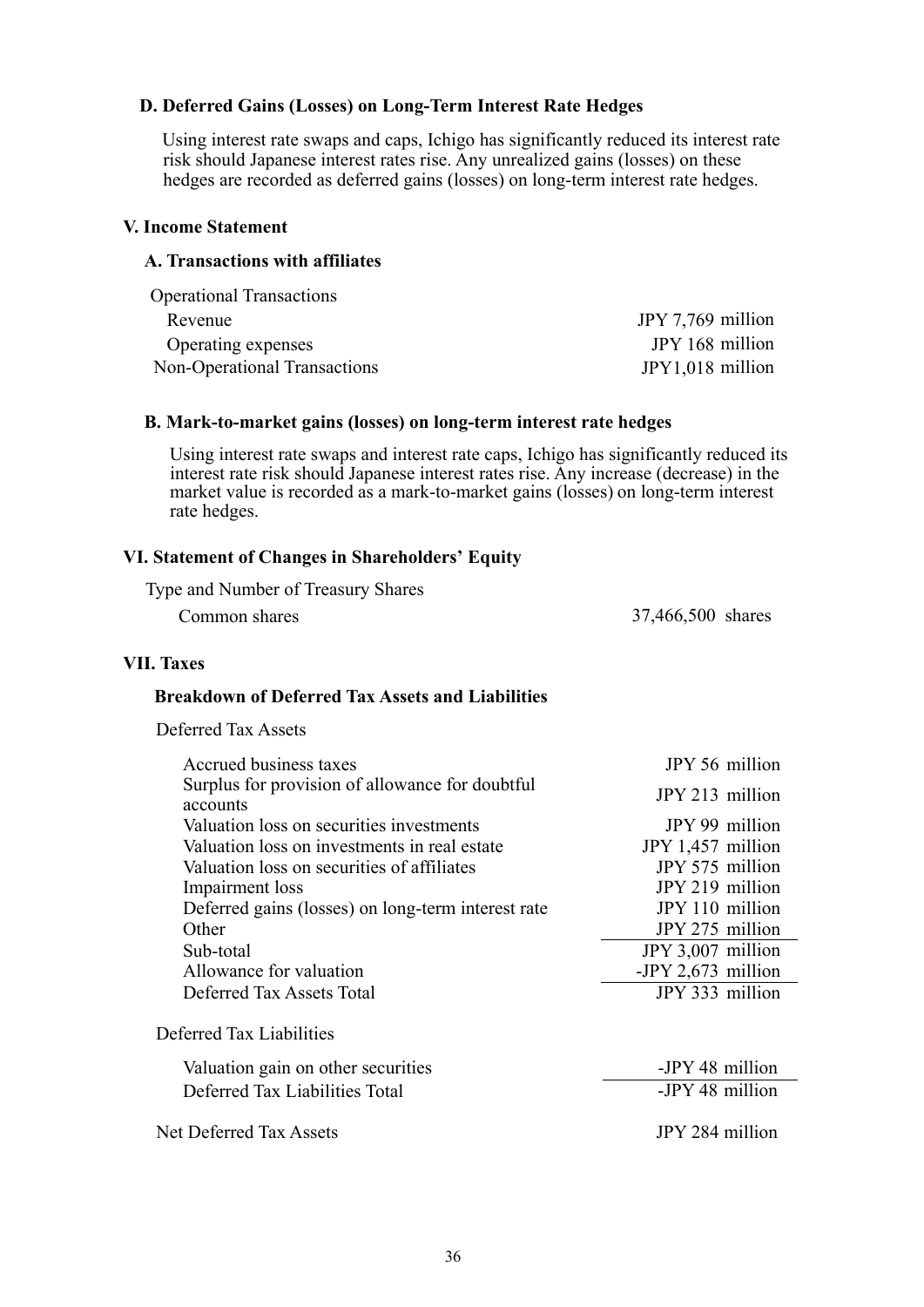# **VIII. Related Party Transactions**

(JPY million)

| Affiliation | Name                              | <b>Voting Rights</b><br>Held<br>by Ichigo | Nature of<br>Relationship | Transaction                                                        | Transaction<br>Amount | Account                                      | Balance<br>Outstanding |
|-------------|-----------------------------------|-------------------------------------------|---------------------------|--------------------------------------------------------------------|-----------------------|----------------------------------------------|------------------------|
| Subsidiary  |                                   | 100%                                      | Service<br>contract       | Lending <sup>1</sup>                                               | 2,384                 | Short-term<br>loans to<br>affiliates         | 5,555                  |
|             |                                   |                                           |                           |                                                                    |                       | Long-term<br>loans to<br>affiliates          | 24,377                 |
|             |                                   |                                           |                           | Interest                                                           | 314                   | Current<br>assets $-$<br>other               | 49                     |
|             |                                   |                                           |                           | received                                                           |                       | Current<br>liabilities -<br>other            |                        |
|             | Ichigo Estate<br>Co., Ltd.        |                                           |                           | Provision of<br>credit<br>guarantee <sup>2</sup>                   | 30,639                |                                              |                        |
|             |                                   |                                           |                           | Receipt of<br>credit<br>guarantee <sup>7,8</sup>                   | 1,524                 |                                              |                        |
|             |                                   |                                           |                           | Receipt of<br>credit<br>guarantee and<br>collateral <sup>4,5</sup> | 1,516                 |                                              |                        |
|             |                                   |                                           |                           | Receipt of<br>credit<br>guarantee and<br>collateral <sup>5</sup>   | 6,096                 |                                              |                        |
| Subsidiary  | Ichigo ECO<br>Energy Co.,<br>Ltd. | 100%                                      | Service<br>contract       | Lending $l$                                                        |                       | Short-term<br>$1,100$ loans to<br>affiliates | 2,884                  |
|             |                                   |                                           |                           | Interest<br>received                                               |                       | Current<br>$19$ assets -<br>other            | 8                      |
|             |                                   |                                           |                           | Provision of<br>credit<br>guarantee <sup>2</sup>                   | 8,122                 |                                              |                        |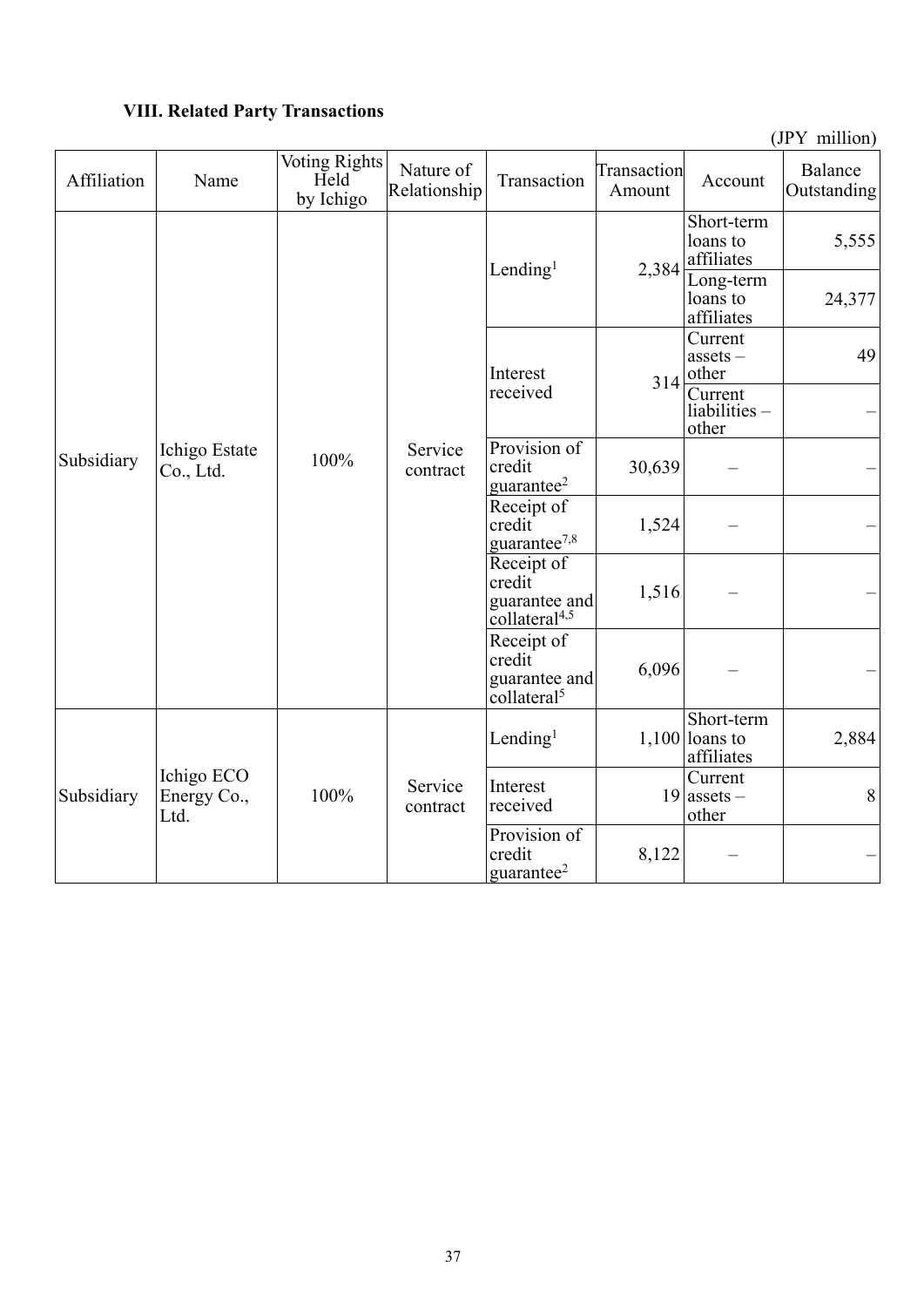(JPY million)

| Affiliation | Name                                           | <b>Voting Rights</b><br>Held<br>by Ichigo | Nature of<br>Relationship | Transaction                                                        | Transaction<br>Amount | Account                              | Balance<br>Outstanding |
|-------------|------------------------------------------------|-------------------------------------------|---------------------------|--------------------------------------------------------------------|-----------------------|--------------------------------------|------------------------|
|             | Ichigo Real                                    | 100%                                      | Service<br>contract       | Lending $l$                                                        |                       | Short-term<br>loans to<br>affiliates | 3,800                  |
|             |                                                |                                           |                           |                                                                    |                       | Long-term<br>loans to<br>affiliates  | 6,650                  |
|             |                                                |                                           |                           | Interest<br>received                                               |                       | Current<br>$102$ assets –<br>other   | 13                     |
| Subsidiary  | <b>Estate Services</b><br>Fukuoka Co.,<br>Ltd. |                                           |                           | Provision of<br>credit<br>guarantee <sup>2</sup>                   | 9,791                 |                                      |                        |
|             |                                                |                                           |                           | Receipt of<br>credit<br>guarantee and<br>collateral <sup>4,5</sup> | 1,350                 |                                      |                        |
|             |                                                |                                           |                           | Receipt of<br>credit<br>guarantee and<br>collateral <sup>5</sup>   | 4,300                 |                                      |                        |
|             | Ichigo Land<br>Shinchiku Co.,<br>Ltd.          | 100%                                      | Service<br>contract       | Lending $l$                                                        | 1,056                 | Short-term<br>loans to<br>affiliates | 2,760                  |
|             |                                                |                                           |                           |                                                                    |                       | Long-term<br>loans to<br>affiliates  | 956                    |
| Subsidiary  |                                                |                                           |                           | Provision of<br>credit<br>guarantee <sup>2</sup>                   | 3,403                 |                                      |                        |
|             |                                                |                                           |                           | Interest<br>received                                               |                       | Current<br>$24$ assets -<br>other    | 8                      |
| Subsidiary  | Ichigo Owners<br>Co., Ltd.                     | 100%                                      | Service<br>contract       | Lending $l$                                                        | 18,644                | Short-term<br>loans to<br>affiliates | 12,350                 |
|             |                                                |                                           |                           |                                                                    |                       | Long-term<br>loans to<br>affiliates  | 9,844                  |
|             |                                                |                                           |                           | Interest<br>received                                               |                       | Current<br>$208$ assets –<br>other   | 54                     |
|             |                                                |                                           |                           | Provision of<br>credit<br>guarantee $2$                            | 12,993                |                                      |                        |
|             |                                                |                                           |                           | Receipt of<br>credit<br>guarantee and<br>collateral <sup>5</sup>   | 8,604                 |                                      |                        |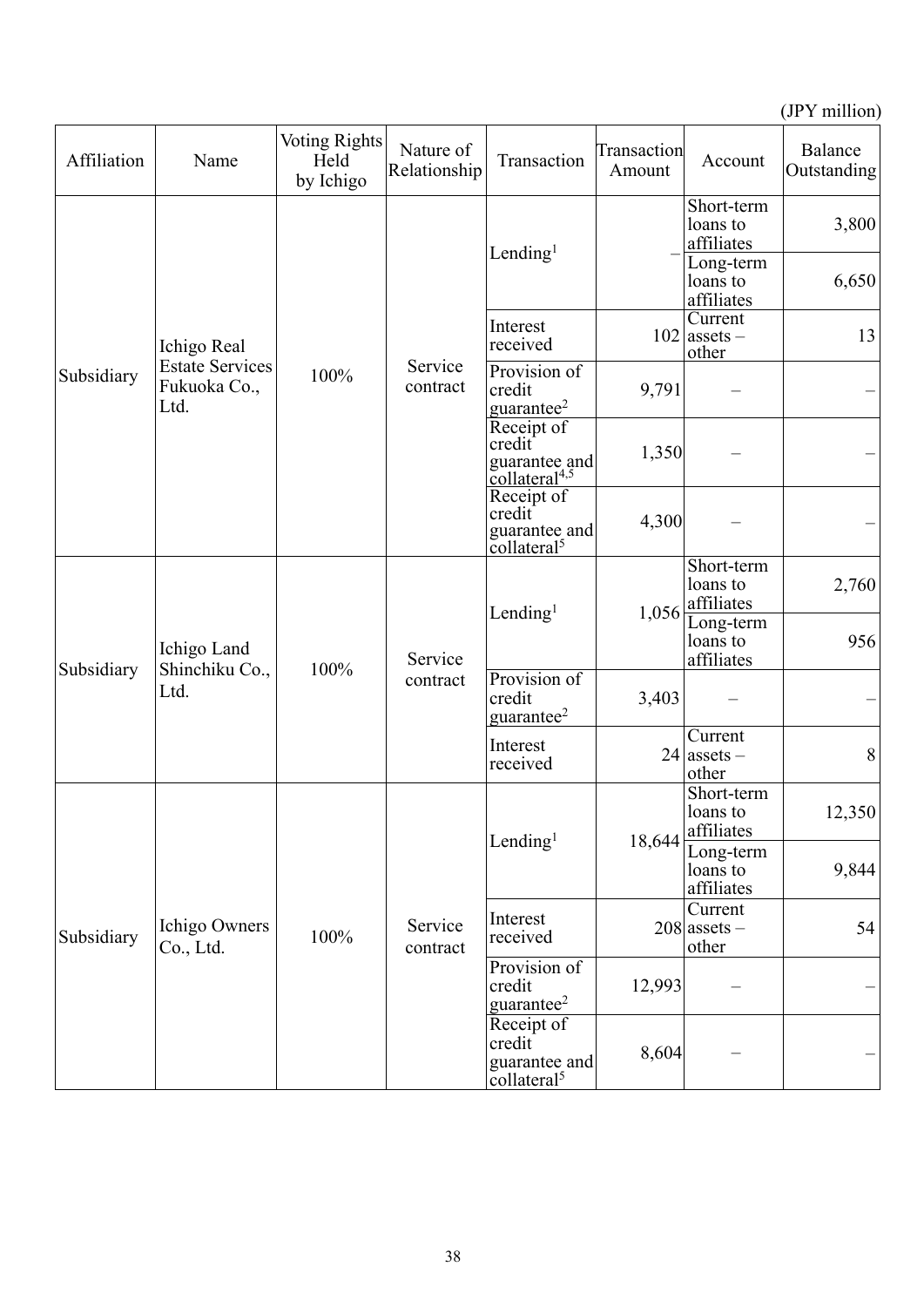(JPY million)

| Affiliation                 | Name                               | <b>Voting Rights</b><br>Held<br>by Ichigo | Nature of<br>Relationship | Transaction                                           | Transaction<br>Amount                                              | Account                                                    | Balance<br>Outstanding |
|-----------------------------|------------------------------------|-------------------------------------------|---------------------------|-------------------------------------------------------|--------------------------------------------------------------------|------------------------------------------------------------|------------------------|
|                             | Hakata Hotels                      | 100%                                      | Service<br>contract       | Underwriting<br>of Bonds <sup>1</sup>                 |                                                                    | $1,500$ Affiliate<br>bonds                                 | 1,960                  |
| Subsidiary                  | Inc.                               | (Indirectly)<br>held)                     |                           | Interest<br>received                                  |                                                                    | Current<br>$5$ assets –<br>other                           | 5                      |
|                             | GK Daiba                           |                                           | TK Equity                 | Provision of<br>credit<br>guarantee $^2$              | 8,000                                                              |                                                            |                        |
| Subsidiary                  | Jisho                              | 0 <sup>9</sup>                            |                           | Receipt of<br>credit<br>guarantee fee                 |                                                                    | Advances<br>received                                       | 11                     |
|                             | GK Kawabata                        | 0 <sup>9</sup>                            | <b>TK Equity</b>          | Provision of<br>credit<br>guarantee <sup>2</sup>      | 3,093                                                              |                                                            |                        |
| Subsidiary                  | Holdings                           |                                           |                           | Receipt of<br>credit<br>guarantee fee                 |                                                                    | Advances<br>received                                       | $\overline{4}$         |
| Subsidiary                  | <b>GK Nakasu</b>                   | 0 <sup>9</sup>                            | TK Equity                 | Provision of<br>credit<br>guarantee $^2$              | 2,210                                                              |                                                            |                        |
|                             | Holdings                           |                                           |                           | Receipt of<br>credit<br>guarantee fee                 |                                                                    | Advances<br>received                                       | 3                      |
| Subsidiary<br><b>GK ACZ</b> |                                    | 0 <sup>9</sup>                            | TK Equity                 | Provision of<br>credit<br>guarantee <sup>2</sup>      | 5,250                                                              |                                                            |                        |
|                             |                                    |                                           |                           | Receipt of<br>credit<br>guarantee fee                 |                                                                    | Advances<br>received                                       | 10                     |
|                             | <b>GK</b><br>Shinsaibashi<br>Jisho | 0 <sup>9</sup>                            | TK Equity                 | Payment of<br>credit<br>guarantee fee<br>to guarantor |                                                                    | Prepaid<br>expenses                                        | $\overline{2}$         |
| Subsidiary                  |                                    |                                           |                           |                                                       |                                                                    | $2$ Investment<br>and other<br>$\text{asserts}$ –<br>other | 14                     |
|                             |                                    |                                           |                           |                                                       | Receipt of<br>credit<br>guarantee and<br>collateral <sup>4,5</sup> | 1,949                                                      |                        |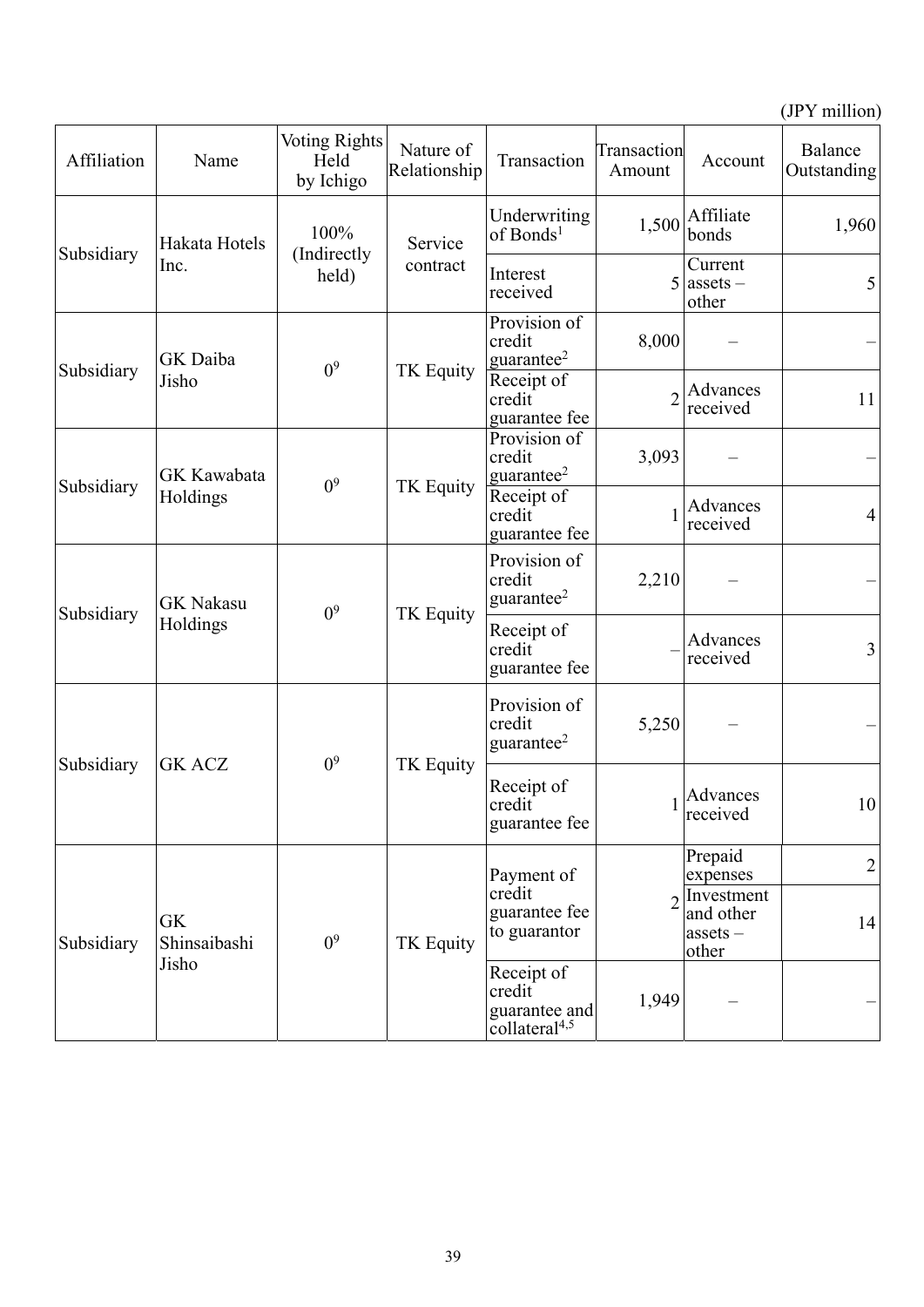(JPY million)

| Affiliation                   | Name                  | <b>Voting Rights</b><br>Held<br>by Ichigo | Nature of<br>Relationship       | Transaction                                           | Transaction<br>Amount | Account                                                | Balance<br>Outstanding |
|-------------------------------|-----------------------|-------------------------------------------|---------------------------------|-------------------------------------------------------|-----------------------|--------------------------------------------------------|------------------------|
| Subsidiary<br><b>GK LIFT2</b> |                       | 100                                       | Lending<br>Interest<br>Received | Lending <sup>1</sup>                                  |                       | Long-term<br>$258$ loans to<br>affiliates              | 10,158                 |
|                               |                       |                                           |                                 | Interest<br>received                                  |                       | Current<br>$316$ assets –<br>other                     | 78                     |
| Subsidiary                    | GK Kichijoji          | 0 <sup>9</sup>                            | TK Equity                       | Payment of<br>credit<br>guarantee fee<br>to guarantor |                       | Prepaid<br>expenses                                    | $\mathbf{1}$           |
|                               | Holdings              |                                           |                                 | Receipt of<br>collateral <sup>3,6</sup>               | 2,113                 | Investment<br>and other<br>assets $-$<br>other         | 5 <sup>1</sup>         |
| Subsidiary                    | GK Akihabara<br>Jisho | 0 <sup>9</sup>                            | TK Equity                       | Payment of<br>credit<br>guarantee fee<br>to guarantor |                       | Prepaid<br>expenses                                    |                        |
|                               |                       |                                           |                                 | Receipt of<br>collateral <sup>3,6</sup>               | 2,760                 | Investment<br>and other<br>$\text{asserts}$ -<br>other | $\overline{4}$         |

<sup>1</sup> The interest rate on loans from Ichigo to affiliates is based upon Ichigo's actual borrowing costs, with due consideration to the particular circumstances of the affiliates.

<sup>2</sup> Ichigo has provided credit guarantees to banks on loans to the subsidiary.

<sup>3</sup> The subsidiary has received collateral from Ichigo for loans from banks.

<sup>4</sup> Ichigo has received collateral from its subsidiaries for a loan of JPY 4,816 million from banks.

<sup>5</sup> The subsidiary has received both guarantees and collateral from Ichigo for the loans from banks.

 $6$  Ichigo has received collateral from its subsidiaries for a loan of JPY 4,873 million from banks.

<sup>7</sup> Ichigo has received credit guarantees from its subsidiaries for bank loans.

8 Ichigo has received credit guarantees and collateral from its subsidiaries for a loan of JPY 1,524 million from banks.

9 Although Ichigo holds 0% of the voting rights, its wholly-owned subsidiary holds 100% of managerial authority over the investment partnership (aka TK or Tokumei Kumiai). However, the entity is considered to be Ichigo's subsidiary, because Ichigo has adopted the accounting standard "Practical Solutions on Application of Control Criteria and Influence Criteria to Investment Partnerships" (Accounting Standards Board of Japan Practical Issues Task Force No. 20, March 25, 2011).

 $10$  The above amounts do not include consumption tax and other taxes. However, the amounts recorded on the balance sheet do include consumption tax and other taxes.